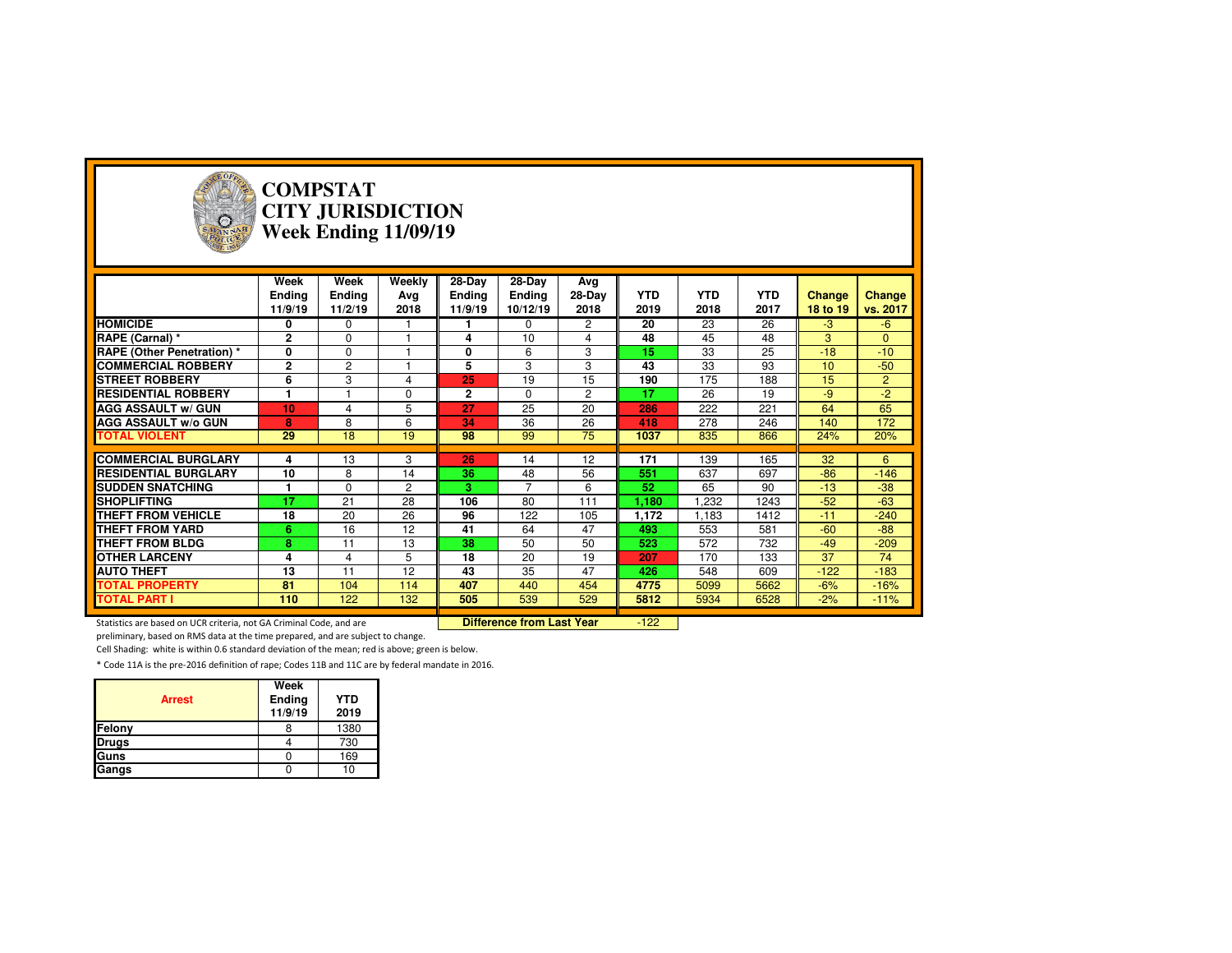

#### **COMPSTAT PRECINCT COMMANDER: NORTH PRECINCTWeek Ending 11/09/19**

**CAPT. CARY HILL**



|                                   | Week<br><b>Ending</b><br>11/9/19 | Week<br><b>Endina</b><br>11/2/19 | Weekly<br>Ava<br>2018 | 28-Day<br>Endina<br>11/9/19 | 28-Dav<br><b>Ending</b><br>10/12/19 | Ava<br>28-Day<br>2018 | <b>YTD</b><br>2019 | <b>YTD</b><br>2018 | <b>YTD</b><br>2017 | <b>Change</b><br>18 to 19 | <b>Change</b><br>vs. 2017 |
|-----------------------------------|----------------------------------|----------------------------------|-----------------------|-----------------------------|-------------------------------------|-----------------------|--------------------|--------------------|--------------------|---------------------------|---------------------------|
| <b>HOMICIDE</b>                   | 0                                | 0                                | 0                     | 0                           | 0                                   | 0                     | 5                  | 5                  | 3                  | $\mathbf{0}$              | $\overline{2}$            |
| RAPE (Carnal) *                   | 1                                | 0                                | $\Omega$              | $\mathbf{2}$                | 3                                   |                       | 12                 | 12                 | 17                 | $\Omega$                  | -5                        |
| <b>RAPE (Other Penetration) *</b> | $\bf{0}$                         | 0                                | $\Omega$              | $\bf{0}$                    |                                     | 0                     | 6                  | 6                  | 4                  | $\Omega$                  | $\overline{2}$            |
| <b>COMMERCIAL ROBBERY</b>         | $\mathbf{0}$                     |                                  | 0                     | $\overline{2}$              | $\Omega$                            | 0                     | 6                  | 6                  | 13                 | $\Omega$                  | $-7$                      |
| <b>STREET ROBBERY</b>             | 4                                | 3                                |                       | 14                          | 4                                   | 5                     | 59                 | 59                 | 66                 | $\mathbf{0}$              | $-7$                      |
| <b>RESIDENTIAL ROBBERY</b>        | 0                                | 0                                | $\Omega$              | 0                           | $\Omega$                            | 0                     | 3                  | 5                  |                    | $-2$                      | $\overline{2}$            |
| <b>AGG ASSAULT w/ GUN</b>         | $\bf{0}$                         |                                  |                       | 5                           | 3                                   | 5                     | 61                 | 52                 | 48                 | 9                         | 13                        |
| <b>AGG ASSAULT w/o GUN</b>        | $\mathbf{2}$                     | 3                                | $\overline{2}$        | 12                          | 13                                  | 8                     | 126                | 81                 | 75                 | 45                        | 51                        |
| <b>TOTAL VIOLENT</b>              | $\overline{7}$                   | 8                                | 5                     | 35                          | 24                                  | 20                    | 278                | 226                | 227                | 23%                       | 22%                       |
|                                   |                                  |                                  |                       |                             |                                     |                       |                    |                    |                    |                           |                           |
| <b>COMMERCIAL BURGLARY</b>        |                                  |                                  |                       | 12                          | 4                                   | 3                     | 47                 | 31                 | 45                 | 16                        | $\overline{2}$            |
| <b>RESIDENTIAL BURGLARY</b>       | 3                                |                                  |                       | 6                           | 3                                   | 6                     | 73                 | 68                 | 82                 | 5                         | -9                        |
| <b>SUDDEN SNATCHING</b>           | $\bf{0}$                         | 0                                |                       | $\mathbf{2}$                | $\Omega$                            | 2                     | 16                 | 28                 | 42                 | $-12$                     | $-26$                     |
| <b>SHOPLIFTING</b>                | 2                                | 4                                | 4                     | 15                          | 14                                  | 18                    | 144                | 205                | 167                | $-61$                     | $-23$                     |
| <b>THEFT FROM VEHICLE</b>         | 3                                | 3                                | 6                     | 21                          | 30                                  | 23                    | 276                | 246                | 342                | 30                        | $-66$                     |
| <b>THEFT FROM YARD</b>            | 3                                | 4                                | 3                     | 13                          | 17                                  | 13                    | 134                | 149                | 176                | $-15$                     | $-42$                     |
| <b>THEFT FROM BLDG</b>            | 4                                | $\overline{2}$                   | 3                     | 9                           | 13                                  | 14                    | 121                | 160                | 205                | $-39$                     | $-84$                     |
| <b>OTHER LARCENY</b>              | $\bf{0}$                         | 3                                |                       | 5                           | 3                                   | 6                     | 39                 | 52                 | 34                 | $-13$                     | 5                         |
| <b>AUTO THEFT</b>                 | 3                                | 3                                | 3                     | 10                          | 9                                   | 10                    | 86                 | 117                | 152                | $-31$                     | $-66$                     |
| <b>TOTAL PROPERTY</b>             | 19                               | 27                               | 23                    | 93                          | 93                                  | 94                    | 936                | 1056               | 1245               | $-11%$                    | $-25%$                    |
| <b>TOTAL PART I</b>               | 26                               | 35                               | 28                    | 128                         | 117                                 | 114                   | 1214               | 1282               | 1472               | $-5%$                     | $-18%$                    |

Statistics are based on UCR criteria, not GA Criminal Code, and are **Difference from Last Year** 

-68

preliminary, based on RMS data at the time prepared, and are subject to change.

Cell Shading: white is within 0.6 standard deviation of the mean; red is above; green is below.

| <b>Arrests</b> | <b>Week</b><br>Ending<br>11/9/19 | <b>YTD</b><br>2019 |
|----------------|----------------------------------|--------------------|
| Felony         |                                  | 357                |
| <b>Drugs</b>   |                                  | 192                |
| <b>Guns</b>    |                                  | 63                 |
| Gangs          |                                  |                    |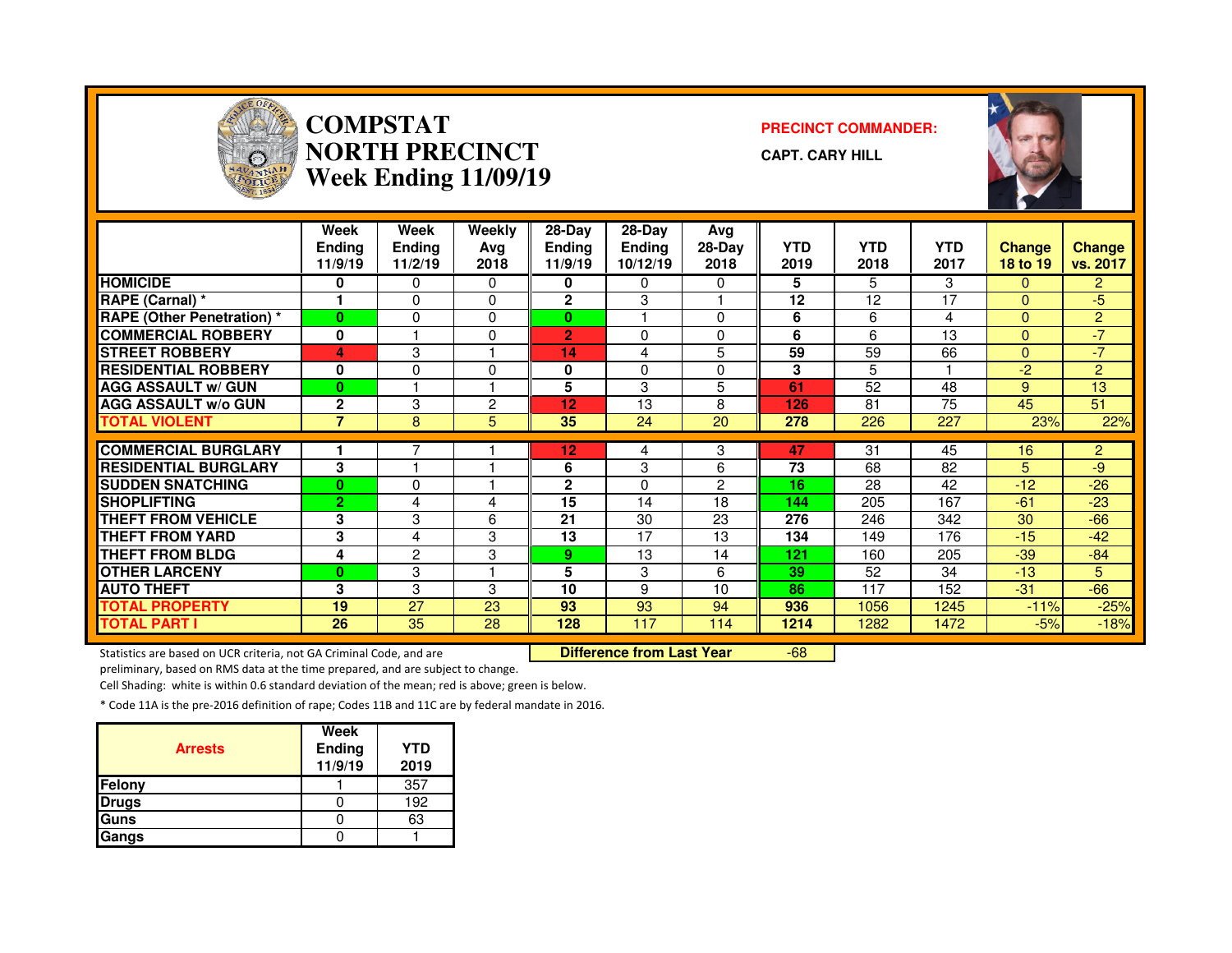

#### **COMPSTAT PRECINCT COMMANDER: CENTRAL PRECINCTWeek Ending 11/09/19**

**CAPT. TONYA REID**



|                                   | Week<br><b>Ending</b><br>11/9/19 | Week<br><b>Endina</b><br>11/2/19 | <b>Weekly</b><br>Ava<br>2018 | $28-Day$<br><b>Ending</b><br>11/9/19 | 28-Dav<br><b>Ending</b><br>10/12/19 | Avg<br>$28-Day$<br>2018 | <b>YTD</b><br>2019 | <b>YTD</b><br>2018 | <b>YTD</b><br>2017 | <b>Change</b><br>18 to 19 | <b>Change</b><br>vs. 2017 |
|-----------------------------------|----------------------------------|----------------------------------|------------------------------|--------------------------------------|-------------------------------------|-------------------------|--------------------|--------------------|--------------------|---------------------------|---------------------------|
| <b>HOMICIDE</b>                   | 0                                | 0                                | 0                            | 0                                    | 0                                   |                         | 5                  | 3                  | 7                  | $\mathbf{2}$              | $-2$                      |
| RAPE (Carnal) *                   | O                                | $\Omega$                         | $\Omega$                     |                                      | 4                                   |                         | 12                 | 12                 | 16                 | $\Omega$                  | -4                        |
| <b>RAPE (Other Penetration) *</b> | $\mathbf 0$                      | 0                                | $\Omega$                     | 0                                    | 3                                   |                         | 5                  | 8                  | $\overline{ }$     | -3                        | $-2$                      |
| <b>COMMERCIAL ROBBERY</b>         | 0                                |                                  | 0                            |                                      | $\overline{2}$                      |                         | 16                 | 8                  | 20                 | 8                         | $-4$                      |
| <b>STREET ROBBERY</b>             |                                  | $\Omega$                         |                              | 4                                    | $\overline{ }$                      | 5                       | 56                 | 50                 | 50                 | 6                         | 6                         |
| <b>RESIDENTIAL ROBBERY</b>        | $\bf{0}$                         | 0                                | 0                            | 0                                    | $\Omega$                            |                         | 3                  | 8                  | 8                  | -5                        | -5.                       |
| <b>AGG ASSAULT w/ GUN</b>         | 3                                | 2                                | 2                            | 10                                   | 10                                  | ⇁                       | 93                 | 79                 | 81                 | 14                        | 12                        |
| <b>AGG ASSAULT w/o GUN</b>        | 3                                | 2                                | 2                            | 9                                    | 9                                   |                         | 101                | 70                 | 71                 | 31                        | 30                        |
| <b>TOTAL VIOLENT</b>              | 7                                | 5                                | 5                            | 25                                   | 35                                  | 22                      | 291                | 238                | 260                | 22%                       | 12%                       |
| <b>COMMERCIAL BURGLARY</b>        | $\mathbf{2}$                     | 3                                |                              |                                      | 6                                   | 3                       | 51                 | 32                 | 38                 | 19                        | 13                        |
| <b>RESIDENTIAL BURGLARY</b>       |                                  |                                  |                              |                                      |                                     |                         |                    |                    |                    |                           |                           |
|                                   | 5                                |                                  | 4                            | 14                                   | 16                                  | 15                      | 182                | 178                | 195                | 4                         | $-13$                     |
| <b>ISUDDEN SNATCHING</b>          |                                  | 0                                | 0                            |                                      | 0                                   |                         | 10                 | 11                 | 22                 | -1                        | $-12$                     |
| <b>SHOPLIFTING</b>                | $\overline{2}$                   | 4                                | 4                            | 17                                   | 17                                  | 17                      | 216                | 190                | 214                | 26                        | $\overline{2}$            |
| <b>THEFT FROM VEHICLE</b>         | 3                                | 4                                | $\overline{7}$               | 18                                   | 29                                  | 26                      | 291                | 304                | 351                | $-13$                     | $-60$                     |
| <b>THEFT FROM YARD</b>            | $\mathbf{2}$                     | 8                                | 4                            | 14                                   | 21                                  | 16                      | 175                | 180                | 185                | -5.                       | $-10$                     |
| <b>THEFT FROM BLDG</b>            | $\mathbf{2}$                     | 2                                | 3                            | 6.                                   | 14                                  | 13                      | 118                | 144                | 180                | $-26$                     | $-62$                     |
| <b>OTHER LARCENY</b>              |                                  | 0                                |                              | 4                                    | 8                                   | 5                       | 68                 | 38                 | 39                 | 30                        | 29                        |
| <b>AUTO THEFT</b>                 | 4                                | 4                                | 4                            | 11                                   | 11                                  | 14                      | 107                | 164                | 177                | $-57$                     | $-70$                     |
| <b>TOTAL PROPERTY</b>             | 22                               | 26                               | 27                           | 92                                   | 122                                 | 109                     | 1218               | 1241               | 1401               | $-2%$                     | $-13%$                    |
| <b>TOTAL PART I</b>               | 29                               | 31                               | 33                           | 117                                  | 157                                 | 131                     | 1509               | 1479               | 1661               | 2%                        | $-9%$                     |

Statistics are based on UCR criteria, not GA Criminal Code, and are **Difference from Last Year** 

<sup>30</sup>

preliminary, based on RMS data at the time prepared, and are subject to change.

Cell Shading: white is within 0.6 standard deviation of the mean; red is above; green is below.

| <b>Arrests</b> | Week<br>Ending<br>11/9/19 | <b>YTD</b><br>2019 |
|----------------|---------------------------|--------------------|
| Felony         |                           | 382                |
| <b>Drugs</b>   |                           | 187                |
| Guns           |                           | 18                 |
| Gangs          |                           |                    |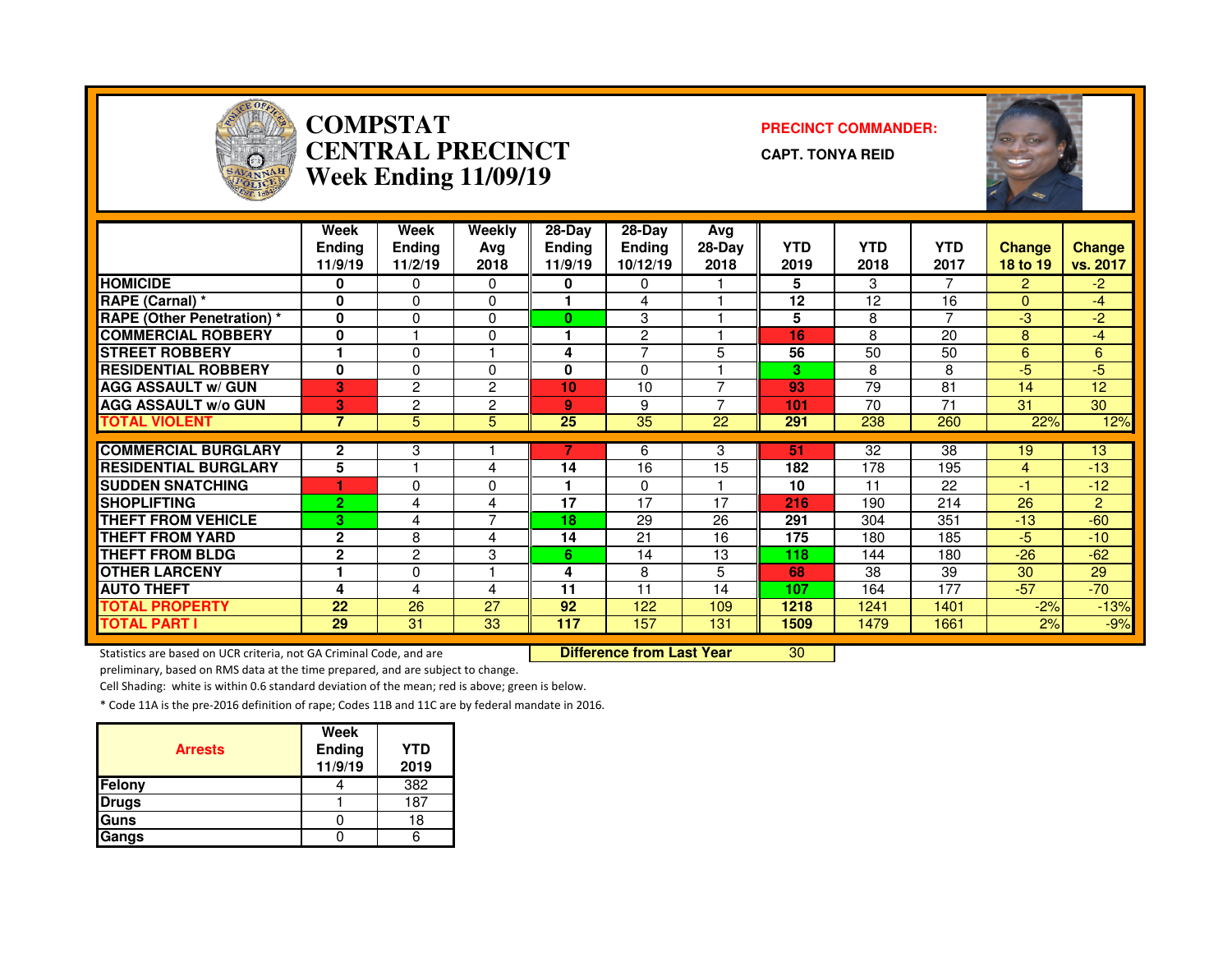

# **COMPSTAT PRECINCT COMMANDER: SOUTH PRECINCTWeek Ending 11/09/19**

**CAPT. MICHELLE HALFORD**



|                                   | Week<br><b>Ending</b><br>11/9/19 | Week<br><b>Ending</b><br>11/2/19 | Weekly<br>Avg<br>2018 | 28-Day<br><b>Ending</b><br>11/9/19 | $28-Dav$<br><b>Ending</b><br>10/12/19 | Avg<br>$28-Day$<br>2018 | <b>YTD</b><br>2019 | <b>YTD</b><br>2018 | <b>YTD</b><br>2017 | <b>Change</b><br>18 to 19 | <b>Change</b><br>vs. 2017 |
|-----------------------------------|----------------------------------|----------------------------------|-----------------------|------------------------------------|---------------------------------------|-------------------------|--------------------|--------------------|--------------------|---------------------------|---------------------------|
| <b>HOMICIDE</b>                   | 0                                | 0                                | $\Omega$              | 0                                  | 0                                     | 0                       | 5                  | 4                  | 3                  |                           | $\overline{2}$            |
| RAPE (Carnal) *                   |                                  | $\Omega$                         | $\Omega$              |                                    | $\overline{2}$                        |                         | 11                 | 12                 | $\overline{7}$     | -1                        | 4                         |
| <b>RAPE (Other Penetration)</b> * | $\bf{0}$                         | $\Omega$                         | 0                     | 0                                  |                                       |                         | $\overline{2}$     | 13                 | 3                  | $-11$                     | -1                        |
| <b>COMMERCIAL ROBBERY</b>         | 0                                | $\Omega$                         | $\Omega$              | 0                                  |                                       |                         | 16                 | 12                 | 33                 | 4                         | $-17$                     |
| <b>STREET ROBBERY</b>             | 0                                | $\Omega$                         |                       | 4                                  |                                       | 3                       | 30                 | 33                 | 31                 | $-3$                      | -1                        |
| <b>RESIDENTIAL ROBBERY</b>        | 0                                | $\Omega$                         | $\mathbf{0}$          | 0                                  | 0                                     |                         | 4                  | 10                 | 3                  | $-6$                      |                           |
| <b>AGG ASSAULT w/ GUN</b>         | $\overline{2}$                   |                                  |                       | 5                                  |                                       | 2                       | 48                 | 24                 | 33                 | 24                        | 15                        |
| <b>AGG ASSAULT w/o GUN</b>        |                                  | $\Omega$                         |                       | 6                                  | $\overline{7}$                        | 4                       | 75                 | 49                 | 36                 | 26                        | 39                        |
| <b>TOTAL VIOLENT</b>              | 4                                |                                  | 3                     | 16                                 | 13                                    | 14                      | 191                | 157                | 149                | 22%                       | 28%                       |
| <b>COMMERCIAL BURGLARY</b>        |                                  | 3                                |                       | 5                                  | 3                                     | 5                       | 55                 | 56                 | 57                 | -1                        | $-2$                      |
| <b>RESIDENTIAL BURGLARY</b>       |                                  | $\overline{c}$                   | 4                     | 3                                  | 10                                    | 15                      | 97                 | 177                | 173                | $-80$                     | $-76$                     |
| <b>SUDDEN SNATCHING</b>           | 0                                | $\Omega$                         | $\Omega$              | $\bf{0}$                           | 4                                     |                         | 14                 | 11                 | 10                 | 3                         | 4                         |
| <b>SHOPLIFTING</b>                | 6                                | 6                                | 13                    | 39                                 | 39                                    | 53                      | 553                | 572                | 596                | $-19$                     | $-43$                     |
| <b>THEFT FROM VEHICLE</b>         | 10                               | 6                                | $\overline{7}$        | 31                                 | 22                                    | 28                      | 313                | 327                | 374                | $-14$                     | $-61$                     |
| <b>THEFT FROM YARD</b>            | $\bf{0}$                         | $\overline{2}$                   | 2                     | 5                                  | 8                                     | 8                       | 68                 | 95                 | 87                 | $-27$                     | $-19$                     |
| <b>THEFT FROM BLDG</b>            |                                  | 3                                | 3                     | 10                                 | $\overline{ }$                        | 12                      | 145                | 133                | 182                | 12                        | $-37$                     |
| <b>OTHER LARCENY</b>              | $\overline{2}$                   | $\Omega$                         |                       | 4                                  | 3                                     | $\overline{2}$          | 47                 | 24                 | 31                 | 23                        | 16                        |
| <b>AUTO THEFT</b>                 | 4                                | 4                                | 3                     | 15                                 | 8                                     | 11                      | 122                | 125                | 137                | $-3$                      | $-15$                     |
| <b>TOTAL PROPERTY</b>             | 25                               | 26                               | 34                    | 112                                | 104                                   | 136                     | 1414               | 1520               | 1647               | $-7%$                     | $-14%$                    |
| <b>TOTAL PART I</b>               | 29                               | 27                               | 37                    | 128                                | 117                                   | 150                     | 1605               | 1677               | 1796               | $-4%$                     | $-11%$                    |

Statistics are based on UCR criteria, not GA Criminal Code, and are **Difference from Last Year** 

-72

preliminary, based on RMS data at the time prepared, and are subject to change.

Cell Shading: white is within 0.6 standard deviation of the mean; red is above; green is below.

| <b>Arrests</b> | Week<br>Ending<br>11/9/19 | YTD<br>2019 |
|----------------|---------------------------|-------------|
| Felony         |                           | 298         |
| Drugs          |                           | 116         |
| Guns           |                           | 26          |
| Gangs          |                           |             |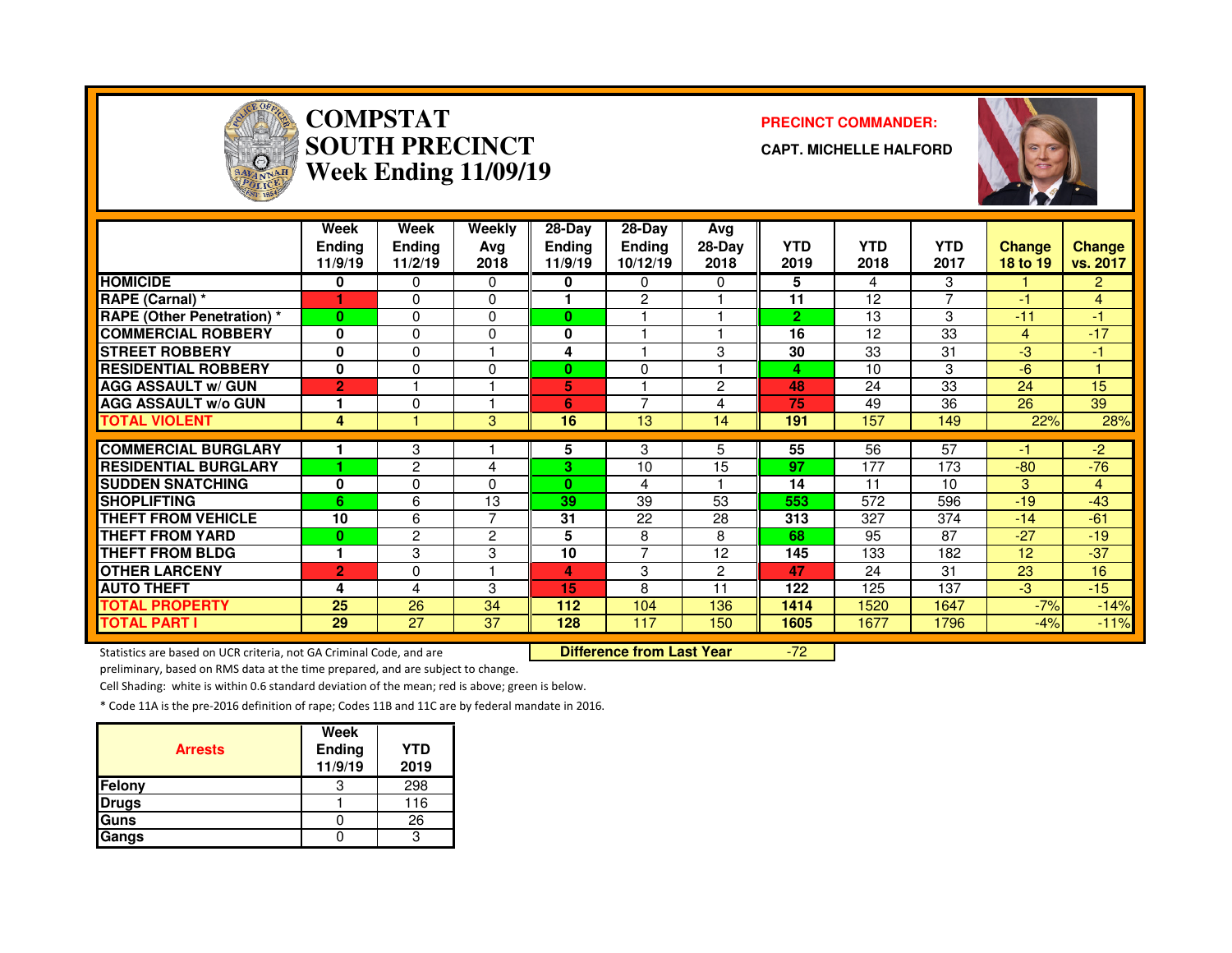

# **COMPSTAT PRECINCT COMMANDER: EAST PRECINCTWeek Ending 11/09/19**

**CAPT. GEORGE GUNDICH**



|                                   | Week<br><b>Ending</b><br>11/9/19 | Week<br><b>Endina</b><br>11/2/19 | Weekly<br>Ava<br>2018 | $28-Dav$<br><b>Ending</b><br>11/9/19 | $28-Dav$<br><b>Endina</b><br>10/12/19 | Avg<br>$28-Day$<br>2018 | <b>YTD</b><br>2019 | <b>YTD</b><br>2018 | <b>YTD</b><br>2017 | <b>Change</b><br>18 to 19 | <b>Change</b><br>vs. 2017 |
|-----------------------------------|----------------------------------|----------------------------------|-----------------------|--------------------------------------|---------------------------------------|-------------------------|--------------------|--------------------|--------------------|---------------------------|---------------------------|
| <b>HOMICIDE</b>                   | 0                                | 0                                | $\Omega$              |                                      | 0                                     |                         | 5.                 | 11                 | 13                 | $-6$                      | $-8$                      |
| RAPE (Carnal) *                   | $\bf{0}$                         | $\Omega$                         | $\Omega$              | 0                                    |                                       |                         | 13                 | 9                  | 8                  | 4                         | 5                         |
| <b>RAPE (Other Penetration) *</b> | $\bf{0}$                         | 0                                | 0                     | 0                                    |                                       | 0                       | $\mathbf{2}$       | 6                  | 11                 | $-4$                      | $-9$                      |
| <b>COMMERCIAL ROBBERY</b>         | $\overline{2}$                   | 0                                | 0                     | $\overline{2}$                       | $\Omega$                              |                         | 5                  | $\overline{ }$     | 27                 | $-2$                      | $-22$                     |
| <b>STREET ROBBERY</b>             | 1                                | 0                                | ٠                     | 3                                    | $\overline{7}$                        | 3                       | 45                 | 33                 | 41                 | 12                        | 4                         |
| <b>RESIDENTIAL ROBBERY</b>        |                                  |                                  | 0                     | 2                                    | 0                                     | 0                       |                    | 3                  | 7                  | 4                         | 0                         |
| <b>AGG ASSAULT w/ GUN</b>         | 5                                | 0                                | 2                     | 7                                    | 11                                    | $\overline{ }$          | 84                 | 67                 | 59                 | 17                        | 25                        |
| <b>AGG ASSAULT w/o GUN</b>        | $\overline{2}$                   | 3                                | $\overline{2}$        | 7                                    | 7                                     |                         | 116                | 78                 | 64                 | 38                        | 52                        |
| <b>TOTAL VIOLENT</b>              | 11                               | 4                                | 5                     | 22                                   | 27                                    | 19                      | 277                | 214                | 230                | 29%                       | 20%                       |
|                                   |                                  |                                  |                       |                                      |                                       |                         |                    |                    |                    |                           |                           |
| <b>COMMERCIAL BURGLARY</b>        | 0                                | 0                                | 0                     | 2                                    |                                       | 2                       | 18                 | 20                 | 25                 | $-2$                      | $-7$                      |
| <b>RESIDENTIAL BURGLARY</b>       |                                  | 4                                | 5                     | 13                                   | 19                                    | 20                      | 199                | 214                | 247                | $-15$                     | $-48$                     |
| <b>SUDDEN SNATCHING</b>           | $\Omega$                         | 0                                | 0                     | $\bf{0}$                             | 3                                     |                         | 12                 | 15                 | 16                 | -3                        | -4                        |
| <b>SHOPLIFTING</b>                | 7                                | 7                                | 6                     | 35                                   | 10                                    | 23                      | 267                | 265                | 266                | $\overline{2}$            |                           |
| <b>THEFT FROM VEHICLE</b>         | $\overline{2}$                   | $\overline{ }$                   | $\overline{7}$        | 26                                   | 41                                    | 29                      | 292                | 306                | 345                | $-14$                     | $-53$                     |
| <b>THEFT FROM YARD</b>            | 1                                | 2                                | 3                     | 9                                    | 18                                    | 11                      | 116                | 129                | 133                | $-13$                     | $-17$                     |
| <b>THEFT FROM BLDG</b>            |                                  | 4                                | 3                     | 13                                   | 16                                    | 12                      | 139                | 135                | 165                | 4                         | $-26$                     |
| <b>OTHER LARCENY</b>              | 1                                |                                  | 1                     | 5                                    | 6                                     | 6                       | 53                 | 56                 | 29                 | -3                        | 24                        |
| <b>AUTO THEFT</b>                 | 2                                | 0                                | 3                     | 7                                    | $\overline{ }$                        | 12                      | 111                | 142                | 143                | $-31$                     | $-32$                     |
| <b>TOTAL PROPERTY</b>             | 15                               | 25                               | 29                    | 110                                  | 121                                   | 115                     | 1207               | 1282               | 1369               | $-6%$                     | $-12%$                    |
| <b>TOTAL PART I</b>               | 26                               | 29                               | 34                    | 132                                  | 148                                   | 134                     | 1484               | 1496               | 1599               | $-1%$                     | $-7%$                     |

Statistics are based on UCR criteria, not GA Criminal Code, and are **Difference from Last Year** 

-12

preliminary, based on RMS data at the time prepared, and are subject to change.

Cell Shading: white is within 0.6 standard deviation of the mean; red is above; green is below.

| <b>Arrests</b> | Week<br>Ending<br>11/9/19 | <b>YTD</b><br>2019 |
|----------------|---------------------------|--------------------|
| Felony         |                           | 343                |
| <b>Drugs</b>   |                           | 235                |
| <b>Guns</b>    |                           | 62                 |
| Gangs          |                           |                    |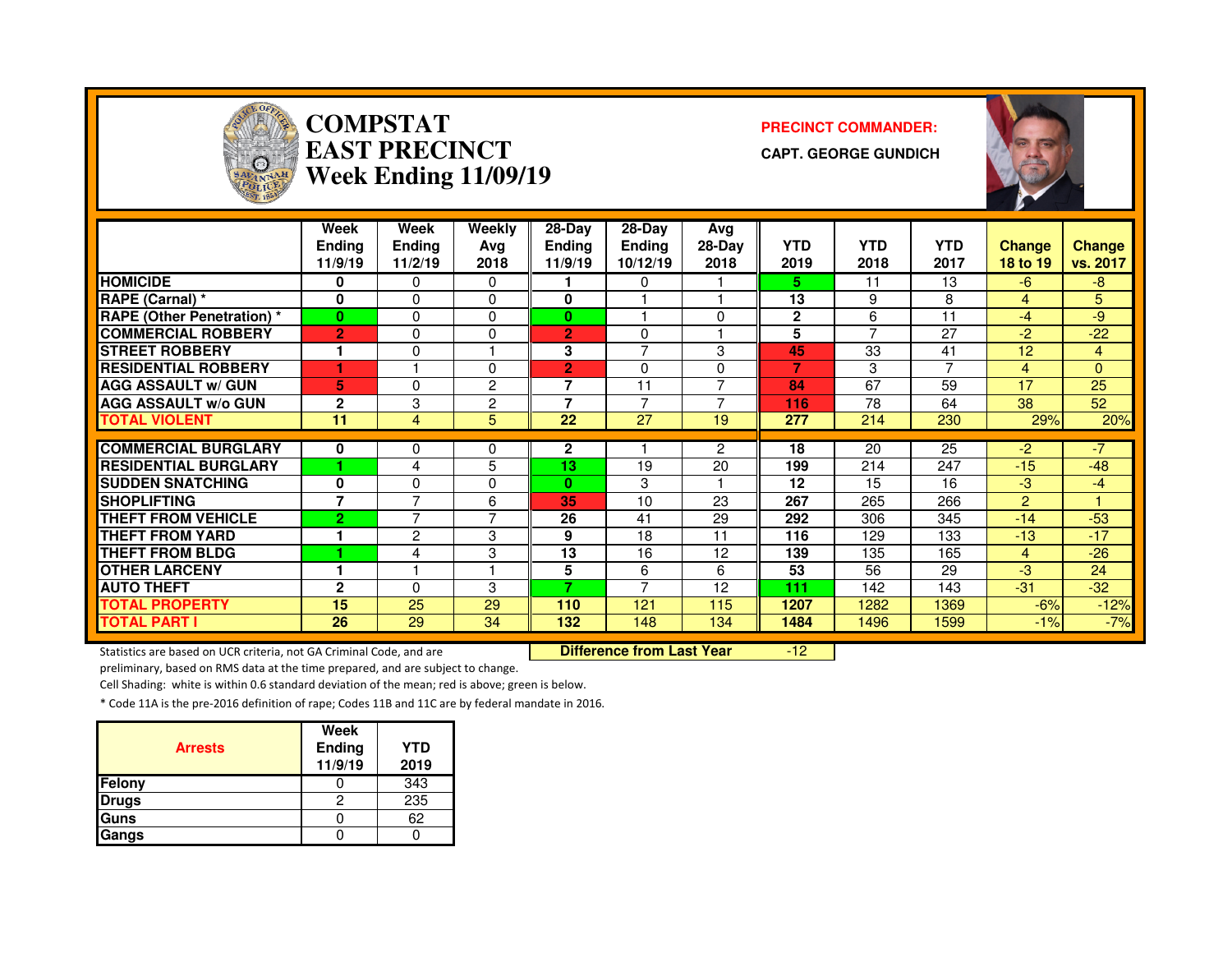# **BEAT 21 North PrecinctWeek Ending 11/09/19**

|                                  |                |               | <b>Last 4 Weeks</b> |                   | 28 Days                                     | 28 Day  |                |                |                |                 |                 |
|----------------------------------|----------------|---------------|---------------------|-------------------|---------------------------------------------|---------|----------------|----------------|----------------|-----------------|-----------------|
|                                  | <b>Ending</b>  | <b>Ending</b> | <b>Ending</b>       | <b>Ending</b>     | <b>Ending</b>                               | Average | <b>YTD</b>     | <b>YTD</b>     | <b>YTD</b>     | <b>Change</b>   | <b>Change</b>   |
|                                  | 10/19/19       | 10/26/19      |                     | 11/02/19 11/09/19 | 11/09/19                                    | 2018    | 2019           | 2018           | 2017           | 18 to 19        | vs. 2017        |
| <b>HOMICIDE</b>                  | $\Omega$       | 0             | 0                   | $\mathbf{0}$      | 0                                           | 0.0     | $\Omega$       | $\Omega$       | $\Omega$       | $\mathbf{0}$    | $\Omega$        |
| RAPE (Carnal) *                  | 0              | 0             | 0                   | $\Omega$          | 0                                           | 0.0     | $\mathbf{1}$   | $\Omega$       | $\mathbf{1}$   | 1               | $\Omega$        |
| <b>RAPE (Other Penetration)*</b> | 0              | $\Omega$      | $\Omega$            | $\Omega$          | 0                                           | 0.1     | $\Omega$       | $\mathbf{1}$   | $\Omega$       | -1              | $\Omega$        |
| <b>COMMERCIAL ROBBERY</b>        | 0              | 0             | 0                   | $\Omega$          | $\Omega$                                    | 0.0     | $\Omega$       | $\Omega$       | $\mathbf{1}$   | $\mathbf{0}$    | -1              |
| <b>STREET ROBBERY</b>            | $\Omega$       | $\Omega$      | $\Omega$            | $\Omega$          | $\Omega$                                    | 0.0     | $\Omega$       | $\Omega$       | $\overline{2}$ | $\overline{0}$  | $-2$            |
| <b>RESIDENTIAL ROBBERY</b>       | 0              | $\Omega$      | $\mathbf{0}$        | $\Omega$          | $\Omega$                                    | 0.0     | 0              | $\Omega$       | $\Omega$       | $\overline{0}$  | $\Omega$        |
| <b>AGG ASSAULT w/ GUN</b>        | 0              | $\Omega$      | $\Omega$            | $\Omega$          | $\Omega$                                    | 0.2     | 3              | $\overline{2}$ | $\mathbf{1}$   | 1               | $\overline{2}$  |
| <b>AGG ASSAULT w/o GUN</b>       | $\mathbf{1}$   | 0             | 0                   | $\mathbf{1}$      | $\overline{2}$                              | 0.2     | $\overline{7}$ | 3              | $\overline{2}$ | $\overline{4}$  | 5               |
| <b>TOTAL VIOLENT</b>             | $\mathbf{1}$   | $\Omega$      | $\Omega$            | $\mathbf{1}$      | $\overline{2}$                              | 0.5     | 11             | 6              | $\overline{7}$ | 83%             | 57%             |
| <b>COMMERCIAL BURGLARY</b>       |                |               |                     |                   | 0                                           |         |                | 5              |                |                 |                 |
|                                  | 0              | 0             | 0                   | 0                 |                                             | 0.5     | $\mathbf{1}$   |                | $\overline{2}$ | $-4$            | $-1$            |
| <b>RESIDENTIAL BURGLARY</b>      | 0              | $\Omega$      | $\Omega$            | $\Omega$          | $\Omega$                                    | 0.9     | 14             | 12             | 12             | $\overline{2}$  | $\overline{2}$  |
| <b>SUDDEN SNATCHING</b>          | 0              | 0             | $\Omega$            | $\Omega$          | $\Omega$                                    | 0.0     | $\Omega$       | $\Omega$       | $\mathbf{1}$   | $\mathbf{0}$    | $-1$            |
| <b>SHOPLIFTING</b>               | 0              | 0             | $\Omega$            | $\Omega$          | $\Omega$                                    | 0.2     | 6              | $\overline{2}$ | $\overline{2}$ | $\overline{4}$  | $\overline{4}$  |
| <b>THEFT FROM VEHICLE</b>        | $\overline{2}$ | 0             | 0                   | $\Omega$          | $\overline{2}$                              | 3.5     | 47             | 37             | 32             | 10 <sup>1</sup> | 15 <sub>1</sub> |
| <b>THEFT FROM YARD</b>           | 0              | $\Omega$      | $\mathbf{1}$        | $\Omega$          | $\mathbf{1}$                                | 1.2     | 5              | 14             | 13             | $-9$            | $-8$            |
| <b>THEFT FROM BLDG</b>           | 0              | 0             | $\Omega$            | $\Omega$          | 0                                           | 1.5     | 6              | 14             | 38             | $-8$            | $-32$           |
| <b>OTHER LARCENY</b>             | 0              | $\Omega$      | $\Omega$            | $\Omega$          | $\Omega$                                    | 1.4     | 4              | 13             | 3              | $-9$            |                 |
| <b>AUTO THEFT</b>                | 0              | 0             | $\overline{2}$      | $\Omega$          | $\overline{2}$                              | 1.6     | 17             | 18             | 12             | -1              | 5               |
| <b>TOTAL PROPERTY</b>            | $\overline{2}$ | $\mathbf{0}$  | 3                   | $\mathbf{0}$      | 5                                           | 10.6    | 100            | 115            | 115            | $-13%$          | $-13%$          |
| <b>TOTAL PART I</b>              | 3              | $\mathbf{0}$  | 3                   | $\mathbf{1}$      | $\overline{7}$                              | 11.0    | 111            | 121            | 122            | $-8%$           | $-9%$           |
|                                  |                |               |                     |                   | <b>INTERNATIONAL ENGINEERS IN STARTINGS</b> |         | $\sim$         |                |                |                 |                 |

 **Difference from Last Year**-10

Statistics are based on UCR criteria, not GA Criminal Code.

\* Rape Code 11A is the historical definition of rape (aka Legacy Rape); Rape Codes 11B and 11C are those moved from Part II to Part I in 2017.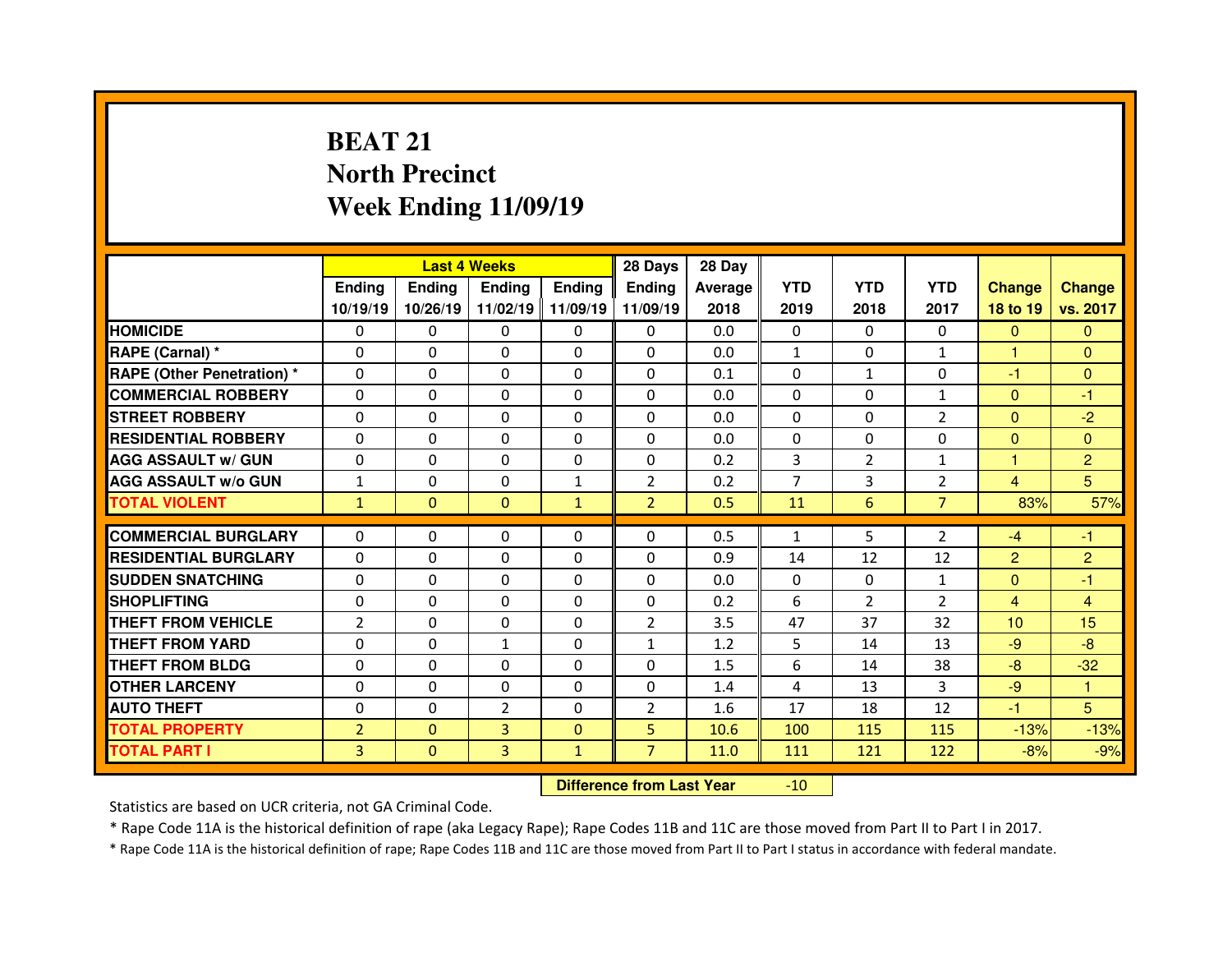# **BEAT 22 North PrecinctWeek Ending 11/09/19**

|                                  |                |                | <b>Last 4 Weeks</b> |                   | 28 Days        | 28 Day  |                |                |                |                |                  |
|----------------------------------|----------------|----------------|---------------------|-------------------|----------------|---------|----------------|----------------|----------------|----------------|------------------|
|                                  | <b>Ending</b>  | <b>Ending</b>  | <b>Ending</b>       | <b>Ending</b>     | Ending         | Average | <b>YTD</b>     | <b>YTD</b>     | <b>YTD</b>     | <b>Change</b>  | <b>Change</b>    |
|                                  | 10/19/19       | 10/26/19       |                     | 11/02/19 11/09/19 | 11/09/19       | 2018    | 2019           | 2018           | 2017           | 18 to 19       | vs. 2017         |
| <b>HOMICIDE</b>                  | $\Omega$       | 0              | 0                   | $\Omega$          | $\Omega$       | 0.4     | $\mathbf{1}$   | $\overline{a}$ | $\Omega$       | $-3$           | 1                |
| RAPE (Carnal) *                  | $\mathbf{0}$   | 0              | $\mathbf{0}$        | $\mathbf{0}$      | $\Omega$       | 0.2     | $\overline{2}$ | 3              | $\overline{2}$ | $-1$           | $\mathbf{0}$     |
| <b>RAPE (Other Penetration)*</b> | $\Omega$       | $\Omega$       | $\Omega$            | $\Omega$          | $\Omega$       | 0.1     | $\Omega$       | $\mathbf{1}$   | $\mathbf{1}$   | $-1$           | $-1$             |
| <b>COMMERCIAL ROBBERY</b>        | $\Omega$       | $\Omega$       | $\mathbf{0}$        | $\Omega$          | $\Omega$       | 0.2     | $\mathbf{1}$   | 3              | $\overline{2}$ | $-2$           | $-1$             |
| <b>STREET ROBBERY</b>            | $\Omega$       | 0              | $\Omega$            | $\overline{2}$    | $\overline{2}$ | 1.0     | 9              | 12             | 8              | $-3$           | $\overline{1}$   |
| <b>RESIDENTIAL ROBBERY</b>       | $\Omega$       | 0              | $\mathbf{0}$        | $\Omega$          | $\Omega$       | 0.0     | $\mathbf{1}$   | $\Omega$       | $\Omega$       | 1              | $\overline{1}$   |
| <b>AGG ASSAULT w/ GUN</b>        | $\mathbf{1}$   | $\mathbf{1}$   | $\Omega$            | $\Omega$          | $\overline{2}$ | 1.4     | 21             | 15             | 23             | 6              | $-2$             |
| <b>AGG ASSAULT w/o GUN</b>       | 0              | $\mathbf{1}$   | $\mathbf{1}$        | 0                 | $\overline{2}$ | 1.8     | 32             | 20             | 17             | 12             | 15 <sub>15</sub> |
| <b>TOTAL VIOLENT</b>             | $\mathbf{1}$   | $\overline{2}$ | $\mathbf{1}$        | $\overline{2}$    | 6              | 5.1     | 67             | 58             | 53             | 16%            | 26%              |
|                                  |                |                |                     |                   |                |         |                |                |                | 1              |                  |
| <b>COMMERCIAL BURGLARY</b>       | $\mathbf{1}$   | 0              | $\mathbf{1}$        | $\mathbf{0}$      | $\overline{2}$ | 0.5     | 6              | 5              | $\overline{7}$ |                | $-1$             |
| <b>RESIDENTIAL BURGLARY</b>      | 0              | 0              | 0                   | $\mathbf{1}$      | $\mathbf{1}$   | 1.8     | 11             | 20             | 24             | $-9$           | $-13$            |
|                                  |                |                |                     |                   |                |         |                |                |                |                |                  |
| <b>SUDDEN SNATCHING</b>          | $\mathbf{0}$   | $\Omega$       | $\mathbf{0}$        | $\Omega$          | $\Omega$       | 0.3     | $\mathcal{P}$  | 4              | $\mathbf{1}$   | $-2$           | $\mathbf{1}$     |
| <b>SHOPLIFTING</b>               | $\overline{2}$ | $\Omega$       | $\Omega$            | 1                 | 3              | 3.1     | 11             | 34             | 34             | $-23$          | $-23$            |
| THEFT FROM VEHICLE               | 0              | $\mathbf{1}$   | $\mathbf{1}$        | $\mathbf{1}$      | 3              | 3.0     | 30             | 32             | 28             | $-2$           | $\overline{2}$   |
| <b>THEFT FROM YARD</b>           | 0              | 0              | $\Omega$            | $\Omega$          | $\Omega$       | 1.6     | 15             | 21             | 13             | $-6$           | $\overline{2}$   |
| <b>THEFT FROM BLDG</b>           | $\Omega$       | $\Omega$       | $\mathbf{0}$        | $\Omega$          | $\Omega$       | 1.3     | 16             | 16             | 26             | $\overline{0}$ | $-10$            |
| <b>OTHER LARCENY</b>             | $\mathbf{0}$   | $\Omega$       | $\mathbf{1}$        | $\Omega$          | $\mathbf{1}$   | 0.5     | 3              | $\mathcal{P}$  | 3              | 1              | $\Omega$         |
| <b>AUTO THEFT</b>                | $\mathbf{1}$   | 0              | $\mathbf{1}$        | $\mathbf{1}$      | 3              | 2.0     | 20             | 23             | 28             | $-3$           | $-8$             |
| <b>TOTAL PROPERTY</b>            | 4              | $\mathbf{1}$   | 4                   | $\overline{4}$    | 13             | 14.0    | 114            | 157            | 164            | $-27%$         | $-30%$           |
| <b>TOTAL PART I</b>              | 5              | 3              | 5                   | 6                 | 19             | 19.1    | 181            | 215            | 217            | $-16%$         | $-17%$           |

 **Difference from Last Year**-34

Statistics are based on UCR criteria, not GA Criminal Code.

\* Rape Code 11A is the historical definition of rape (aka Legacy Rape); Rape Codes 11B and 11C are those moved from Part II to Part I in 2017.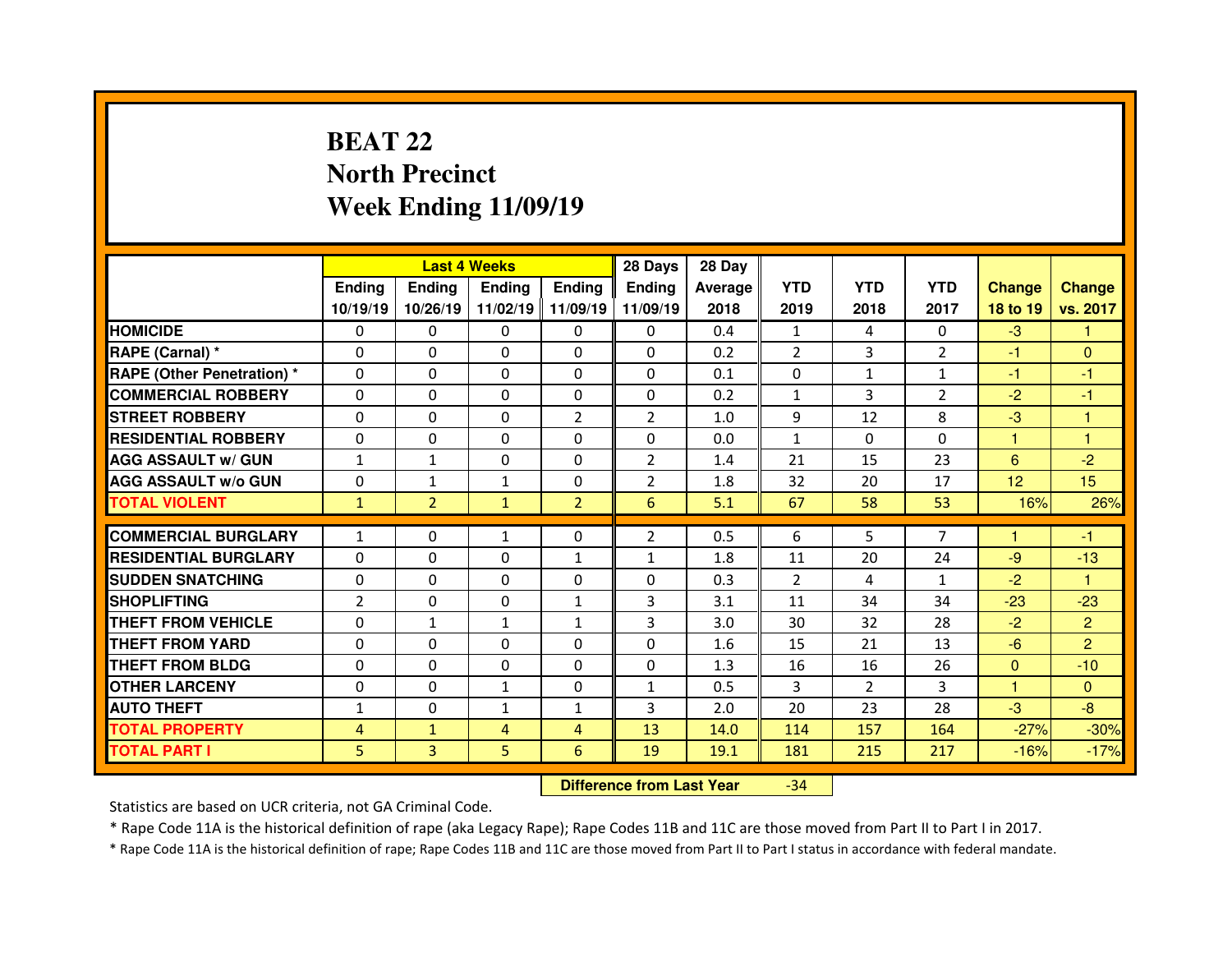# **BEAT 23 North PrecinctWeek Ending 11/09/19**

|                                  |                |                | <b>Last 4 Weeks</b> |                   | 28 Days        | 28 Day  |                |                |                |                |               |
|----------------------------------|----------------|----------------|---------------------|-------------------|----------------|---------|----------------|----------------|----------------|----------------|---------------|
|                                  | <b>Ending</b>  | <b>Ending</b>  | <b>Ending</b>       | <b>Ending</b>     | <b>Ending</b>  | Average | <b>YTD</b>     | <b>YTD</b>     | <b>YTD</b>     | <b>Change</b>  | <b>Change</b> |
|                                  | 10/19/19       | 10/26/19       |                     | 11/02/19 11/09/19 | 11/09/19       | 2018    | 2019           | 2018           | 2017           | 18 to 19       | vs. 2017      |
| <b>HOMICIDE</b>                  | $\Omega$       | 0              | $\Omega$            | $\Omega$          | 0              | 0.1     | $\overline{2}$ | 1              | $\mathbf{1}$   | 1              | 1             |
| RAPE (Carnal) *                  | 0              | $\Omega$       | $\mathbf{0}$        | $\Omega$          | 0              | 0.2     | $\mathbf{1}$   | 3              | $\overline{2}$ | $-2$           | $-1$          |
| <b>RAPE (Other Penetration)*</b> | 0              | $\Omega$       | $\Omega$            | $\Omega$          | 0              | 0.0     | $\Omega$       | $\Omega$       | 0              | $\mathbf{0}$   | $\Omega$      |
| <b>COMMERCIAL ROBBERY</b>        | $\Omega$       | 0              | 0                   | $\Omega$          | 0              | 0.1     | $\Omega$       | $\mathbf{1}$   | $\overline{2}$ | -1             | $-2$          |
| <b>STREET ROBBERY</b>            | 0              | $\mathbf{1}$   | $\mathbf{1}$        | $\Omega$          | $\overline{2}$ | 0.2     | $\overline{7}$ | 5              | 6              | $\overline{2}$ | 1             |
| <b>RESIDENTIAL ROBBERY</b>       | $\Omega$       | $\Omega$       | $\Omega$            | $\Omega$          | $\Omega$       | 0.1     | $\Omega$       | 3              | $\mathbf{1}$   | $-3$           | -1            |
| <b>AGG ASSAULT w/ GUN</b>        | 0              | $\mathbf{1}$   | $\Omega$            | $\Omega$          | $\mathbf{1}$   | 1.4     | 13             | 17             | 9              | $-4$           | 4             |
| <b>AGG ASSAULT w/o GUN</b>       | $\Omega$       | $\Omega$       | $\mathbf{0}$        | $\mathbf{1}$      | $\mathbf{1}$   | 1.4     | 22             | 15             | 14             | $\overline{7}$ | 8             |
| <b>TOTAL VIOLENT</b>             | $\mathbf{0}$   | $\overline{2}$ | $\mathbf{1}$        | $\mathbf{1}$      | $\overline{4}$ | 3.4     | 45             | 45             | 35             | 0%             | 29%           |
| <b>COMMERCIAL BURGLARY</b>       |                |                |                     |                   |                |         |                |                |                |                |               |
|                                  | 0              | $\mathbf{1}$   | 6                   | 1                 | 8              | 1.0     | 16             | 11             | 17             | 5              | -1            |
| <b>RESIDENTIAL BURGLARY</b>      | $\mathbf{1}$   | 0              | 0                   | $\Omega$          | $\mathbf{1}$   | 1.2     | 11             | 14             | 20             | $-3$           | $-9$          |
| <b>SUDDEN SNATCHING</b>          | 0              | $\Omega$       | $\Omega$            | $\Omega$          | 0              | 0.2     | $\overline{2}$ | $\overline{2}$ | 4              | $\overline{0}$ | $-2$          |
| <b>SHOPLIFTING</b>               | 0              | $\Omega$       | $\mathbf{1}$        | $\Omega$          | $\mathbf{1}$   | 2.8     | 19             | 30             | 13             | $-11$          | 6             |
| <b>THEFT FROM VEHICLE</b>        | $\mathbf{1}$   | 3              | $\mathbf{1}$        | $\Omega$          | 5              | 2.8     | 28             | 30             | 37             | $-2$           | $-9$          |
| <b>THEFT FROM YARD</b>           | 0              | $\Omega$       | 0                   | $\Omega$          | 0              | 2.1     | 11             | 26             | 25             | $-15$          | $-14$         |
| <b>THEFT FROM BLDG</b>           | 0              | 0              | $\mathbf{1}$        | $\Omega$          | $\mathbf{1}$   | 1.8     | 13             | 22             | 22             | $-9$           | $-9$          |
| <b>OTHER LARCENY</b>             | 0              | $\mathbf{1}$   | $\Omega$            | $\Omega$          | $\mathbf{1}$   | 0.5     | 3              | $\overline{7}$ | 4              | $-4$           | $-1$          |
| <b>AUTO THEFT</b>                | 0              | 0              | $\mathbf{0}$        | $\Omega$          | 0              | 1.5     | 11             | 14             | 36             | $-3$           | $-25$         |
| <b>TOTAL PROPERTY</b>            | $\overline{2}$ | 5              | $\overline{9}$      | $\mathbf{1}$      | 17             | 13.9    | 114            | 156            | 178            | $-27%$         | $-36%$        |
| <b>TOTAL PART I</b>              | $\overline{2}$ | $\overline{7}$ | 10                  | $\overline{2}$    | 21             | 17.3    | 159            | 201            | 213            | $-21%$         | $-25%$        |
|                                  |                |                |                     |                   |                |         |                |                |                |                |               |

 **Difference from Last Year**-42

Statistics are based on UCR criteria, not GA Criminal Code.

\* Rape Code 11A is the historical definition of rape (aka Legacy Rape); Rape Codes 11B and 11C are those moved from Part II to Part I in 2017.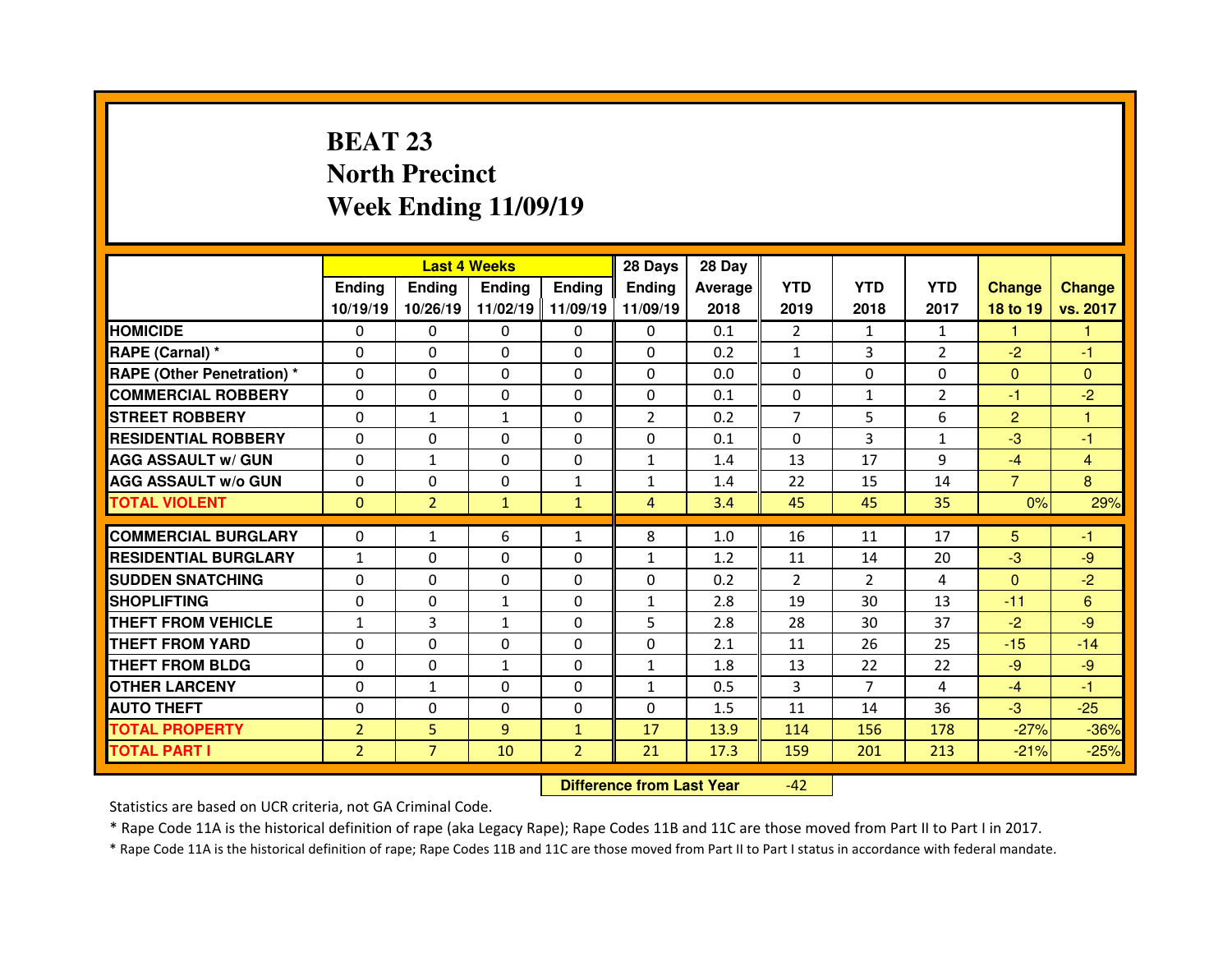# **BEAT 24 North PrecinctWeek Ending 11/09/19**

|                                  |                |                | <b>Last 4 Weeks</b> |                   | 28 Days        | 28 Day  |                |                |              |                |                |
|----------------------------------|----------------|----------------|---------------------|-------------------|----------------|---------|----------------|----------------|--------------|----------------|----------------|
|                                  | <b>Ending</b>  | <b>Ending</b>  | Ending              | <b>Ending</b>     | Ending         | Average | <b>YTD</b>     | <b>YTD</b>     | <b>YTD</b>   | <b>Change</b>  | <b>Change</b>  |
|                                  | 10/19/19       | 10/26/19       |                     | 11/02/19 11/09/19 | 11/09/19       | 2018    | 2019           | 2018           | 2017         | 18 to 19       | vs. 2017       |
| <b>HOMICIDE</b>                  | $\Omega$       | 0              | 0                   | $\Omega$          | $\Omega$       | 0.0     | $\Omega$       | $\Omega$       | $\Omega$     | $\Omega$       | $\mathbf{0}$   |
| RAPE (Carnal) *                  | $\mathbf{0}$   | 0              | $\mathbf{0}$        | $\mathbf{0}$      | $\Omega$       | 0.0     | $\overline{2}$ | $\Omega$       | $\mathbf{1}$ | $\overline{2}$ | 1              |
| <b>RAPE (Other Penetration)*</b> | $\Omega$       | 0              | $\mathbf{0}$        | $\Omega$          | $\Omega$       | 0.0     | 3              | $\Omega$       | $\Omega$     | 3              | 3              |
| <b>COMMERCIAL ROBBERY</b>        | $\Omega$       | $\mathbf{1}$   | $\mathbf{1}$        | $\Omega$          | $\overline{2}$ | 0.0     | $\overline{2}$ | $\Omega$       | 4            | $\overline{2}$ | $-2$           |
| <b>STREET ROBBERY</b>            | $\Omega$       | $\overline{2}$ | $\overline{2}$      | $\Omega$          | 4              | 0.6     | 10             | $\overline{7}$ | 13           | 3              | $-3$           |
| <b>RESIDENTIAL ROBBERY</b>       | $\Omega$       | 0              | $\mathbf{0}$        | $\Omega$          | $\Omega$       | 0.0     | $\mathbf{1}$   | $\Omega$       | $\Omega$     | 1              | $\mathbf{1}$   |
| <b>AGG ASSAULT w/ GUN</b>        | $\Omega$       | $\Omega$       | $\Omega$            | $\Omega$          | $\Omega$       | 0.3     | 3              | $\overline{2}$ | 4            | 1              | $-1$           |
| <b>AGG ASSAULT w/o GUN</b>       | 0              | 0              | 0                   | $\Omega$          | $\Omega$       | 0.9     | 10             | 10             | 3            | $\overline{0}$ | $\overline{7}$ |
| <b>TOTAL VIOLENT</b>             | $\mathbf{0}$   | 3              | 3                   | $\Omega$          | 6              | 1.8     | 31             | 19             | 25           | 63%            | 24%            |
| <b>COMMERCIAL BURGLARY</b>       |                |                |                     |                   |                |         |                |                |              |                |                |
|                                  |                |                |                     |                   |                |         |                |                |              |                |                |
|                                  | 0              | 0              | 0                   | $\mathbf{0}$      | 0              | 0.2     | 5              | $\overline{2}$ | 3            | 3              | $\overline{2}$ |
| <b>RESIDENTIAL BURGLARY</b>      | $\mathbf{1}$   | 0              | $\mathbf{1}$        | 1                 | 3              | 0.6     | 14             | 8              | 14           | 6              | $\mathbf{0}$   |
| <b>SUDDEN SNATCHING</b>          | $\mathbf{0}$   | $\mathbf{1}$   | $\mathbf{0}$        | $\Omega$          | $\mathbf{1}$   | 0.5     | 2              | 3              | 3            | -1             | $-1$           |
| <b>SHOPLIFTING</b>               | $\mathbf{1}$   | $\Omega$       | $\Omega$            | $\Omega$          | $\mathbf{1}$   | 4.7     | 25             | 59             | 49           | $-34$          | $-24$          |
| THEFT FROM VEHICLE               | $\overline{2}$ | $\mathbf{1}$   | $\Omega$            | $\mathbf{1}$      | 4              | 3.9     | 45             | 43             | 90           | $\overline{2}$ | $-45$          |
| <b>THEFT FROM YARD</b>           | 0              | $\overline{2}$ | $\mathbf{1}$        | 1                 | 4              | 1.9     | 51             | 21             | 31           | 30             | 20             |
| <b>THEFT FROM BLDG</b>           | $\Omega$       | $\Omega$       | $\mathbf{0}$        | $\Omega$          | $\Omega$       | 1.9     | 12             | 24             | 14           | $-12$          | $-2$           |
| <b>OTHER LARCENY</b>             | $\mathbf{0}$   | $\mathbf{1}$   | $\mathbf{1}$        | $\Omega$          | $\overline{2}$ | 0.7     | 14             | 6              | 9            | 8              | 5              |
| <b>AUTO THEFT</b>                | $\mathbf{1}$   | $\mathbf{1}$   | $\mathbf{0}$        | $\mathbf{1}$      | 3              | 1.0     | 10             | 12             | 28           | $-2$           | $-18$          |
| <b>TOTAL PROPERTY</b>            | 5              | 6              | 3                   | $\overline{4}$    | 18             | 15.3    | 178            | 178            | 241          | 0%             | $-26%$         |
| <b>TOTAL PART I</b>              | 5              | 9              | 6                   | 4                 | 24             | 17.2    | 209            | 197            | 266          | 6%             | $-21%$         |

 **Difference from Last Year**<sup>12</sup>

Statistics are based on UCR criteria, not GA Criminal Code.

\* Rape Code 11A is the historical definition of rape (aka Legacy Rape); Rape Codes 11B and 11C are those moved from Part II to Part I in 2017.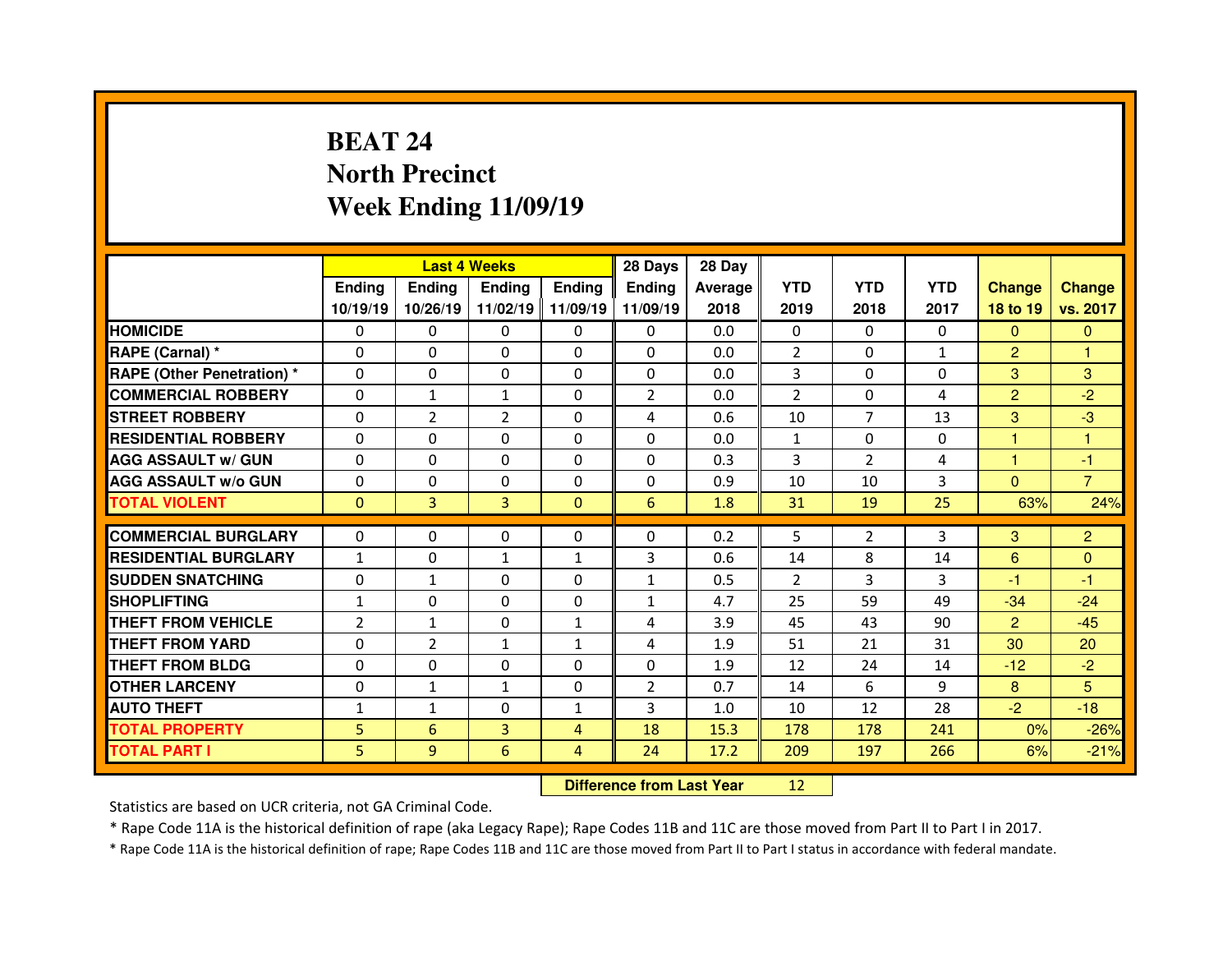# **BEAT 25 North PrecinctWeek Ending 11/09/19**

|                                  |               |                | <b>Last 4 Weeks</b> |                   | 28 Days       | 28 Day  |                |                |                |                |                |
|----------------------------------|---------------|----------------|---------------------|-------------------|---------------|---------|----------------|----------------|----------------|----------------|----------------|
|                                  | <b>Ending</b> | <b>Endina</b>  | <b>Ending</b>       | <b>Ending</b>     | <b>Ending</b> | Average | <b>YTD</b>     | <b>YTD</b>     | <b>YTD</b>     | <b>Change</b>  | <b>Change</b>  |
|                                  | 10/19/19      | 10/26/19       |                     | 11/02/19 11/09/19 | 11/09/19      | 2018    | 2019           | 2018           | 2017           | 18 to 19       | vs. 2017       |
| <b>HOMICIDE</b>                  | $\Omega$      | 0              | $\Omega$            | $\Omega$          | 0             | 0.0     | $\Omega$       | $\Omega$       | $\Omega$       | $\mathbf{0}$   | $\Omega$       |
| RAPE (Carnal) *                  | 0             | $\Omega$       | $\mathbf{0}$        | $\Omega$          | 0             | 0.2     | $\mathbf{1}$   | $\overline{2}$ | $\overline{2}$ | -1             | -1             |
| <b>RAPE (Other Penetration)*</b> | 0             | $\Omega$       | $\Omega$            | $\Omega$          | $\Omega$      | 0.0     | 0              | $\Omega$       | $\Omega$       | $\overline{0}$ | $\Omega$       |
| <b>COMMERCIAL ROBBERY</b>        | $\Omega$      | 0              | $\Omega$            | $\Omega$          | 0             | 0.0     | $\mathbf{1}$   | $\Omega$       | $\mathbf{1}$   | 1              | $\Omega$       |
| <b>STREET ROBBERY</b>            | 0             | $\Omega$       | $\mathbf{0}$        | $\Omega$          | 0             | 1.2     | 4              | 15             | 19             | $-11$          | $-15$          |
| <b>RESIDENTIAL ROBBERY</b>       | $\Omega$      | $\Omega$       | $\Omega$            | $\Omega$          | $\Omega$      | 0.0     | $\Omega$       | $\Omega$       | $\Omega$       | $\mathbf{0}$   | $\Omega$       |
| <b>AGG ASSAULT w/ GUN</b>        | 0             | 0              | $\Omega$            | $\Omega$          | 0             | 0.2     | 2              | $\overline{2}$ | $\overline{2}$ | $\mathbf{0}$   | $\Omega$       |
| <b>AGG ASSAULT w/o GUN</b>       | $\Omega$      | $\Omega$       | $\mathbf{0}$        | $\Omega$          | $\Omega$      | 0.3     | 5              | 4              | 3              | 1.             | $\overline{2}$ |
| <b>TOTAL VIOLENT</b>             | $\mathbf{0}$  | $\mathbf{0}$   | $\mathbf{0}$        | $\mathbf{0}$      | $\mathbf{0}$  | 1.9     | 13             | 23             | 27             | $-43%$         | $-52%$         |
|                                  |               |                |                     |                   |               |         |                |                |                |                |                |
| <b>COMMERCIAL BURGLARY</b>       | 0             | $\mathbf{1}$   | 0                   | 0                 | $\mathbf{1}$  | 0.1     | 9              | $\mathbf{1}$   | 3              | 8              | 6              |
| <b>RESIDENTIAL BURGLARY</b>      | $\Omega$      | $\Omega$       | 0                   | $\Omega$          | 0             | 0.2     | 16             | 3              | 4              | 13             | 12             |
|                                  |               |                |                     | $\Omega$          |               |         | $\mathbf{1}$   |                |                |                | $\Omega$       |
| <b>SUDDEN SNATCHING</b>          | 0             | $\Omega$       | $\Omega$            |                   | 0             | 0.1     |                | $\Omega$       | $\mathbf{1}$   | 1              |                |
| <b>SHOPLIFTING</b>               | 0             | $\mathbf{1}$   | $\mathbf{1}$        | 1                 | 3             | 1.4     | 16             | 15             | 26             | 1              | $-10$          |
| <b>THEFT FROM VEHICLE</b>        | 0             | $\mathbf{1}$   | $\mathbf{1}$        | $\mathbf{1}$      | 3             | 4.7     | 54             | 50             | 68             | $\overline{4}$ | $-14$          |
| <b>THEFT FROM YARD</b>           | 0             | $\mathbf{1}$   | $\mathbf{1}$        | 1                 | 3             | 2.1     | 22             | 25             | 49             | $-3$           | $-27$          |
| <b>THEFT FROM BLDG</b>           | $\mathbf{1}$  | 0              | $\mathbf{1}$        | 3                 | 5             | 1.5     | 21             | 18             | 29             | 3              | $-8$           |
| <b>OTHER LARCENY</b>             | 0             | 0              | $\Omega$            | $\Omega$          | $\Omega$      | 1.0     | $\overline{7}$ | 9              | 10             | $-2$           | $-3$           |
| <b>AUTO THEFT</b>                | 0             | 0              | 0                   | $\Omega$          | 0             | 1.4     | 11             | 15             | 22             | $-4$           | $-11$          |
| <b>TOTAL PROPERTY</b>            | $\mathbf{1}$  | $\overline{4}$ | 4                   | 6                 | 15            | 12.4    | 157            | 136            | 212            | 15%            | $-26%$         |
| <b>TOTAL PART I</b>              | $\mathbf{1}$  | $\overline{4}$ | 4                   | 6                 | 15            | 14.3    | 170            | 159            | 239            | 7%             | $-29%$         |

 **Difference from Last Year**<sup>11</sup>

Statistics are based on UCR criteria, not GA Criminal Code.

\* Rape Code 11A is the historical definition of rape (aka Legacy Rape); Rape Codes 11B and 11C are those moved from Part II to Part I in 2017.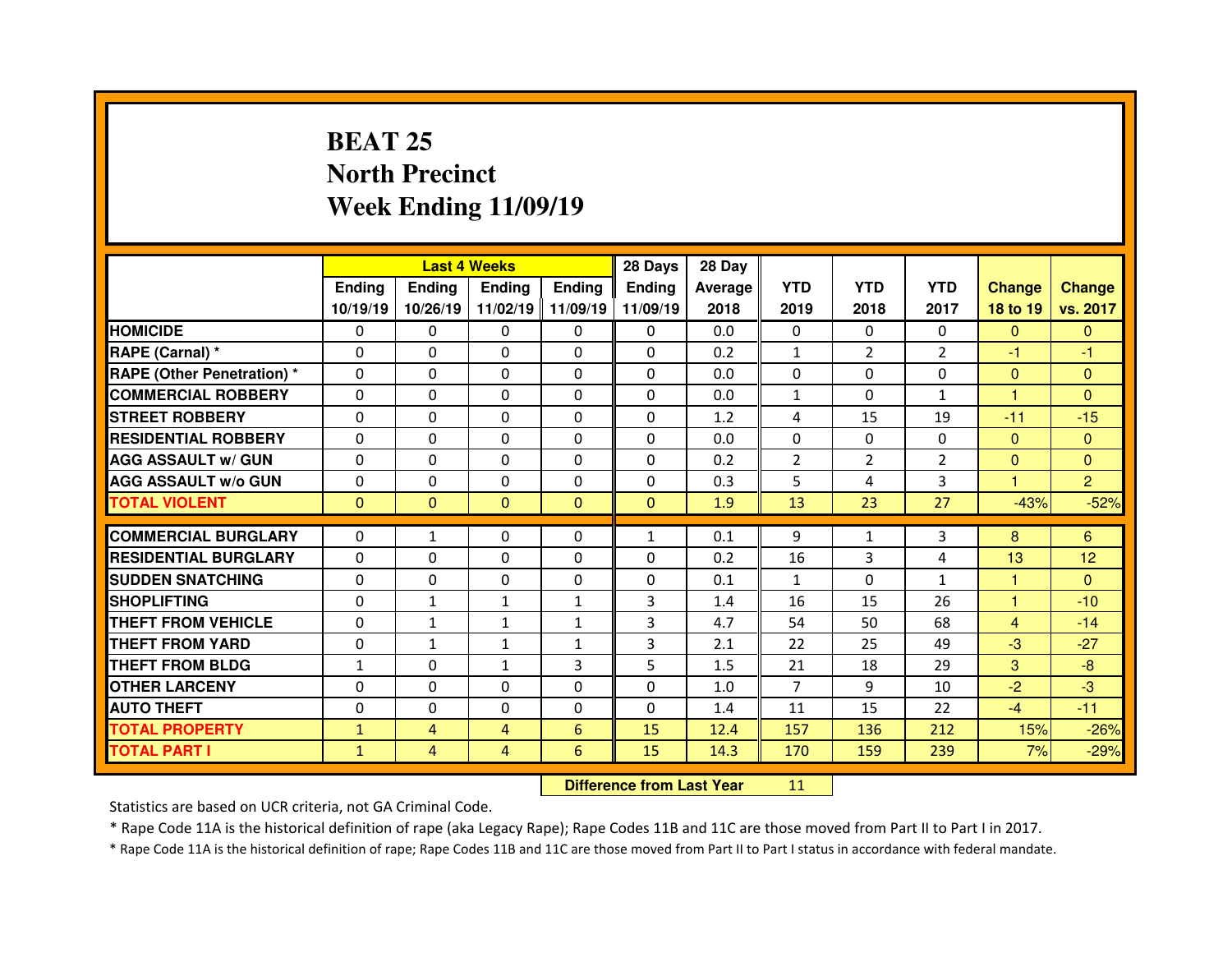# **BEAT 26 North PrecinctWeek Ending 11/09/19**

|                                  |                |                | <b>Last 4 Weeks</b> |                   | 28 Days        | 28 Day  |              |                |                |               |                |
|----------------------------------|----------------|----------------|---------------------|-------------------|----------------|---------|--------------|----------------|----------------|---------------|----------------|
|                                  | <b>Ending</b>  | <b>Ending</b>  | <b>Ending</b>       | <b>Ending</b>     | <b>Ending</b>  | Average | <b>YTD</b>   | <b>YTD</b>     | <b>YTD</b>     | <b>Change</b> | <b>Change</b>  |
|                                  | 10/19/19       | 10/26/19       |                     | 11/02/19 11/09/19 | 11/09/19       | 2018    | 2019         | 2018           | 2017           | 18 to 19      | vs. 2017       |
| <b>HOMICIDE</b>                  | $\Omega$       | $\Omega$       | $\Omega$            | $\Omega$          | $\Omega$       | 0.0     | 1            | $\Omega$       | $\Omega$       | 1             | 1              |
| RAPE (Carnal) *                  | $\Omega$       | $\Omega$       | $\Omega$            | $\Omega$          | $\Omega$       | 0.2     | 2            | 3              | $\overline{2}$ | $-1$          | $\Omega$       |
| <b>RAPE (Other Penetration)*</b> | $\Omega$       | $\Omega$       | $\mathbf{0}$        | $\Omega$          | $\Omega$       | 0.1     | $\Omega$     | $\mathbf{1}$   | $\mathbf{1}$   | $-1$          | $-1$           |
| <b>COMMERCIAL ROBBERY</b>        | $\Omega$       | $\Omega$       | $\mathbf{0}$        | $\Omega$          | $\Omega$       | 0.0     | $\mathbf{1}$ | $\Omega$       | 3              | 1             | $-2$           |
| <b>STREET ROBBERY</b>            | $\overline{2}$ | $\overline{2}$ | $\Omega$            | $\Omega$          | 4              | 1.2     | 13           | 13             | 8              | $\Omega$      | 5              |
| <b>RESIDENTIAL ROBBERY</b>       | $\Omega$       | $\Omega$       | $\Omega$            | $\Omega$          | $\Omega$       | 0.0     | $\Omega$     | $\Omega$       | $\Omega$       | $\Omega$      | $\Omega$       |
| <b>AGG ASSAULT w/ GUN</b>        | $\Omega$       | $\mathbf{1}$   | $\Omega$            | $\Omega$          | $\mathbf{1}$   | 0.2     | 5            | $\overline{2}$ | 3              | 3             | $\overline{2}$ |
| <b>AGG ASSAULT w/o GUN</b>       | $\Omega$       | $\mathbf{1}$   | $\mathbf{1}$        | $\Omega$          | $\overline{2}$ | 1.8     | 18           | 20             | 18             | $-2$          | $\Omega$       |
| <b>TOTAL VIOLENT</b>             | $\overline{2}$ | $\overline{4}$ | $\mathbf{1}$        | $\Omega$          | $\overline{7}$ | 3.5     | 40           | 39             | 35             | 3%            | 14%            |
|                                  |                |                |                     |                   |                |         |              |                |                |               |                |
|                                  |                |                |                     |                   |                |         |              |                |                |               |                |
| <b>COMMERCIAL BURGLARY</b>       | 0              | $\mathbf{1}$   | 0                   | $\Omega$          | $\mathbf{1}$   | 0.2     | 6            | $\overline{2}$ | 9              | 4             | $-3$           |
| <b>RESIDENTIAL BURGLARY</b>      | 0              | $\Omega$       | $\Omega$            | 1                 | $\mathbf{1}$   | 0.2     | 2            | $\overline{2}$ | $\mathbf{1}$   | $\Omega$      | 1              |
| <b>SUDDEN SNATCHING</b>          | 0              | 0              | 0                   | $\Omega$          | 0              | 0.8     | 5            | 11             | 15             | $-6$          | $-10$          |
| <b>SHOPLIFTING</b>               | $\mathbf{1}$   | $\mathbf{1}$   | $\overline{2}$      | $\Omega$          | 4              | 2.5     | 30           | 27             | 28             | 3             | $\overline{2}$ |
| <b>THEFT FROM VEHICLE</b>        | 0              | $\mathbf{1}$   | $\mathbf{0}$        | $\mathbf{0}$      | $\mathbf{1}$   | 2.8     | 35           | 30             | 41             | 5             | $-6$           |
| <b>THEFT FROM YARD</b>           | $\mathbf{1}$   | $\mathbf{1}$   | $\Omega$            | $\mathbf{1}$      | 3              | 2.2     | 20           | 25             | 26             | $-5$          | $-6$           |
| <b>THEFT FROM BLDG</b>           | $\mathbf{1}$   | $\mathbf{1}$   | $\mathbf{0}$        | $\Omega$          | $\overline{2}$ | 2.8     | 25           | 32             | 42             | $-7$          | $-17$          |
| <b>OTHER LARCENY</b>             | 0              | 0              | $\mathbf{1}$        | $\Omega$          | $\mathbf{1}$   | 1.0     | 5            | 10             | 3              | $-5$          | $\overline{2}$ |
| <b>AUTO THEFT</b>                | $\mathbf{0}$   | 0              | $\mathbf{0}$        | $\Omega$          | 0              | 1.5     | 5            | 20             | 14             | $-15$         | $-9$           |
| <b>TOTAL PROPERTY</b>            | 3              | 5              | 3                   | $\overline{2}$    | 13             | 14.0    | 133          | 159            | 179            | $-16%$        | $-26%$         |
| <b>TOTAL PART I</b>              | 5              | 9              | 4                   | $\overline{2}$    | 20             | 17.5    | 173          | 198            | 214            | $-13%$        | $-19%$         |

 **Difference from Last Year**-25

Statistics are based on UCR criteria, not GA Criminal Code.

\* Rape Code 11A is the historical definition of rape (aka Legacy Rape); Rape Codes 11B and 11C are those moved from Part II to Part I in 2017.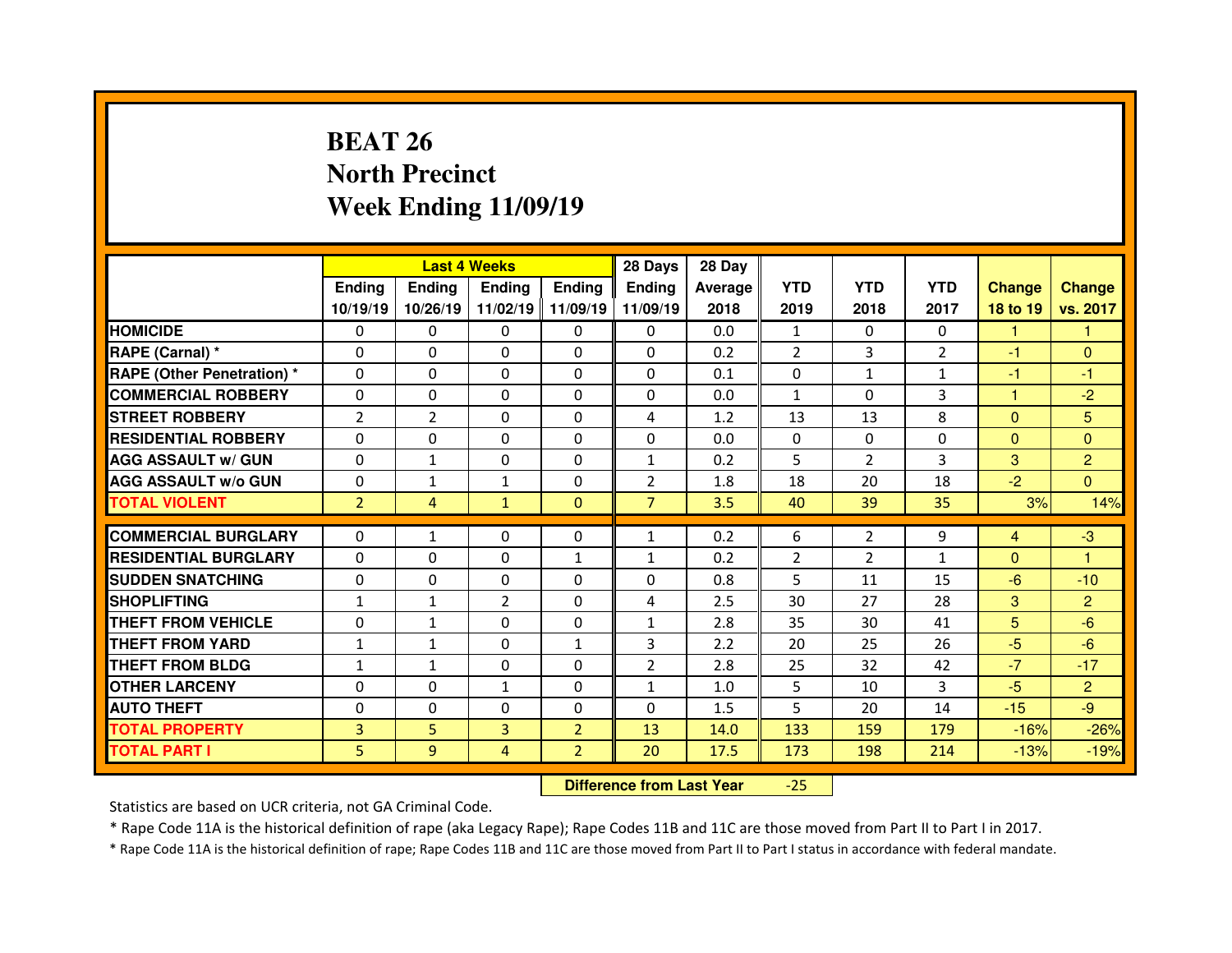# **BEAT 27 North PrecinctWeek Ending 11/09/19**

|                                   |                |                 | <b>Last 4 Weeks</b> |                | 28 Days                          | 28 Day  |                |                |                |                |               |
|-----------------------------------|----------------|-----------------|---------------------|----------------|----------------------------------|---------|----------------|----------------|----------------|----------------|---------------|
|                                   | <b>Ending</b>  | <b>Ending</b>   | <b>Ending</b>       | Ending         | <b>Ending</b>                    | Average | <b>YTD</b>     | <b>YTD</b>     | <b>YTD</b>     | <b>Change</b>  | <b>Change</b> |
|                                   | 10/19/19       | 10/26/19        | 11/02/19   11/09/19 |                | 11/09/19                         | 2018    | 2019           | 2018           | 2017           | 18 to 19       | vs. 2017      |
| <b>HOMICIDE</b>                   | $\Omega$       | 0               | 0                   | $\mathbf{0}$   | 0                                | 0.0     | 1              | $\Omega$       | $\overline{2}$ | 1              | $-1$          |
| RAPE (Carnal) *                   | $\mathbf{1}$   | 0               | 0                   | $\mathbf{1}$   | $\overline{2}$                   | 0.2     | 3              | $\mathbf{1}$   | $\overline{7}$ | $\overline{2}$ | $-4$          |
| <b>RAPE (Other Penetration) *</b> | 0              | 0               | 0                   | 0              | $\Omega$                         | 0.2     | $\overline{3}$ | $\overline{3}$ | $\overline{2}$ | $\overline{0}$ | 1             |
| <b>COMMERCIAL ROBBERY</b>         | $\Omega$       | 0               | $\Omega$            | $\Omega$       | $\Omega$                         | 0.2     | $\mathbf{1}$   | $\overline{2}$ | $\Omega$       | $-1$           | 1             |
| <b>STREET ROBBERY</b>             | $\Omega$       | 0               | $\Omega$            | $\overline{2}$ | 2                                | 0.8     | 16             | $\overline{7}$ | 10             | 9              | 6             |
| <b>RESIDENTIAL ROBBERY</b>        | $\Omega$       | $\Omega$        | $\mathbf{0}$        | $\Omega$       | $\Omega$                         | 0.2     | $\mathbf{1}$   | $\overline{2}$ | $\Omega$       | -1             | 1             |
| <b>AGG ASSAULT w/ GUN</b>         | $\Omega$       | $\Omega$        | $\mathbf{1}$        | $\Omega$       | $\mathbf{1}$                     | 1.1     | 14             | 12             | 6              | $\overline{2}$ | 8             |
| <b>AGG ASSAULT w/o GUN</b>        | $\mathbf{1}$   | 3               | $\mathbf{1}$        | 0              | 5                                | 1.1     | 32             | 9              | 18             | 23             | 14            |
| <b>TOTAL VIOLENT</b>              | $\overline{2}$ | 3               | $\overline{2}$      | $\overline{3}$ | 10                               | 3.5     | 71             | 36             | 45             | 97%            | 58%           |
| <b>COMMERCIAL BURGLARY</b>        | $\Omega$       | $\Omega$        | $\mathbf{0}$        | $\Omega$       | $\Omega$                         | 0.4     | 4              | 5              | 4              | -1             | $\mathbf{0}$  |
| <b>RESIDENTIAL BURGLARY</b>       | $\Omega$       | 0               | 0                   | $\Omega$       | 0                                | 0.8     | 5              | 9              | $\overline{7}$ | $-4$           | $-2$          |
| <b>SUDDEN SNATCHING</b>           | 0              | $\mathbf{1}$    | 0                   | $\Omega$       | $\mathbf{1}$                     | 0.5     | 4              | 8              | 17             | $-4$           | $-13$         |
| <b>SHOPLIFTING</b>                | 0              | 3               | $\Omega$            | $\Omega$       | 3                                | 3.3     | 37             | 38             | 15             | $-1$           | 22            |
| <b>THEFT FROM VEHICLE</b>         | $\mathbf{1}$   | $\overline{2}$  | 0                   | 0              | 3                                | 2.5     | 37             | 24             | 46             | 13             | $-9$          |
| <b>THEFT FROM YARD</b>            | $\mathbf{1}$   | 0               | $\mathbf{1}$        | 0              | $\overline{2}$                   | 1.5     | 10             | 17             | 19             | $-7$           | $-9$          |
| <b>THEFT FROM BLDG</b>            | 0              | 0               | 0                   | $\mathbf{1}$   | $\mathbf{1}$                     | 2.9     | 28             | 34             | 34             | $-6$           | $-6$          |
| <b>OTHER LARCENY</b>              | 0              | 0               | 0                   | 0              | $\Omega$                         | 0.5     | 3              | 5              | $\overline{2}$ | $-2$           | 1             |
| <b>AUTO THEFT</b>                 | $\mathbf{1}$   | 0               | $\Omega$            | $\mathbf{1}$   | $\overline{2}$                   | 1.2     | 12             | 15             | 12             | $-3$           | $\Omega$      |
| <b>TOTAL PROPERTY</b>             | 3              | $6\overline{6}$ | $\mathbf{1}$        | $\overline{2}$ | 12                               | 13.6    | 140            | 155            | 156            | $-10%$         | $-10%$        |
| <b>TOTAL PART I</b>               | 5              | 9               | 3                   | 5              | 22                               | 17.1    | 211            | 191            | 201            | 10%            | 5%            |
|                                   |                |                 |                     |                | <b>Difference from Last Year</b> |         | 20             |                |                |                |               |

Statistics are based on UCR criteria, not GA Criminal Code.

\* Rape Code 11A is the historical definition of rape (aka Legacy Rape); Rape Codes 11B and 11C are those moved from Part II to Part I in 2017.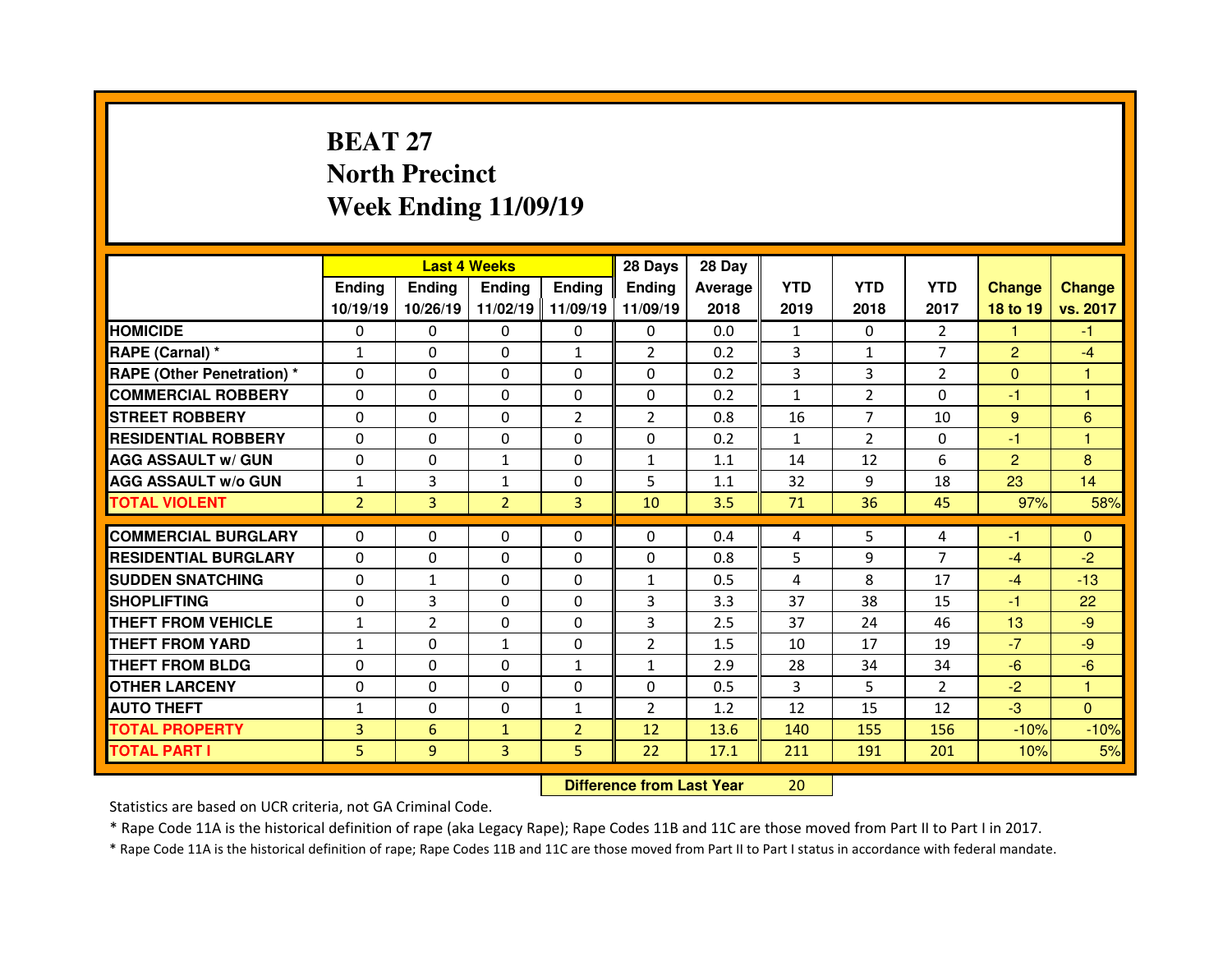# **BEAT 31 Central PrecinctWeek Ending 11/09/19**

|                                  |                | <b>Last 4 Weeks</b> |                |                   | 28 Days        | 28 Day     |            |                |                |                |                 |
|----------------------------------|----------------|---------------------|----------------|-------------------|----------------|------------|------------|----------------|----------------|----------------|-----------------|
|                                  | <b>Ending</b>  | <b>Endina</b>       | <b>Ending</b>  | <b>Ending</b>     | <b>Ending</b>  | Average    | <b>YTD</b> | <b>YTD</b>     | <b>YTD</b>     | <b>Change</b>  | <b>Change</b>   |
|                                  | 10/19/19       | 10/26/19            |                | 11/02/19 11/09/19 | 11/09/19       | 2018       | 2019       | 2018           | 2017           | 18 to 19       | vs. 2017        |
| <b>HOMICIDE</b>                  | $\Omega$       | 0                   | $\Omega$       | $\Omega$          | 0              | 0.2        | 1          | $\mathbf{1}$   | $\mathbf{1}$   | $\Omega$       | $\Omega$        |
| RAPE (Carnal) *                  | 0              | $\Omega$            | $\mathbf{0}$   | $\Omega$          | 0              | 0.0        | 4          | $\Omega$       | $\overline{2}$ | 4              | $\overline{2}$  |
| <b>RAPE (Other Penetration)*</b> | 0              | $\Omega$            | $\Omega$       | $\Omega$          | 0              | 0.2        | 2          | $\mathbf{1}$   | 4              | 1              | $-2$            |
| <b>COMMERCIAL ROBBERY</b>        | $\Omega$       | 0                   | $\Omega$       | $\Omega$          | 0              | 0.1        | $\Omega$   | 1              | $\Omega$       | $-1$           | $\Omega$        |
| <b>STREET ROBBERY</b>            | 0              | $\Omega$            | $\mathbf{0}$   | $\mathbf{1}$      | $\mathbf{1}$   | 0.7        | 8          | 9              | 14             | $-1$           | $-6$            |
| <b>RESIDENTIAL ROBBERY</b>       | $\Omega$       | $\Omega$            | $\mathbf{0}$   | $\Omega$          | $\Omega$       | 0.0        | $\Omega$   | $\Omega$       | $\overline{2}$ | $\mathbf{0}$   | $-2$            |
| <b>AGG ASSAULT w/ GUN</b>        | 0              | 0                   | $\Omega$       | $\Omega$          | 0              | 0.8        | 14         | 10             | 13             | $\overline{4}$ | 1               |
| <b>AGG ASSAULT w/o GUN</b>       | $\Omega$       | $\Omega$            | $\overline{2}$ | $\Omega$          | $\overline{2}$ | 0.7        | 21         | 8              | 12             | 13             | 9               |
| <b>TOTAL VIOLENT</b>             | $\mathbf{0}$   | $\mathbf{0}$        | $\overline{2}$ | $\mathbf{1}$      | 3 <sup>1</sup> | 2.6        | 50         | 30             | 48             | 67%            | 4%              |
| <b>COMMERCIAL BURGLARY</b>       |                |                     |                |                   |                |            |            | 8              |                |                |                 |
|                                  | $\mathbf{1}$   | 0                   | 0              | 0                 | $\mathbf{1}$   | 0.6        | 13         |                | 3              | 5              | 10 <sup>°</sup> |
| <b>RESIDENTIAL BURGLARY</b>      | $\Omega$       | 0                   | 0              | 1                 | $\mathbf{1}$   | 1.9<br>0.1 | 37         | 23             | 27             | 14             | 10              |
| <b>SUDDEN SNATCHING</b>          | 0              | $\Omega$            | $\Omega$       | $\mathbf{1}$      | $\mathbf{1}$   |            | 4          | $\mathbf{1}$   | 5              |                | $-1$            |
|                                  |                |                     |                |                   |                |            |            |                |                | 3              |                 |
| <b>SHOPLIFTING</b>               | 0              | $\Omega$            | $\mathbf{1}$   | $\Omega$          | $\mathbf{1}$   | 0.2        | 4          | $\overline{2}$ | 17             | $\overline{2}$ | $-13$           |
| <b>THEFT FROM VEHICLE</b>        | $\mathbf{1}$   | 2                   | 0              | $\overline{2}$    | 5              | 5.2        | 54         | 61             | 82             | $-7$           | $-28$           |
| <b>THEFT FROM YARD</b>           | 0              | $\Omega$            | 3              | $\mathbf{1}$      | 4              | 3.8        | 50         | 41             | 54             | $9^{\circ}$    | $-4$            |
| <b>THEFT FROM BLDG</b>           | 0              | 0                   | $\mathbf{0}$   | $\Omega$          | 0              | 2.0        | 17         | 24             | 32             | $-7$           | $-15$           |
| <b>OTHER LARCENY</b>             | 0              | 0                   | $\Omega$       | $\mathbf{1}$      | $\mathbf{1}$   | 1.5        | 19         | 8              | $\overline{7}$ | 11             | 12 <sup>°</sup> |
| <b>AUTO THEFT</b>                | 0              | 0                   | 0              | 1                 | $\mathbf{1}$   | 1.8        | 12         | 22             | 34             | $-10$          | $-22$           |
| <b>TOTAL PROPERTY</b>            | $\overline{2}$ | $\overline{2}$      | 4              | $\overline{7}$    | 15             | 17.0       | 210        | 190            | 261            | 11%            | $-20%$          |
| <b>TOTAL PART I</b>              | $\overline{2}$ | $\overline{2}$      | 6              | 8                 | 18             | 19.6       | 260        | 220            | 309            | 18%            | $-16%$          |

 **Difference from Last Year**<sup>40</sup>

Statistics are based on UCR criteria, not GA Criminal Code.

\* Rape Code 11A is the historical definition of rape (aka Legacy Rape); Rape Codes 11B and 11C are those moved from Part II to Part I in 2017.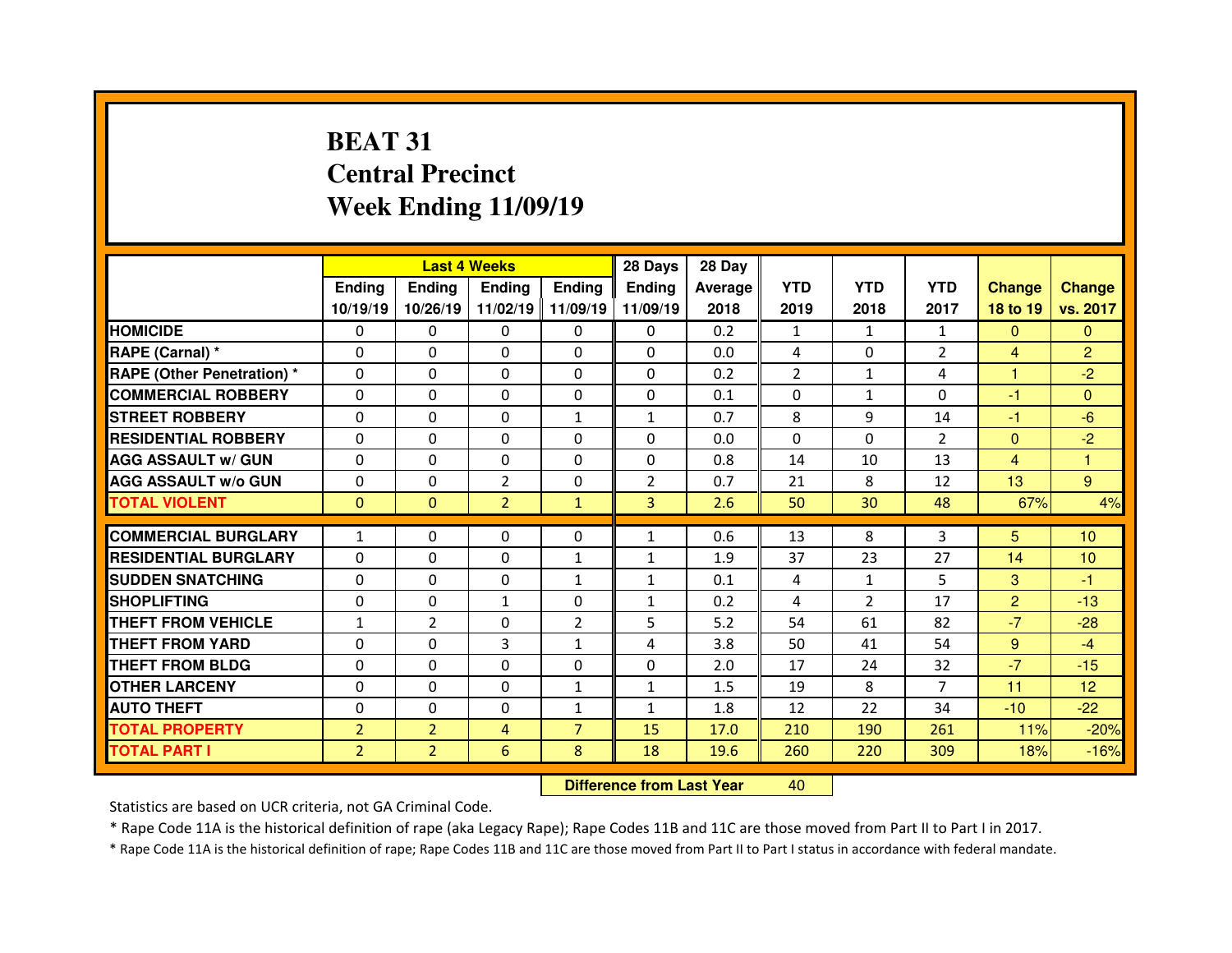# **BEAT 32 Central PrecinctWeek Ending 11/09/19**

|                                  |                |                | <b>Last 4 Weeks</b> |                   | 28 Days        | 28 Day  |              |                |                |                |               |
|----------------------------------|----------------|----------------|---------------------|-------------------|----------------|---------|--------------|----------------|----------------|----------------|---------------|
|                                  | <b>Ending</b>  | <b>Ending</b>  | <b>Ending</b>       | <b>Ending</b>     | <b>Ending</b>  | Average | <b>YTD</b>   | <b>YTD</b>     | <b>YTD</b>     | <b>Change</b>  | <b>Change</b> |
|                                  | 10/19/19       | 10/26/19       |                     | 11/02/19 11/09/19 | 11/09/19       | 2018    | 2019         | 2018           | 2017           | 18 to 19       | vs. 2017      |
| <b>HOMICIDE</b>                  | $\Omega$       | 0              | $\Omega$            | $\Omega$          | 0              | 0.0     | 1            | $\Omega$       | $\Omega$       | 1              | 1             |
| RAPE (Carnal) *                  | 0              | $\Omega$       | $\mathbf{0}$        | $\Omega$          | 0              | 0.1     | 3            | $\mathbf{1}$   | 4              | $\overline{2}$ | $-1$          |
| <b>RAPE (Other Penetration)*</b> | $\Omega$       | $\Omega$       | $\Omega$            | $\Omega$          | 0              | 0.1     | $\mathbf{1}$ | $\mathbf{1}$   | $\mathbf{1}$   | $\mathbf{0}$   | $\Omega$      |
| <b>COMMERCIAL ROBBERY</b>        | $\Omega$       | $\Omega$       | $\mathbf{0}$        | $\Omega$          | $\Omega$       | 0.3     | 8            | 4              | $\overline{7}$ | $\overline{4}$ | 1             |
| <b>STREET ROBBERY</b>            | $\Omega$       | $\Omega$       | $\Omega$            | $\Omega$          | $\Omega$       | 0.3     | 3            | 4              | $\mathcal{P}$  | -1             | 1             |
| <b>RESIDENTIAL ROBBERY</b>       | $\Omega$       | $\Omega$       | $\mathbf{0}$        | $\Omega$          | $\Omega$       | 0.1     | $\Omega$     | $\mathbf{1}$   | $\Omega$       | $-1$           | $\Omega$      |
| <b>AGG ASSAULT w/ GUN</b>        | $\Omega$       | $\overline{2}$ | $\Omega$            | $\Omega$          | $\overline{2}$ | 0.5     | 4            | $\overline{7}$ | 5              | $-3$           | $-1$          |
| <b>AGG ASSAULT w/o GUN</b>       | 0              | 0              | $\Omega$            | $\Omega$          | $\Omega$       | 0.8     | 9            | $\overline{7}$ | 4              | $\overline{2}$ | 5             |
| <b>TOTAL VIOLENT</b>             | $\mathbf{0}$   | $\overline{2}$ | $\mathbf{0}$        | $\Omega$          | $\overline{2}$ | 2.2     | 29           | 25             | 23             | 16%            | 26%           |
|                                  |                |                |                     |                   |                |         |              |                |                |                |               |
| <b>COMMERCIAL BURGLARY</b>       | 0              | 0              | $\mathbf{1}$        | $\Omega$          | $\mathbf{1}$   | 0.2     | 4            | $\overline{2}$ | 3              | $\overline{2}$ | 1             |
| <b>RESIDENTIAL BURGLARY</b>      | 0              | $\mathbf{1}$   | 0                   | $\Omega$          | $\mathbf{1}$   | 2.1     | 23           | 23             | 23             | $\Omega$       | $\Omega$      |
|                                  |                |                |                     |                   |                |         |              |                |                |                |               |
| <b>SUDDEN SNATCHING</b>          | 0              | 0              | 0                   | $\Omega$          | 0              | 0.0     | 2            | $\Omega$       | $\overline{2}$ | $\overline{2}$ | $\Omega$      |
| <b>SHOPLIFTING</b>               | 0              | $\mathbf{1}$   | $\Omega$            | $\Omega$          | $\mathbf{1}$   | 5.2     | 38           | 63             | 43             | $-25$          | $-5$          |
| <b>THEFT FROM VEHICLE</b>        | 0              | $\mathbf{1}$   | 0                   | $\Omega$          | $\mathbf{1}$   | 6.4     | 52           | 74             | 93             | $-22$          | $-41$         |
| <b>THEFT FROM YARD</b>           | $\overline{2}$ | $\Omega$       | $\Omega$            | $\Omega$          | $\overline{2}$ | 3.6     | 29           | 46             | 33             | $-17$          | $-4$          |
| <b>THEFT FROM BLDG</b>           | 0              | 0              | $\mathbf{1}$        | $\mathbf{1}$      | $\overline{2}$ | 2.4     | 31           | 31             | 45             | $\mathbf{0}$   | $-14$         |
| <b>OTHER LARCENY</b>             | $\Omega$       | $\mathbf{1}$   | $\Omega$            | $\Omega$          | $\mathbf{1}$   | 1.7     | 5            | 16             | 9              | $-11$          | $-4$          |
| <b>AUTO THEFT</b>                | $\mathbf{1}$   | $\Omega$       | $\Omega$            | $\Omega$          | $\mathbf{1}$   | 1.7     | 15           | 18             | 28             | $-3$           | $-13$         |
| <b>TOTAL PROPERTY</b>            | 3              | $\overline{4}$ | $\overline{2}$      | $\mathbf{1}$      | 10             | 23.2    | 199          | 273            | 279            | $-27%$         | $-29%$        |
| <b>TOTAL PART I</b>              | 3              | 6              | $\overline{2}$      | $\mathbf{1}$      | 12             | 25.5    | 228          | 298            | 302            | $-23%$         | $-25%$        |

 **Difference from Last Year**-70

Statistics are based on UCR criteria, not GA Criminal Code.

\* Rape Code 11A is the historical definition of rape (aka Legacy Rape); Rape Codes 11B and 11C are those moved from Part II to Part I in 2017.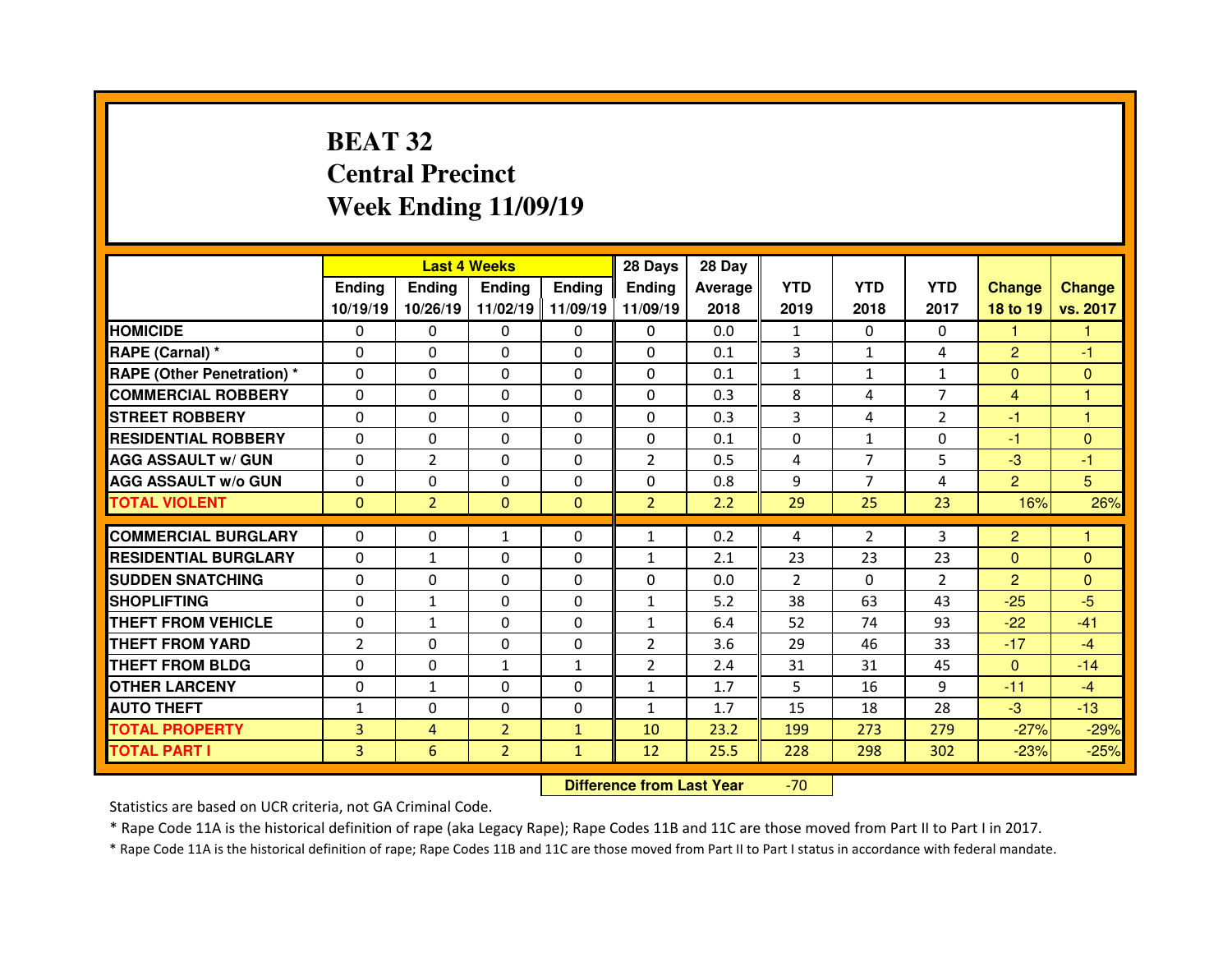# **BEAT 33 Central PrecinctWeek Ending 11/09/19**

|                                  |                | <b>Last 4 Weeks</b> |                |                | 28 Days                          | 28 Day         |                |                |                |                |                 |
|----------------------------------|----------------|---------------------|----------------|----------------|----------------------------------|----------------|----------------|----------------|----------------|----------------|-----------------|
|                                  | <b>Ending</b>  | <b>Ending</b>       | <b>Ending</b>  | <b>Ending</b>  | <b>Ending</b>                    | <b>Average</b> | <b>YTD</b>     | <b>YTD</b>     | <b>YTD</b>     | <b>Change</b>  | <b>Change</b>   |
|                                  | 10/19/19       | 10/26/19            | 11/02/19       | 11/09/19       | 11/09/19                         | 2018           | 2019           | 2018           | 2017           | 18 to 19       | vs. 2017        |
| <b>HOMICIDE</b>                  | 0              | 0                   | 0              | $\Omega$       | 0                                | 0.0            | $\overline{2}$ | $\Omega$       | $\mathbf{1}$   | $\overline{2}$ |                 |
| RAPE (Carnal) *                  | 0              | 0                   | $\Omega$       | $\mathbf{0}$   | $\Omega$                         | 0.2            | $\Omega$       | 3              | $\overline{2}$ | $-3$           | $-2$            |
| <b>RAPE (Other Penetration)*</b> | $\Omega$       | 0                   | 0              | 0              | $\Omega$                         | 0.2            | $\mathbf{1}$   | $\overline{2}$ | $\overline{2}$ | -1             | $-1$            |
| <b>COMMERCIAL ROBBERY</b>        | $\Omega$       | 0                   | $\Omega$       | $\mathbf{0}$   | $\Omega$                         | 0.2            | 3              | $\overline{2}$ | 6              | 1              | $-3$            |
| <b>STREET ROBBERY</b>            | $\mathbf{1}$   | 0                   | $\Omega$       | $\mathbf{0}$   | $\mathbf{1}$                     | 1.7            | 16             | 19             | 17             | $-3$           | $-1$            |
| <b>RESIDENTIAL ROBBERY</b>       | 0              | 0                   | 0              | $\mathbf{0}$   | $\Omega$                         | 0.0            | $\mathbf{0}$   | 0              | $\mathbf{1}$   | $\mathbf{0}$   | $-1$            |
| <b>AGG ASSAULT w/ GUN</b>        | $\Omega$       | $\mathbf{1}$        | $\Omega$       | $\mathbf{0}$   | 1                                | 0.8            | 12             | 9              | 18             | 3              | $-6$            |
| <b>AGG ASSAULT w/o GUN</b>       | 0              | 0                   | 0              | 0              | 0                                | 1.0            | 18             | $\overline{7}$ | 13             | 11             | 5               |
| <b>TOTAL VIOLENT</b>             | $\mathbf{1}$   | $\mathbf{1}$        | $\mathbf{0}$   | $\mathbf{0}$   | $\overline{2}$                   | 4.1            | 52             | 42             | 60             | 24%            | $-13%$          |
| <b>COMMERCIAL BURGLARY</b>       | 0              | 0                   | $\mathbf{1}$   | $\mathbf{1}$   | $\overline{2}$                   | 0.8            | 11             | 10             | $\overline{7}$ | н              | 4               |
| <b>RESIDENTIAL BURGLARY</b>      | $\mathbf{1}$   | 0                   | 0              | $\Omega$       | $\mathbf{1}$                     | 1.8            | 23             | 19             | 17             | $\overline{4}$ | 6               |
| <b>SUDDEN SNATCHING</b>          | $\Omega$       | 0                   | 0              | 0              | 0                                | 0.4            | 1              | 5.             | 4              | $-4$           | $-3$            |
| <b>SHOPLIFTING</b>               | $\overline{2}$ | $\mathbf{1}$        | $\mathbf{1}$   | $\mathbf{0}$   | 4                                | 4.8            | 92             | 56             | 70             | 36             | 22              |
| <b>THEFT FROM VEHICLE</b>        | $\mathbf{1}$   | 0                   | $\overline{2}$ | $\Omega$       | 3                                | 4.5            | 43             | 54             | 69             | $-11$          | $-26$           |
| <b>THEFT FROM YARD</b>           | 0              | 0                   | 0              | 0              | 0                                | 3.6            | 46             | 43             | 37             | 3              | 9               |
| <b>THEFT FROM BLDG</b>           | $\Omega$       | 0                   | 0              | 0              | $\Omega$                         | 2.7            | 16             | 29             | 28             | $-13$          | $-12$           |
| <b>OTHER LARCENY</b>             | $\mathbf{1}$   | 0                   | 0              | 0              | $\mathbf{1}$                     | 1.0            | 24             | 6              | 11             | 18             | 13 <sup>°</sup> |
| <b>AUTO THEFT</b>                | $\Omega$       | 0                   | $\mathbf{1}$   | $\mathbf{1}$   | $\overline{2}$                   | 3.1            | 16             | 37             | 37             | $-21$          | $-21$           |
| <b>TOTAL PROPERTY</b>            | 5              | $\mathbf{1}$        | 5              | $\overline{2}$ | 13                               | 22.7           | 272            | 259            | 280            | 5%             | $-3%$           |
| <b>TOTAL PART I</b>              | 6              | $\overline{2}$      | 5              | $\overline{2}$ | 15                               | 26.8           | 324            | 301            | 340            | 8%             | $-5%$           |
|                                  |                |                     |                |                | <b>Difference from Last Year</b> |                | 23             |                |                |                |                 |

Statistics are based on UCR criteria, not GA Criminal Code.

\* Rape Code 11A is the historical definition of rape (aka Legacy Rape); Rape Codes 11B and 11C are those moved from Part II to Part I in 2017.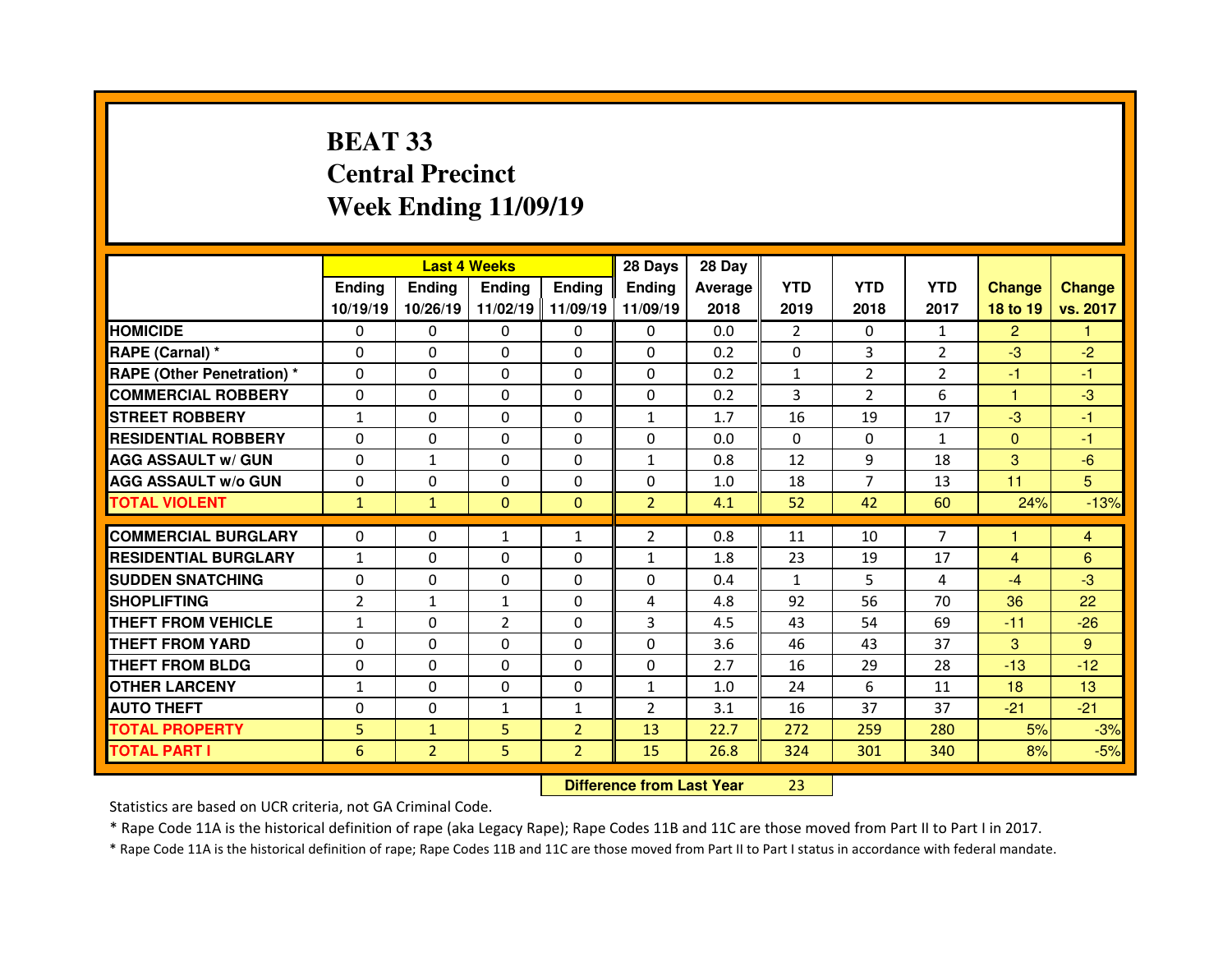# **BEAT 34 Central PrecinctWeek Ending 11/09/19**

|                                               |                |                | <b>Last 4 Weeks</b>      |                | 28 Days        | 28 Day  |                    |                     |                |                 |                |
|-----------------------------------------------|----------------|----------------|--------------------------|----------------|----------------|---------|--------------------|---------------------|----------------|-----------------|----------------|
|                                               | Ending         | <b>Ending</b>  | <b>Ending</b>            | <b>Ending</b>  | <b>Ending</b>  | Average | <b>YTD</b>         | <b>YTD</b>          | <b>YTD</b>     | <b>Change</b>   | <b>Change</b>  |
|                                               | 10/19/19       | 10/26/19       | 11/02/19                 | 11/09/19       | 11/09/19       | 2018    | 2019               | 2018                | 2017           | 18 to 19        | vs. 2017       |
| <b>HOMICIDE</b>                               | 0              | 0              | 0                        | 0              | 0              | 0.2     | 1                  | 1                   | 4              | $\mathbf{0}$    | $-3$           |
| RAPE (Carnal) *                               | 0              | $\mathbf{1}$   | 0                        | 0              | $\mathbf{1}$   | 0.1     | 3                  | $\mathbf{1}$        | 6              | $\overline{2}$  | $-3$           |
| <b>RAPE (Other Penetration) *</b>             | $\Omega$       | 0              | 0                        | $\Omega$       | $\Omega$       | 0.0     | $\mathbf{1}$       | $\Omega$            | 0              | н               | 1              |
| <b>COMMERCIAL ROBBERY</b>                     | 0              | 0              | 0                        | 0              | 0              | 0.0     | $\Omega$           | $\Omega$            | 1              | $\mathbf{0}$    | $-1$           |
| <b>STREET ROBBERY</b>                         | $\mathbf{1}$   | $\mathbf{1}$   | $\Omega$                 | $\Omega$       | $\overline{2}$ | 0.8     | 12                 | 9                   | 8              | 3               | $\overline{4}$ |
| <b>RESIDENTIAL ROBBERY</b>                    | $\Omega$       | 0              | 0                        | 0              | 0              | 0.2     | $\overline{2}$     | $\overline{2}$      | 4              | $\overline{0}$  | $-2$           |
| <b>AGG ASSAULT w/ GUN</b>                     | 0              | $\overline{2}$ | $\mathbf{1}$             | $\mathbf{1}$   | 4              | 1.8     | 24                 | 20                  | 27             | $\overline{4}$  | $-3$           |
| <b>AGG ASSAULT w/o GUN</b>                    | $\overline{2}$ | $\overline{2}$ | 0                        | $\mathbf{1}$   | 5              | 2.3     | 31                 | 25                  | 20             | $6\overline{6}$ | 11             |
| <b>TOTAL VIOLENT</b>                          | 3              | 6              | $\mathbf{1}$             | $\overline{2}$ | 12             | 5.4     | 74                 | 58                  | 70             | 28%             | 6%             |
| <b>COMMERCIAL BURGLARY</b>                    | $\Omega$       | $\mathbf{1}$   | 0                        | $\mathbf{1}$   | $\overline{2}$ | 0.1     | 5                  | $\mathbf{1}$        | 5              | $\overline{4}$  | $\Omega$       |
| <b>RESIDENTIAL BURGLARY</b>                   | $\mathbf{1}$   | $\mathbf{1}$   |                          | 3              | 6              | 4.4     | 40                 |                     | 62             |                 |                |
|                                               | $\Omega$       |                | $\mathbf{1}$<br>$\Omega$ | $\mathbf{0}$   | $\Omega$       | 0.3     |                    | 53                  | 6              | $-13$           | $-22$<br>$-5$  |
| <b>SUDDEN SNATCHING</b><br><b>SHOPLIFTING</b> |                | 0              | $\overline{2}$           |                | $\overline{2}$ | 0.5     | $\mathbf{1}$<br>12 | $\overline{2}$<br>6 | 32             | $-1$            | $-20$          |
|                                               | 0              | 0              |                          | $\mathbf{0}$   |                |         |                    |                     |                | 6               |                |
| <b>THEFT FROM VEHICLE</b>                     | $\Omega$       | $\mathbf{1}$   | 0                        | $\Omega$       | $\mathbf{1}$   | 2.8     | 26                 | 36                  | 38             | $-10$           | $-12$          |
| <b>THEFT FROM YARD</b>                        | $\mathbf{1}$   | 0              | $\mathbf{1}$             | $\mathbf{0}$   | $\overline{2}$ | 1.5     | 27                 | 15                  | 19             | 12              | 8              |
| <b>THEFT FROM BLDG</b>                        | $\mathbf{1}$   | $\mathbf{1}$   | 0                        | $\mathbf{1}$   | 3              | 2.1     | 14                 | 23                  | 27             | $-9$            | $-13$          |
| <b>OTHER LARCENY</b>                          | 0              | 0              | 0                        | 0              | 0              | 0.2     | 4                  | $\mathbf{1}$        | $\overline{2}$ | 3 <sup>1</sup>  | $\overline{2}$ |
| <b>AUTO THEFT</b>                             | 1              | 0              | $\mathbf{1}$             | $\mathbf{1}$   | 3              | 2.3     | 24                 | 27                  | 33             | $-3$            | $-9$           |
| <b>TOTAL PROPERTY</b>                         | 4              | 4              | 5                        | 6              | 19             | 14.0    | 153                | 164                 | 224            | $-7%$           | $-32%$         |
| <b>TOTAL PART I</b>                           | $\overline{7}$ | 10             | $6\phantom{1}$           | 8              | 31             | 19.4    | 227                | 222                 | 294            | 2%              | $-23%$         |
|                                               |                |                |                          |                |                |         |                    |                     |                |                 |                |

 **Difference from Last Year**

Statistics are based on UCR criteria, not GA Criminal Code.

\* Rape Code 11A is the historical definition of rape (aka Legacy Rape); Rape Codes 11B and 11C are those moved from Part II to Part I in 2017.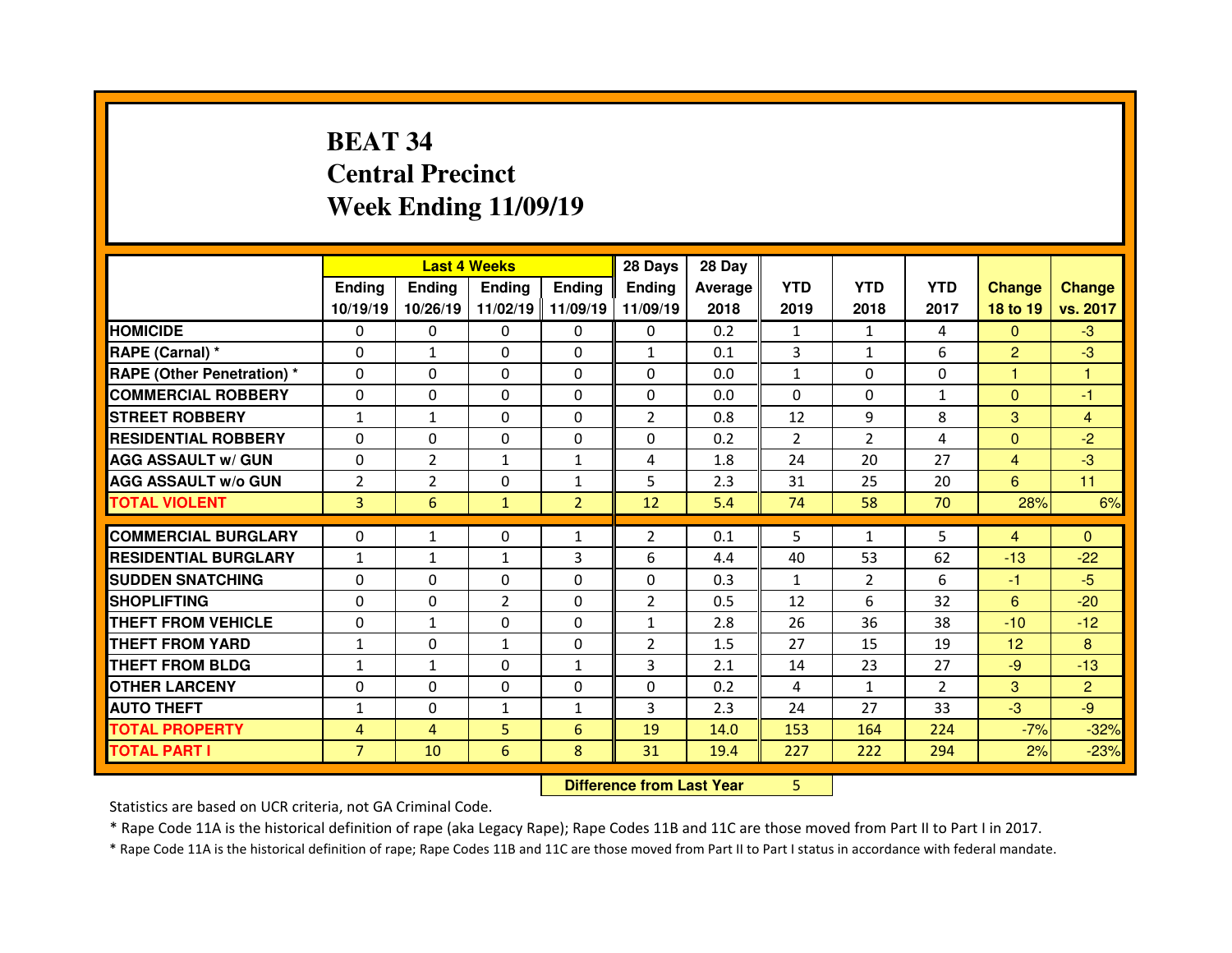# **BEAT 35 Central PrecinctWeek Ending 11/09/19**

|                                  |                |                | <b>Last 4 Weeks</b> |                   | 28 Days                          | 28 Day         |                |                |              |                |                |
|----------------------------------|----------------|----------------|---------------------|-------------------|----------------------------------|----------------|----------------|----------------|--------------|----------------|----------------|
|                                  | <b>Ending</b>  | <b>Ending</b>  | <b>Ending</b>       | <b>Ending</b>     | <b>Ending</b>                    | <b>Average</b> | <b>YTD</b>     | <b>YTD</b>     | <b>YTD</b>   | <b>Change</b>  | <b>Change</b>  |
|                                  | 10/19/19       | 10/26/19       |                     | 11/02/19 11/09/19 | 11/09/19                         | 2018           | 2019           | 2018           | 2017         | 18 to 19       | vs. 2017       |
| <b>HOMICIDE</b>                  | 0              | 0              | 0                   | $\Omega$          | 0                                | 0.1            | 0              | $\mathbf{1}$   | $\mathbf{1}$ | $-1$           | $-1$           |
| <b>RAPE (Carnal) *</b>           | $\Omega$       | 0              | $\Omega$            | $\Omega$          | $\Omega$                         | 0.3            | $\Omega$       | 4              | $\Omega$     | $-4$           | $\Omega$       |
| <b>RAPE (Other Penetration)*</b> | $\Omega$       | 0              | 0                   | 0                 | 0                                | 0.3            | $\Omega$       | 3              | 0            | $-3$           | $\Omega$       |
| <b>COMMERCIAL ROBBERY</b>        | $\Omega$       | 0              | $\mathbf{1}$        | $\Omega$          | $\mathbf{1}$                     | 0.2            | $\overline{2}$ | $\mathbf{1}$   | 4            | 1              | $-2$           |
| <b>STREET ROBBERY</b>            | $\Omega$       | 0              | $\Omega$            | $\Omega$          | $\Omega$                         | 0.6            | 11             | 5              | 5            | 6              | 6              |
| <b>RESIDENTIAL ROBBERY</b>       | $\mathbf{0}$   | 0              | $\mathbf{0}$        | $\Omega$          | $\Omega$                         | 0.0            | $\Omega$       | $\mathbf{0}$   | $\mathbf{1}$ | $\mathbf{0}$   | $-1$           |
| <b>AGG ASSAULT w/ GUN</b>        | 0              | $\Omega$       | $\mathbf{0}$        | $\mathbf{1}$      | $\mathbf{1}$                     | 1.9            | 27             | 25             | 13           | $\overline{2}$ | 14             |
| <b>AGG ASSAULT w/o GUN</b>       | 0              | 0              | 0                   | $\mathbf{1}$      | 1                                | 1.6            | 16             | 16             | 14           | $\overline{0}$ | $\overline{2}$ |
| <b>TOTAL VIOLENT</b>             | $\mathbf{0}$   | $\mathbf{0}$   | $\mathbf{1}$        | $\overline{2}$    | $\overline{3}$                   | 5.0            | 56             | 55             | 38           | 2%             | 47%            |
| <b>COMMERCIAL BURGLARY</b>       | 0              | 0              | 0                   | $\Omega$          | 0                                | 0.4            | 8              | 5              | 10           | 3              | $-2$           |
| <b>RESIDENTIAL BURGLARY</b>      | $\mathbf{1}$   | 0              | 0                   | $\mathbf{1}$      | 2                                | 3.6            | 33             | 42             | 46           | $-9$           | $-13$          |
| <b>SUDDEN SNATCHING</b>          | 0              | 0              | 0                   | $\Omega$          | 0                                | 0.2            | 1              | $\overline{2}$ | 3            | -1             | $-2$           |
| <b>SHOPLIFTING</b>               | $\mathbf{1}$   | $\mathbf{1}$   | 0                   | $\overline{2}$    | 4                                | 2.5            | 28             | 25             | 24           | 3              | $\overline{4}$ |
| <b>THEFT FROM VEHICLE</b>        | $\mathbf{1}$   | $\overline{2}$ | $\mathbf{1}$        | $\mathbf{1}$      | 5                                | 3.9            | 75             | 42             | 38           | 33             | 37             |
| <b>THEFT FROM YARD</b>           | 0              | $\mathbf{1}$   | $\overline{2}$      | 0                 | 3                                | 2.1            | 15             | 24             | 26           | $-9$           | $-11$          |
| <b>THEFT FROM BLDG</b>           | 0              | 0              | $\mathbf{1}$        | $\Omega$          | $\mathbf{1}$                     | 1.3            | 21             | 16             | 32           | 5              | $-11$          |
| <b>OTHER LARCENY</b>             | $\mathbf{1}$   | 0              | 0                   | 0                 | $\mathbf{1}$                     | 0.8            | 13             | 6              | 6            | $\overline{7}$ | $\overline{7}$ |
| <b>AUTO THEFT</b>                | 0              | 0              | $\mathbf{1}$        | $\mathbf{1}$      | $\overline{2}$                   | 3.5            | 21             | 43             | 27           | $-22$          | $-6$           |
| <b>TOTAL PROPERTY</b>            | $\overline{4}$ | $\overline{4}$ | 5                   | 5                 | 18                               | 18.3           | 215            | 205            | 212          | 5%             | 1%             |
| <b>TOTAL PART I</b>              | $\overline{4}$ | $\overline{4}$ | 6                   | $\overline{7}$    | 21                               | 23.2           | 271            | 260            | 250          | 4%             | 8%             |
|                                  |                |                |                     |                   | <b>Difference from Last Year</b> |                | 11             |                |              |                |                |

Statistics are based on UCR criteria, not GA Criminal Code.

\* Rape Code 11A is the historical definition of rape (aka Legacy Rape); Rape Codes 11B and 11C are those moved from Part II to Part I in 2017.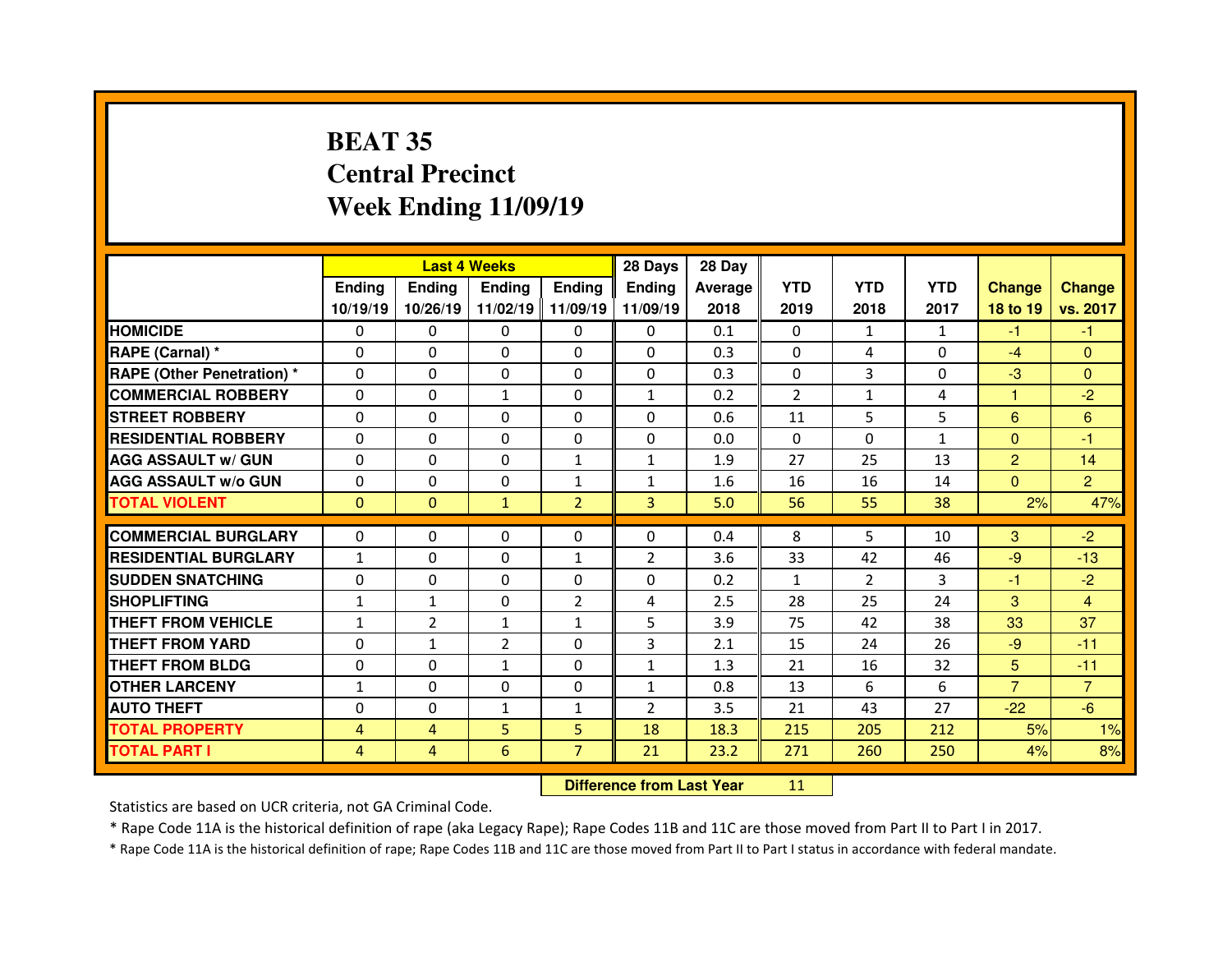# **BEAT 36 Central PrecinctWeek Ending 11/09/19**

|                                  |                |                | <b>Last 4 Weeks</b> |                | 28 Days                          | 28 Day  |                |                |                |                |                 |
|----------------------------------|----------------|----------------|---------------------|----------------|----------------------------------|---------|----------------|----------------|----------------|----------------|-----------------|
|                                  | <b>Ending</b>  | Ending         | <b>Ending</b>       | <b>Ending</b>  | Ending                           | Average | <b>YTD</b>     | <b>YTD</b>     | <b>YTD</b>     | <b>Change</b>  | <b>Change</b>   |
|                                  | 10/19/19       | 10/26/19       | 11/02/19            | 11/09/19       | 11/09/19                         | 2018    | 2019           | 2018           | 2017           | 18 to 19       | vs. 2017        |
| <b>HOMICIDE</b>                  | 0              | 0              | 0                   | $\mathbf{0}$   | 0                                | 0.1     | 0              | $\mathbf{0}$   | $\Omega$       | $\mathbf{0}$   | $\mathbf{0}$    |
| <b>RAPE (Carnal) *</b>           | 0              | 0              | $\Omega$            | $\Omega$       | $\Omega$                         | 0.2     | $\overline{2}$ | 3              | $\overline{2}$ | -1             | $\Omega$        |
| <b>RAPE (Other Penetration)*</b> | 0              | 0              | $\Omega$            | $\Omega$       | 0                                | 0.1     | $\Omega$       | $\mathbf{1}$   | $\Omega$       | $-1$           | $\Omega$        |
| <b>COMMERCIAL ROBBERY</b>        | 0              | 0              | 0                   | $\mathbf 0$    | $\Omega$                         | 0.0     | 3              | $\Omega$       | $\overline{2}$ | 3              | 1               |
| <b>STREET ROBBERY</b>            | $\mathbf{0}$   | $\Omega$       | $\Omega$            | $\Omega$       | $\Omega$                         | 0.4     | 6              | 4              | 4              | $\overline{2}$ | $\overline{2}$  |
| <b>RESIDENTIAL ROBBERY</b>       | $\Omega$       | 0              | 0                   | 0              | $\Omega$                         | 0.4     | $\mathbf{1}$   | 5              | $\Omega$       | $-4$           | $\mathbf{1}$    |
| <b>AGG ASSAULT w/ GUN</b>        | 0              | 0              | $\mathbf{1}$        | $\mathbf{1}$   | $\overline{2}$                   | 0.7     | 12             | 8              | 5              | $\overline{4}$ | $\overline{7}$  |
| <b>AGG ASSAULT w/o GUN</b>       | $\Omega$       | 0              | $\Omega$            | $\mathbf{1}$   | $\mathbf{1}$                     | 0.7     | 6              | $\overline{7}$ | 8              | $-1$           | $-2$            |
| <b>TOTAL VIOLENT</b>             | $\mathbf{0}$   | $\mathbf{0}$   | $\mathbf{1}$        | $\overline{2}$ | 3                                | 2.5     | 30             | 28             | 21             | 7%             | 43%             |
| <b>COMMERCIAL BURGLARY</b>       | 0              | 0              | 1                   | $\Omega$       | $\mathbf{1}$                     | 0.5     | 10             | 6              | 10             | $\overline{4}$ | $\mathbf{0}$    |
| <b>RESIDENTIAL BURGLARY</b>      | $\mathbf{1}$   | 2              | 0                   | $\Omega$       | 3                                | 1.6     | 26             | 18             | 20             | 8              | 6               |
| <b>SUDDEN SNATCHING</b>          | 0              | 0              | $\Omega$            | $\Omega$       | 0                                | 0.2     | $\mathbf{1}$   | $\mathbf{1}$   | $\overline{2}$ | $\overline{0}$ | $-1$            |
| <b>SHOPLIFTING</b>               | 3              | $\overline{2}$ | 0                   | $\Omega$       | 5                                | 3.5     | 42             | 38             | 28             | 4              | 14              |
| <b>THEFT FROM VEHICLE</b>        | $\overline{2}$ | $\Omega$       | $\mathbf{1}$        | $\Omega$       | 3                                | 3.2     | 41             | 37             | 31             | $\overline{4}$ | 10 <sup>°</sup> |
| <b>THEFT FROM YARD</b>           | 0              | 0              | $\overline{2}$      | $\mathbf{1}$   | 3                                | 1.1     | 8              | 11             | 16             | $-3$           | $-8$            |
| <b>THEFT FROM BLDG</b>           | 0              | 0              | $\Omega$            | $\Omega$       | 0                                | 2.1     | 19             | 21             | 16             | $-2$           | 3               |
| <b>OTHER LARCENY</b>             | 0              | $\Omega$       | $\mathbf{0}$        | $\Omega$       | $\Omega$                         | 0.2     | $\overline{3}$ | $\mathbf{1}$   | 4              | $\overline{2}$ | $-1$            |
| <b>AUTO THEFT</b>                | $\mathbf{1}$   | 0              | $\mathbf{1}$        | $\mathbf{0}$   | $\overline{2}$                   | 1.8     | 19             | 17             | 18             | $\overline{2}$ | $\mathbf{1}$    |
| <b>TOTAL PROPERTY</b>            | $\overline{7}$ | $\overline{4}$ | 5                   | $\mathbf{1}$   | 17                               | 14.2    | 169            | 150            | 145            | 13%            | 17%             |
| <b>TOTAL PART I</b>              | $\overline{7}$ | $\overline{4}$ | 6                   | 3              | 20                               | 16.7    | 199            | 178            | 166            | 12%            | 20%             |
|                                  |                |                |                     |                | <b>Difference from Last Year</b> |         | 21             |                |                |                |                 |

Statistics are based on UCR criteria, not GA Criminal Code.

\* Rape Code 11A is the historical definition of rape (aka Legacy Rape); Rape Codes 11B and 11C are those moved from Part II to Part I in 2017.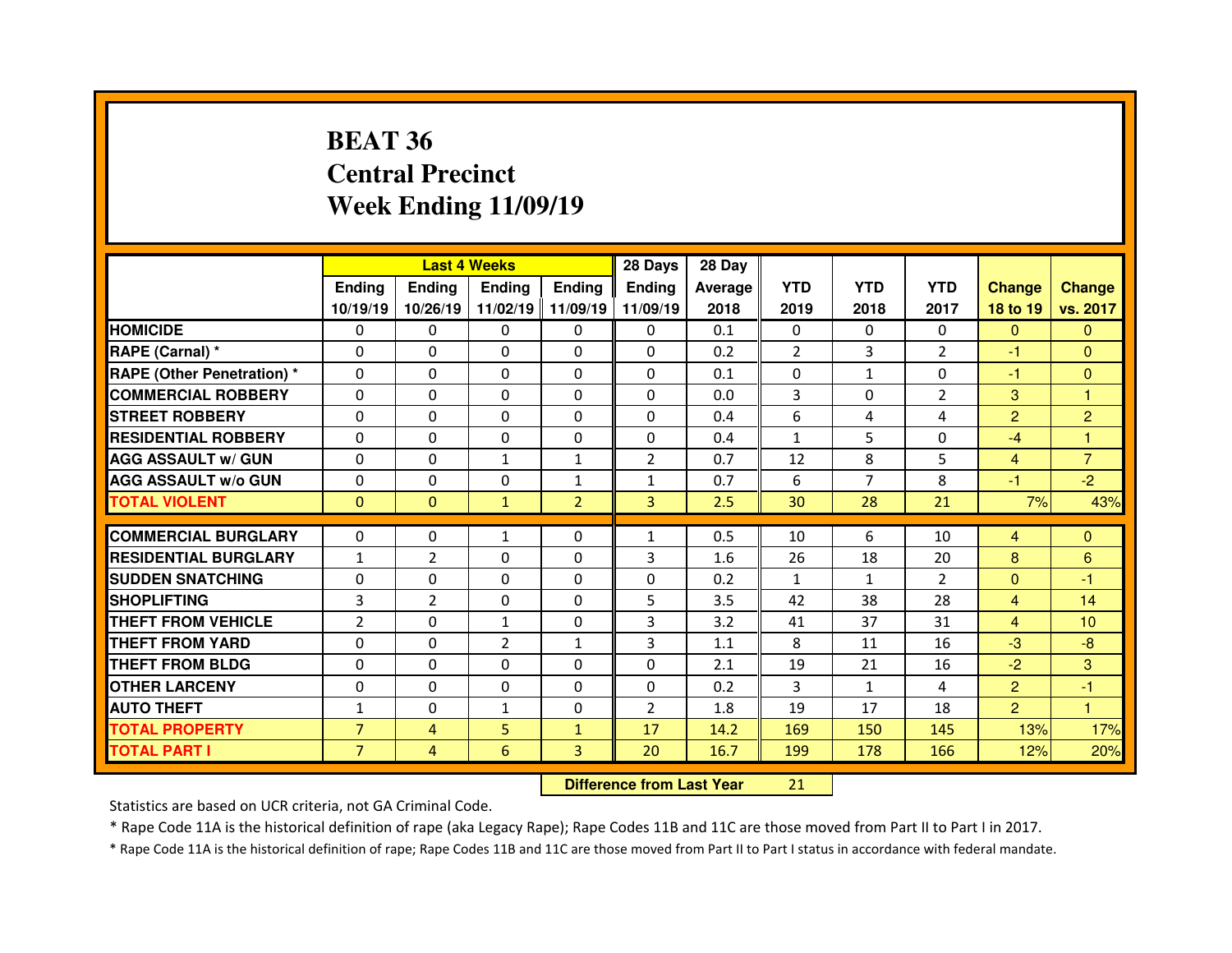# **BEAT 41 South PrecinctWeek Ending 11/09/19**

|                                              |               | <b>Last 4 Weeks</b> |                |               | 28 Days        | 28 Day       |                |              |                |               |                     |
|----------------------------------------------|---------------|---------------------|----------------|---------------|----------------|--------------|----------------|--------------|----------------|---------------|---------------------|
|                                              | <b>Ending</b> | Ending              | <b>Ending</b>  | <b>Ending</b> | Ending         | Average      | <b>YTD</b>     | <b>YTD</b>   | <b>YTD</b>     | <b>Change</b> | <b>Change</b>       |
|                                              | 10/19/19      | 10/26/19            | 11/02/19       | 11/09/19      | 11/09/19       | 2018         | 2019           | 2018         | 2017           | 18 to 19      | vs. 2017            |
| <b>HOMICIDE</b>                              | $\Omega$      | $\Omega$            | $\Omega$       | $\Omega$      | $\mathbf{0}$   | 0.0          | $\mathbf{1}$   | $\Omega$     | $\Omega$       | 1             | 1                   |
| RAPE (Carnal) *                              | $\Omega$      | 0                   | 0              | 0             | 0              | 0.2          | $\overline{2}$ | $\mathbf{1}$ | $\Omega$       | $\mathbf{1}$  | 2                   |
| <b>RAPE (Other Penetration) *</b>            | $\Omega$      | $\Omega$            | $\Omega$       | $\Omega$      | 0              | 0.1          | 0              | $\mathbf{1}$ | 0              | $-1$          | $\Omega$            |
| <b>COMMERCIAL ROBBERY</b>                    | $\Omega$      | $\Omega$            | $\Omega$       | $\Omega$      | $\Omega$       | 0.2          | 6              | $\mathbf{1}$ | 14             | 5             | $-8$                |
| <b>STREET ROBBERY</b>                        | $\mathbf{1}$  | $\mathbf{1}$        | $\Omega$       | $\Omega$      | $\overline{2}$ | 0.3          | 10             | 4            | 3              | 6             | $\overline{7}$      |
| <b>RESIDENTIAL ROBBERY</b>                   | $\Omega$      | 0                   | $\Omega$       | 0             | $\Omega$       | 0.1          | $\mathbf{1}$   | $\mathbf{1}$ | $\Omega$       | $\Omega$      | $\overline{1}$      |
| <b>AGG ASSAULT w/ GUN</b>                    | $\Omega$      | 0                   | $\Omega$       | 0             | $\Omega$       | 0.1          | 3              | $\Omega$     | $\overline{2}$ | 3             | $\mathbf{1}$        |
| <b>AGG ASSAULT w/o GUN</b>                   | $\mathbf{0}$  | $\mathbf{1}$        | $\Omega$       | $\Omega$      | $\mathbf{1}$   | 0.2          | 9              | 3            | 4              | 6             | 5                   |
| <b>TOTAL VIOLENT</b>                         | $\mathbf{1}$  | $\overline{2}$      | $\Omega$       | $\Omega$      | $\overline{3}$ | 1.1          | 32             | 11           | 23             | 191%          | 39%                 |
| <b>COMMERCIAL BURGLARY</b>                   | $\Omega$      | $\Omega$            | 0              | $\mathbf{1}$  | $\mathbf{1}$   | 0.8          | 13             | 10           | 16             | 3             | $-3$                |
| <b>RESIDENTIAL BURGLARY</b>                  | $\Omega$      | 0                   | $\Omega$       | $\mathbf{1}$  | $\mathbf{1}$   | 1.2          | 9              | 14           | 25             | $-5$          | $-16$               |
|                                              |               |                     |                |               |                |              |                |              |                |               |                     |
|                                              |               |                     |                |               |                |              |                |              |                |               |                     |
| <b>SUDDEN SNATCHING</b>                      | $\Omega$      | $\Omega$            | $\Omega$       | $\Omega$      | $\Omega$       | 0.4          | $\overline{2}$ | 4            | 3              | $-2$          | $-1$                |
| <b>SHOPLIFTING</b>                           | $\mathbf{1}$  | 0                   | $\Omega$       | 0             | $\mathbf{1}$   | 1.7          | 23             | 18           | 49             | 5             | $-26$               |
| THEFT FROM VEHICLE                           | $\Omega$      | $\overline{2}$      | $\overline{2}$ | $\mathbf{1}$  | 5              | 3.5          | 65             | 41           | 39             | 24            | 26                  |
| THEFT FROM YARD                              | $\mathbf{1}$  | $\Omega$            | $\mathbf{1}$   | 0             | $\overline{2}$ | 1.2          | 9              | 16           | 22             | $-7$          | $-13$               |
| THEFT FROM BLDG                              | $\mathbf{1}$  | $\mathbf{1}$        | $\mathbf{1}$   | $\mathbf{1}$  | 4              | 2.0          | 38             | 20           | 35             | 18            | 3<br>$\overline{1}$ |
| <b>OTHER LARCENY</b>                         | $\mathbf{1}$  | 0                   | $\Omega$       | 0             | $\mathbf{1}$   | 0.4          | 4              | 3            | 3              | $\mathbf{1}$  | $\mathbf{1}$        |
| <b>AUTO THEFT</b>                            | $\Omega$      | 0                   | 0              | $\mathbf{1}$  | $\mathbf{1}$   | 0.8          | 18             | 10           | 17             | 8             |                     |
| <b>TOTAL PROPERTY</b><br><b>TOTAL PART I</b> | 4<br>5        | 3<br>5              | 4<br>4         | 5<br>5        | 16<br>19       | 11.9<br>13.0 | 181<br>213     | 136<br>147   | 209<br>232     | 33%<br>45%    | $-13%$<br>$-8%$     |

 **Difference from Last Year**<sup>66</sup>

Statistics are based on UCR criteria, not GA Criminal Code.

\* Rape Code 11A is the historical definition of rape (aka Legacy Rape); Rape Codes 11B and 11C are those moved from Part II to Part I in 2017.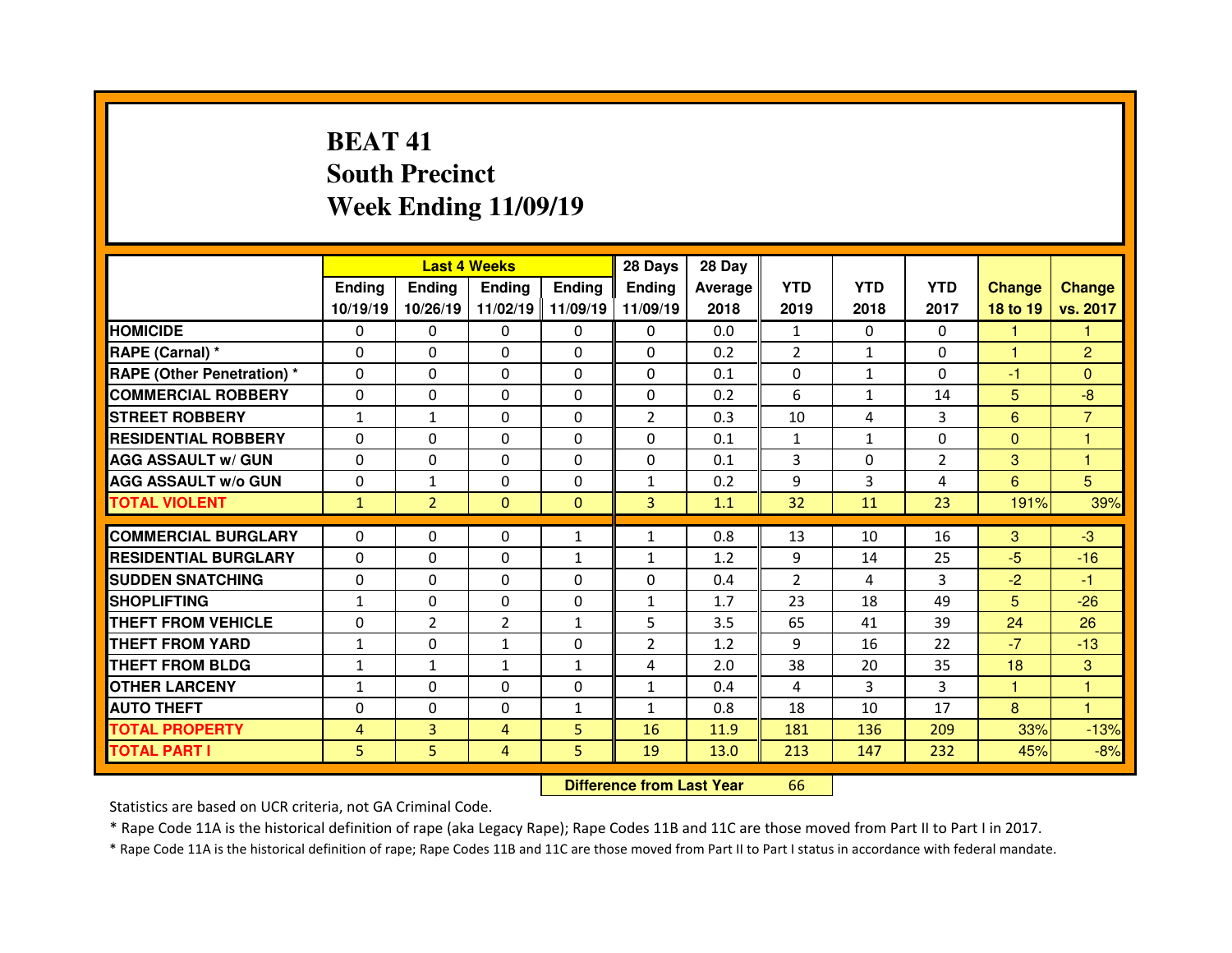# **BEAT 42 South PrecinctWeek Ending 11/09/19**

|                                  |                |                | <b>Last 4 Weeks</b> |               | 28 Days        | 28 Day  |                |                |                |                |                |
|----------------------------------|----------------|----------------|---------------------|---------------|----------------|---------|----------------|----------------|----------------|----------------|----------------|
|                                  | Ending         | <b>Ending</b>  | <b>Endina</b>       | <b>Ending</b> | <b>Ending</b>  | Average | <b>YTD</b>     | <b>YTD</b>     | <b>YTD</b>     | <b>Change</b>  | <b>Change</b>  |
|                                  | 10/19/19       | 10/26/19       | 11/02/19            | 11/09/19      | 11/09/19       | 2018    | 2019           | 2018           | 2017           | 18 to 19       | vs. 2017       |
| <b>HOMICIDE</b>                  | $\Omega$       | 0              | $\Omega$            | $\Omega$      | $\Omega$       | 0.0     | $\Omega$       | $\Omega$       | $\Omega$       | $\Omega$       | $\Omega$       |
| RAPE (Carnal) *                  | $\Omega$       | 0              | $\Omega$            | $\Omega$      | $\Omega$       | 0.2     | $\overline{2}$ | $\overline{2}$ | $\mathbf{1}$   | $\mathbf{0}$   | 1              |
| <b>RAPE (Other Penetration)*</b> | $\Omega$       | 0              | $\Omega$            | $\mathbf{0}$  | $\Omega$       | 0.2     | $\mathbf{1}$   | 3              | $\mathbf{1}$   | $-2$           | $\Omega$       |
| <b>COMMERCIAL ROBBERY</b>        | $\Omega$       | 0              | $\Omega$            | $\Omega$      | $\Omega$       | 0.3     | 3              | $\mathbf{1}$   | 5              | $\overline{2}$ | $-2$           |
| <b>STREET ROBBERY</b>            | $\Omega$       | 0              | $\Omega$            | $\Omega$      | $\Omega$       | 0.4     | $\overline{4}$ | 5              | 4              | $-1$           | $\Omega$       |
| <b>RESIDENTIAL ROBBERY</b>       | $\Omega$       | 0              | $\Omega$            | $\Omega$      | $\Omega$       | 0.0     | $\mathbf{1}$   | $\Omega$       | $\mathbf{1}$   | 1              | $\Omega$       |
| <b>AGG ASSAULT w/ GUN</b>        | $\Omega$       | $\mathbf{1}$   | $\Omega$            | $\mathbf{0}$  | $\mathbf{1}$   | 0.3     | 6              | $\overline{2}$ | 3              | $\overline{4}$ | 3              |
| <b>AGG ASSAULT w/o GUN</b>       | $\Omega$       | 0              | $\Omega$            | $\mathbf{0}$  | $\Omega$       | 0.7     | 6              | 9              | $\overline{2}$ | $-3$           | $\overline{4}$ |
| <b>TOTAL VIOLENT</b>             | $\mathbf{0}$   | $\mathbf{1}$   | $\Omega$            | $\Omega$      | $\mathbf{1}$   | 2.1     | 23             | 22             | 17             | 5%             | 35%            |
|                                  |                |                |                     |               |                |         |                |                |                |                |                |
| <b>COMMERCIAL BURGLARY</b>       | 0              | 0              | $\overline{2}$      | $\mathbf{0}$  | $\overline{2}$ | 1.0     | 9              | 12             | 12             | $-3$           | $-3$           |
| <b>RESIDENTIAL BURGLARY</b>      | $\Omega$       | 0              | $\Omega$            | $\mathbf{0}$  | $\Omega$       | 0.6     | 9              | 6              | $\overline{7}$ | 3              | $\overline{2}$ |
|                                  |                |                |                     |               |                |         |                |                |                |                | -1             |
| <b>SUDDEN SNATCHING</b>          | $\Omega$       | 0              | 0                   | $\Omega$      | $\Omega$       | 0.2     | $\overline{2}$ | $\mathcal{P}$  | 3              | $\mathbf{0}$   |                |
| <b>SHOPLIFTING</b>               | 6              | 5              | $\mathbf{1}$        | 2             | 14             | 27.6    | 212            | 289            | 288            | $-77$          | $-76$          |
| THEFT FROM VEHICLE               | $\overline{2}$ | 0              | $\mathbf{1}$        | $\mathbf{1}$  | 4              | 3.9     | 39             | 45             | 53             | $-6$           | $-14$          |
| <b>THEFT FROM YARD</b>           | $\Omega$       | 0              | $\Omega$            | $\Omega$      | $\Omega$       | 1.0     | 6              | 12             | 12             | $-6$           | $-6$           |
| <b>THEFT FROM BLDG</b>           | $\mathbf{1}$   | $\overline{2}$ | 0                   | $\mathbf{0}$  | 3              | 1.8     | 25             | 19             | 37             | 6              | $-12$          |
| <b>OTHER LARCENY</b>             | $\Omega$       | 0              | 0                   | 1             | $\mathbf{1}$   | 0.1     | 9              | $\mathbf{1}$   | 4              | 8              | 5              |
| <b>AUTO THEFT</b>                | $\overline{2}$ | $\mathbf{1}$   | $\mathbf{1}$        | $\mathbf{1}$  | 5              | 1.8     | 23             | 18             | 15             | 5              | 8              |
| <b>TOTAL PROPERTY</b>            | 11             | 8              | 5                   | 5             | 29             | 37.9    | 334            | 404            | 431            | $-17%$         | $-23%$         |
| <b>TOTAL PART I</b>              | 11             | 9              | 5                   | 5             | 30             | 40.0    | 357            | 426            | 448            | $-16%$         | $-20%$         |

 **Difference from Last Year**-69

Statistics are based on UCR criteria, not GA Criminal Code.

\* Rape Code 11A is the historical definition of rape (aka Legacy Rape); Rape Codes 11B and 11C are those moved from Part II to Part I in 2017.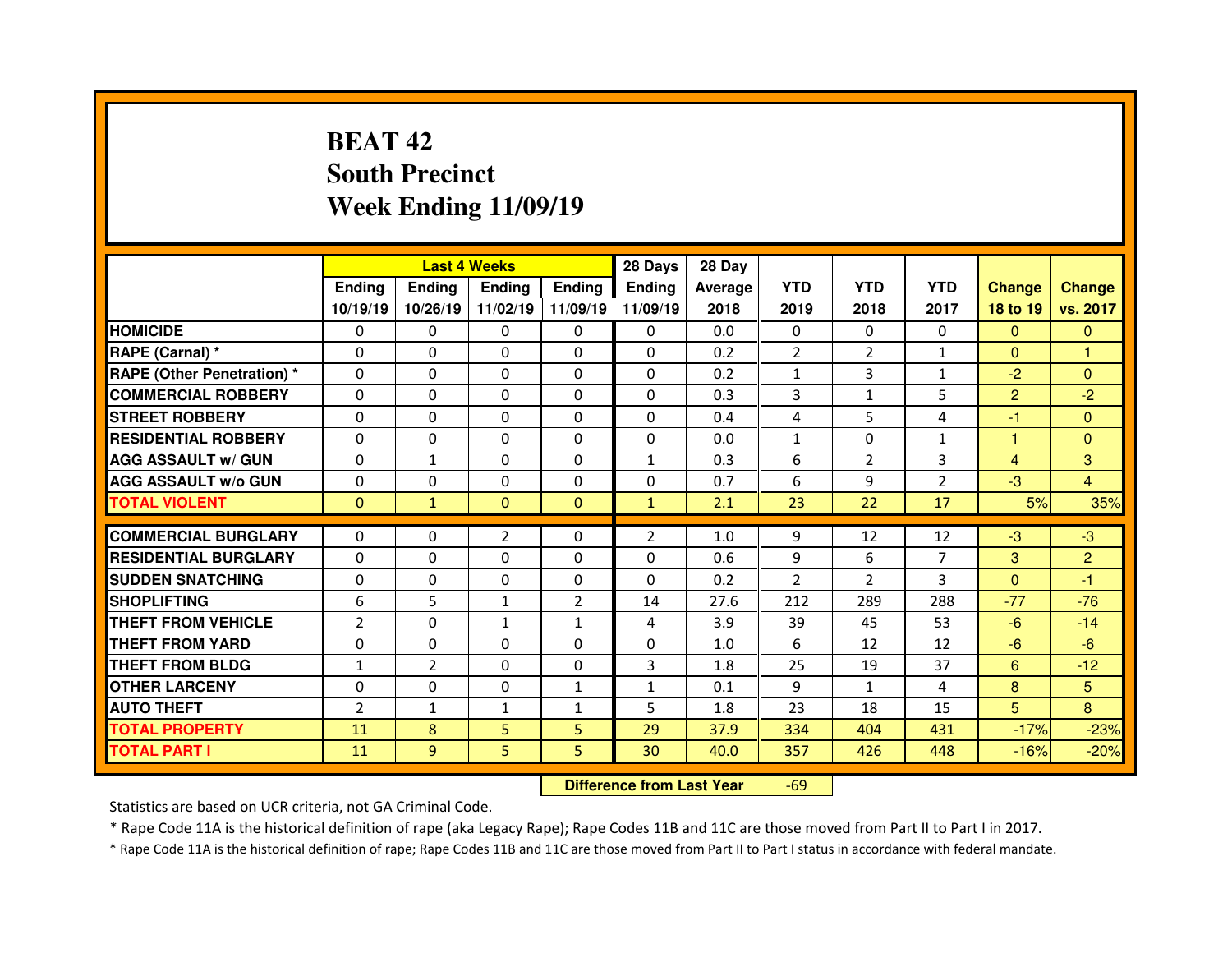# **BEAT 43 South PrecinctWeek Ending 11/09/19**

|                                   |                |                | <b>Last 4 Weeks</b> |                | 28 Days                          | 28 Day  |                |                |                |                |                |
|-----------------------------------|----------------|----------------|---------------------|----------------|----------------------------------|---------|----------------|----------------|----------------|----------------|----------------|
|                                   | Ending         | <b>Ending</b>  | <b>Ending</b>       | <b>Ending</b>  | <b>Ending</b>                    | Average | <b>YTD</b>     | <b>YTD</b>     | <b>YTD</b>     | <b>Change</b>  | <b>Change</b>  |
|                                   | 10/19/19       | 10/26/19       | 11/02/19            | 11/09/19       | 11/09/19                         | 2018    | 2019           | 2018           | 2017           | 18 to 19       | vs. 2017       |
| <b>HOMICIDE</b>                   | 0              | $\Omega$       | 0                   | $\mathbf{0}$   | $\Omega$                         | 0.1     | 1              | $\mathbf{1}$   | $\Omega$       | $\mathbf{0}$   |                |
| RAPE (Carnal) *                   | 0              | 0              | 0                   | $\mathbf{0}$   | $\Omega$                         | 0.2     | $\overline{2}$ | $\overline{2}$ | 0              | $\mathbf{0}$   | $\overline{2}$ |
| <b>RAPE (Other Penetration) *</b> | 0              | 0              | 0                   | $\mathbf{0}$   | 0                                | 0.0     | $\mathbf{1}$   | $\Omega$       | $\mathbf{1}$   | н              | $\Omega$       |
| <b>COMMERCIAL ROBBERY</b>         | $\Omega$       | 0              | $\Omega$            | $\mathbf{0}$   | $\Omega$                         | 0.3     | 3              | 3              | 4              | $\mathbf{0}$   | $-1$           |
| <b>STREET ROBBERY</b>             | $\Omega$       | 0              | $\Omega$            | $\mathbf{0}$   | $\Omega$                         | 0.5     | 5              | $\overline{7}$ | 5              | $-2$           | $\Omega$       |
| <b>RESIDENTIAL ROBBERY</b>        | $\Omega$       | 0              | $\Omega$            | $\Omega$       | $\Omega$                         | 0.3     | $\mathbf{1}$   | 4              | $\Omega$       | $-3$           | 1              |
| <b>AGG ASSAULT w/ GUN</b>         | 0              | $\mathbf{1}$   | 0                   | $\mathbf{0}$   | $\mathbf{1}$                     | 0.5     | 11             | 5              | 5              | 6              | 6              |
| <b>AGG ASSAULT w/o GUN</b>        | $\Omega$       | 3              | 0                   | $\Omega$       | 3                                | 0.9     | 16             | 8              | $\overline{7}$ | 8              | 9              |
| <b>TOTAL VIOLENT</b>              | $\Omega$       | 4              | $\mathbf{0}$        | $\mathbf{0}$   | $\overline{4}$                   | 2.8     | 40             | 30             | 22             | 33%            | 82%            |
| <b>COMMERCIAL BURGLARY</b>        | $\Omega$       | $\mathbf{1}$   | $\mathbf{1}$        | $\Omega$       | $\overline{2}$                   | 1.2     | 12             | 15             | 12             | $-3$           | $\Omega$       |
| <b>RESIDENTIAL BURGLARY</b>       | 0              | 0              | $\mathbf{1}$        | $\mathbf{0}$   | $\mathbf{1}$                     | 2.5     | 24             | 30             | 32             | $-6$           | $-8$           |
| <b>SUDDEN SNATCHING</b>           | $\Omega$       | 0              | 0                   | $\Omega$       | $\Omega$                         | 0.3     | 2              | 4              | $\mathcal{P}$  | $-2$           | $\Omega$       |
| <b>SHOPLIFTING</b>                | 4              | 3              | $\mathbf{1}$        | $\mathbf{1}$   | 9                                | 4.7     | 81             | 46             | 51             | 35             | 30             |
| <b>THEFT FROM VEHICLE</b>         | $\mathbf{1}$   | 0              | $\overline{2}$      | $\mathbf{1}$   | $\overline{4}$                   | 3.8     | 34             | 46             | 61             | $-12$          | $-27$          |
| <b>THEFT FROM YARD</b>            | $\overline{2}$ | 0              | 0                   | 0              | $\overline{2}$                   | 1.7     | 14             | 20             | 11             | $-6$           | 3              |
| <b>THEFT FROM BLDG</b>            | 0              | 0              | 0                   | 0              | 0                                | 2.3     | 26             | 27             | 29             | $-1$           | $-3$           |
| <b>OTHER LARCENY</b>              | 0              | 0              | 0                   | $\Omega$       | $\Omega$                         | 0.2     | 5              | 3              | 3              | $\overline{2}$ | $\overline{2}$ |
| <b>AUTO THEFT</b>                 | $\overline{2}$ | 0              | $\Omega$            | $\Omega$       | $\overline{2}$                   | 2.0     | 16             | 24             | 23             | $-8$           | $-7$           |
| <b>TOTAL PROPERTY</b>             | 9              | $\overline{4}$ | 5                   | $\overline{2}$ | 20                               | 18.6    | 214            | 215            | 224            | 0%             | $-4%$          |
| <b>TOTAL PART I</b>               | 9              | 8              | 5                   | $\overline{2}$ | 24                               | 21.4    | 254            | 245            | 246            | 4%             | 3%             |
|                                   |                |                |                     |                | <b>Difference from Last Year</b> |         | 9              |                |                |                |                |

Statistics are based on UCR criteria, not GA Criminal Code.

\* Rape Code 11A is the historical definition of rape (aka Legacy Rape); Rape Codes 11B and 11C are those moved from Part II to Part I in 2017.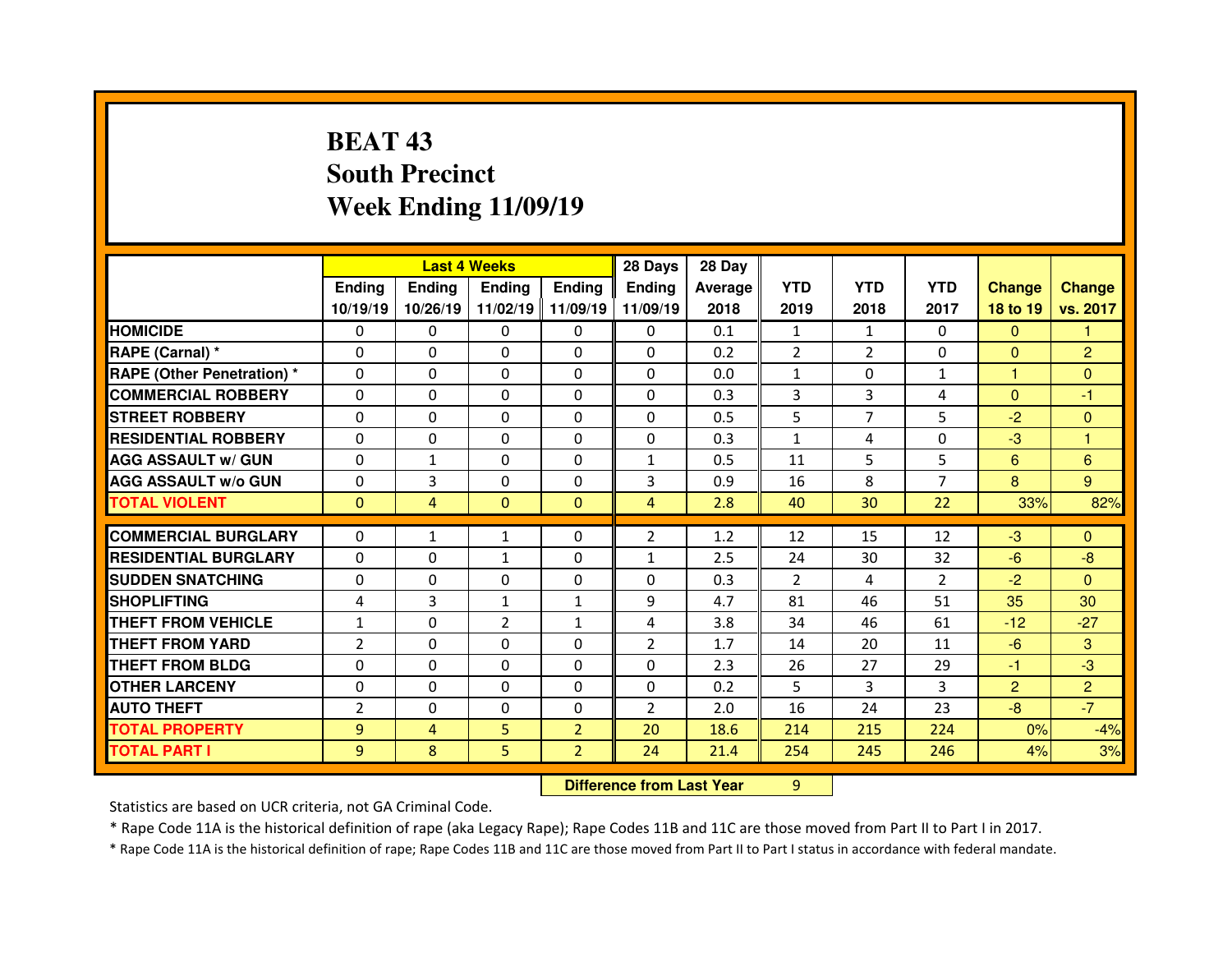# **BEAT 44 South PrecinctWeek Ending 11/09/19**

|                                   |                |                | <b>Last 4 Weeks</b> |                | 28 Days                          | 28 Day  |            |                |                |                |                 |
|-----------------------------------|----------------|----------------|---------------------|----------------|----------------------------------|---------|------------|----------------|----------------|----------------|-----------------|
|                                   | Ending         | <b>Ending</b>  | <b>Ending</b>       | <b>Ending</b>  | <b>Ending</b>                    | Average | <b>YTD</b> | <b>YTD</b>     | <b>YTD</b>     | <b>Change</b>  | <b>Change</b>   |
|                                   | 10/19/19       | 10/26/19       | 11/02/19            | 11/09/19       | 11/09/19                         | 2018    | 2019       | 2018           | 2017           | 18 to 19       | vs. 2017        |
| <b>HOMICIDE</b>                   | 0              | $\Omega$       | 0                   | $\mathbf{0}$   | $\Omega$                         | 0.1     | 1          | $\mathbf{1}$   | $\mathbf{0}$   | $\mathbf{0}$   |                 |
| RAPE (Carnal) *                   | 0              | 0              | 0                   | $\mathbf{1}$   | $\mathbf{1}$                     | 0.2     | 3          | $\overline{2}$ | $\mathbf{1}$   | 1              | $\overline{2}$  |
| <b>RAPE (Other Penetration) *</b> | 0              | 0              | 0                   | $\Omega$       | 0                                | 0.2     | $\Omega$   | $\overline{2}$ | 0              | $-2$           | $\Omega$        |
| <b>COMMERCIAL ROBBERY</b>         | $\Omega$       | 0              | $\Omega$            | $\Omega$       | $\Omega$                         | 0.1     | $\Omega$   | $\mathbf{1}$   | $\overline{2}$ | $-1$           | $-2$            |
| <b>STREET ROBBERY</b>             | $\mathbf{1}$   | 0              | $\Omega$            | $\Omega$       | 1                                | 0.4     | 5          | 5              | 6              | $\mathbf{0}$   | $-1$            |
| <b>RESIDENTIAL ROBBERY</b>        | $\Omega$       | 0              | $\Omega$            | $\Omega$       | $\Omega$                         | 0.4     | $\Omega$   | 5              | $\Omega$       | $-5$           | $\Omega$        |
| <b>AGG ASSAULT w/ GUN</b>         | 0              | 0              | $\mathbf{1}$        | $\mathbf{0}$   | $\mathbf{1}$                     | 0.7     | 11         | $\overline{7}$ | 8              | $\overline{4}$ | 3               |
| <b>AGG ASSAULT w/o GUN</b>        | $\Omega$       | 0              | 0                   | $\Omega$       | 0                                | 1.0     | 19         | 10             | 3              | 9              | 16              |
| <b>TOTAL VIOLENT</b>              | $\mathbf{1}$   | $\overline{0}$ | $\mathbf{1}$        | $\mathbf{1}$   | 3                                | 3.0     | 39         | 33             | 20             | 18%            | 95%             |
| <b>COMMERCIAL BURGLARY</b>        | $\Omega$       | 0              | $\Omega$            | $\Omega$       | $\Omega$                         | 0.2     | 10         | $\mathbf{1}$   | $\mathbf{1}$   | 9              | 9               |
| <b>RESIDENTIAL BURGLARY</b>       | 0              | 0              | $\mathbf{1}$        | $\mathbf{0}$   | $\mathbf{1}$                     | 2.8     | 18         | 32             | 35             | $-14$          | $-17$           |
| <b>SUDDEN SNATCHING</b>           | $\Omega$       | 0              | 0                   | $\Omega$       | $\Omega$                         | 0.0     | 3          | $\Omega$       | 0              | 3              | 3               |
| <b>SHOPLIFTING</b>                | $\overline{2}$ | $\mathbf{1}$   | $\mathbf{1}$        | $\mathbf{0}$   | $\overline{4}$                   | 4.2     | 31         | 53             | 15             | $-22$          | 16              |
| <b>THEFT FROM VEHICLE</b>         | 3              | $\mathbf{1}$   | 0                   | $\overline{2}$ | 6                                | 5.5     | 77         | 66             | 65             | 11             | 12 <sub>2</sub> |
| <b>THEFT FROM YARD</b>            | 0              | 0              | $\mathbf{1}$        | $\mathbf{0}$   | $\mathbf{1}$                     | 1.0     | 9          | 12             | 11             | $-3$           | $-2$            |
| <b>THEFT FROM BLDG</b>            | 0              | 0              | $\mathbf{1}$        | 0              | $\mathbf{1}$                     | 0.9     | 18         | 11             | 25             | $\overline{7}$ | $-7$            |
| <b>OTHER LARCENY</b>              | 0              | 0              | 0                   | $\Omega$       | $\Omega$                         | 0.5     | 9          | 6              | 4              | 3              | 5               |
| <b>AUTO THEFT</b>                 | 1              | 0              | $\overline{2}$      | $\mathbf{1}$   | 4                                | 1.6     | 28         | 20             | 20             | 8              | 8               |
| <b>TOTAL PROPERTY</b>             | 6              | $\overline{2}$ | $6\phantom{1}$      | 3              | 17                               | 16.8    | 203        | 201            | 176            | 1%             | 15%             |
| <b>TOTAL PART I</b>               | $\overline{7}$ | $\overline{2}$ | $\overline{7}$      | $\overline{4}$ | 20                               | 19.8    | 242        | 234            | 196            | 3%             | 23%             |
|                                   |                |                |                     |                | <b>Difference from Last Year</b> |         | 8          |                |                |                |                 |

Statistics are based on UCR criteria, not GA Criminal Code.

\* Rape Code 11A is the historical definition of rape (aka Legacy Rape); Rape Codes 11B and 11C are those moved from Part II to Part I in 2017.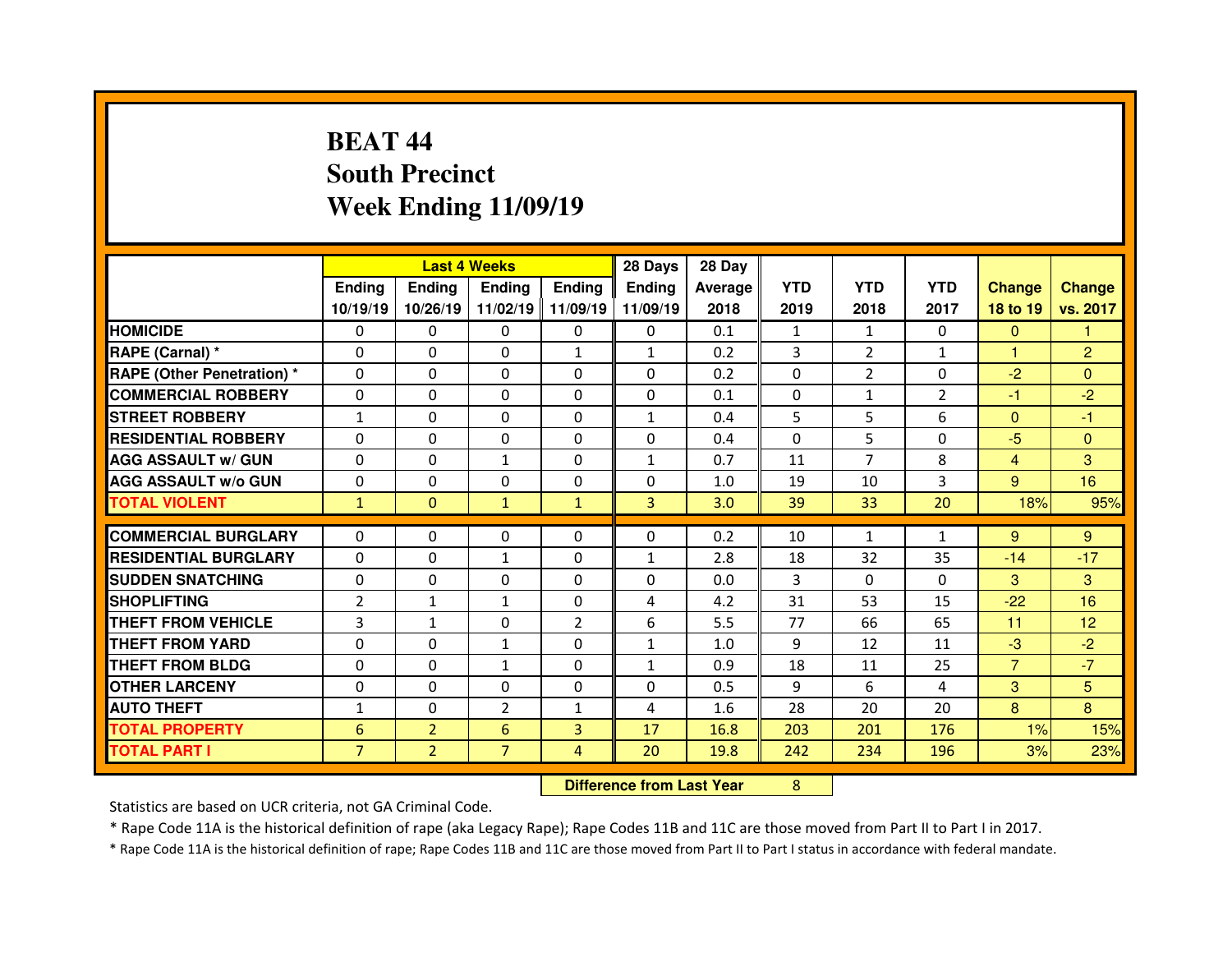# **BEAT 45 South PrecinctWeek Ending 11/09/19**

|                                              |                |                                | <b>Last 4 Weeks</b> |                | 28 Days        | 28 Day       |                |              |                |                |                      |
|----------------------------------------------|----------------|--------------------------------|---------------------|----------------|----------------|--------------|----------------|--------------|----------------|----------------|----------------------|
|                                              | Ending         | <b>Ending</b>                  | <b>Endina</b>       | <b>Endina</b>  | <b>Ending</b>  | Average      | <b>YTD</b>     | <b>YTD</b>   | <b>YTD</b>     | <b>Change</b>  | <b>Change</b>        |
|                                              | 10/19/19       | 10/26/19                       | 11/02/19            | 11/09/19       | 11/09/19       | 2018         | 2019           | 2018         | 2017           | 18 to 19       | vs. 2017             |
| <b>HOMICIDE</b>                              | $\Omega$       | 0                              | $\Omega$            | $\Omega$       | $\Omega$       | 0.1          | $\Omega$       | $\mathbf{1}$ | $\mathbf{1}$   | $-1$           | $-1$                 |
| RAPE (Carnal) *                              | $\Omega$       | 0                              | 0                   | $\Omega$       | $\Omega$       | 0.2          | $\Omega$       | 3            | $\mathbf{1}$   | $-3$           | $-1$                 |
| <b>RAPE (Other Penetration)*</b>             | $\Omega$       | 0                              | $\Omega$            | $\Omega$       | $\Omega$       | 0.2          | $\Omega$       | 3            | $\Omega$       | $-3$           | $\Omega$             |
| <b>COMMERCIAL ROBBERY</b>                    | 0              | 0                              | $\Omega$            | $\Omega$       | $\Omega$       | 0.2          | $\overline{2}$ | 3            | 3              | -1             | -1                   |
| <b>STREET ROBBERY</b>                        | $\Omega$       | $\mathbf{1}$                   | $\Omega$            | $\Omega$       | $\mathbf{1}$   | 0.3          | 3              | 4            | $\overline{7}$ | $-1$           | $-4$                 |
| <b>RESIDENTIAL ROBBERY</b>                   | $\Omega$       | 0                              | $\Omega$            | $\mathbf{0}$   | $\Omega$       | 0.1          | $\mathbf{1}$   | $\Omega$     | $\mathbf{1}$   | 1              | $\Omega$             |
| <b>AGG ASSAULT w/ GUN</b>                    | $\Omega$       | 0                              | $\Omega$            | $\overline{2}$ | $\overline{2}$ | 0.2          | $\overline{7}$ | 3            | 9              | $\overline{4}$ | $-2$                 |
| <b>AGG ASSAULT w/o GUN</b>                   | 0              | 0                              | $\Omega$            | $\mathbf{0}$   | $\Omega$       | 0.6          | 5              | 8            | 3              | $-3$           | $\overline{2}$       |
| <b>TOTAL VIOLENT</b>                         | $\Omega$       | $\mathbf{1}$                   | $\Omega$            | $\overline{2}$ | $\overline{3}$ | 2.0          | 18             | 25           | 25             | $-28%$         | $-28%$               |
| <b>COMMERCIAL BURGLARY</b>                   | 0              | 0                              | 0                   | $\mathbf{0}$   | $\Omega$       | 0.5          | 2              | 6            | 6              | $-4$           | $-4$                 |
| <b>RESIDENTIAL BURGLARY</b>                  | $\Omega$       | 0                              | 0                   | $\Omega$       | $\Omega$       | 2.7          | 12             | 30           | 39             | $-18$          | $-27$                |
| <b>SUDDEN SNATCHING</b>                      | $\Omega$       | 0                              | 0                   | $\Omega$       | $\Omega$       | 0.2          | $\mathbf{1}$   | $\Omega$     | $\Omega$       | 1.             | $\blacktriangleleft$ |
| <b>SHOPLIFTING</b>                           | 3              | 0                              | 3                   | 2              | 8              | 5.4          | 97             | 54           | 66             | 43             | 31                   |
| THEFT FROM VEHICLE                           | $\overline{2}$ | $\mathbf{1}$                   | $\mathbf{1}$        | $\mathbf{0}$   | 4              | 3.6          | 34             | 44           | 71             | $-10$          | $-37$                |
| <b>THEFT FROM YARD</b>                       | $\Omega$       | 0                              | $\Omega$            | $\Omega$       | $\Omega$       | 1.8          | 15             | 20           | 15             | $-5$           | $\Omega$             |
| <b>THEFT FROM BLDG</b>                       | $\Omega$       | 0                              | $\Omega$            | $\mathbf{0}$   | $\Omega$       | 1.6          | 12             | 16           | 20             | $-4$           | $-8$                 |
|                                              | $\Omega$       | 0                              | $\Omega$            | $\Omega$       | $\Omega$       | 0.4          | 3              | 5.           | $\overline{7}$ | $-2$           | $-4$                 |
|                                              |                |                                |                     |                |                |              |                |              |                |                |                      |
| <b>OTHER LARCENY</b>                         |                |                                |                     |                |                |              |                |              |                |                |                      |
| <b>AUTO THEFT</b>                            | $\Omega$       | 0                              | 0                   | $\mathbf{1}$   | $\mathbf{1}$   | 1.6          | 10             | 15           | 25             | $-5$           | $-15$                |
| <b>TOTAL PROPERTY</b><br><b>TOTAL PART I</b> | 5<br>5.        | $\mathbf{1}$<br>$\overline{2}$ | 4<br>4              | 3<br>5         | 13<br>16       | 17.7<br>19.7 | 186<br>204     | 190<br>215   | 249<br>274     | $-2%$<br>$-5%$ | $-25%$<br>$-26%$     |

 **Difference from Last Year**-11

Statistics are based on UCR criteria, not GA Criminal Code.

\* Rape Code 11A is the historical definition of rape (aka Legacy Rape); Rape Codes 11B and 11C are those moved from Part II to Part I in 2017.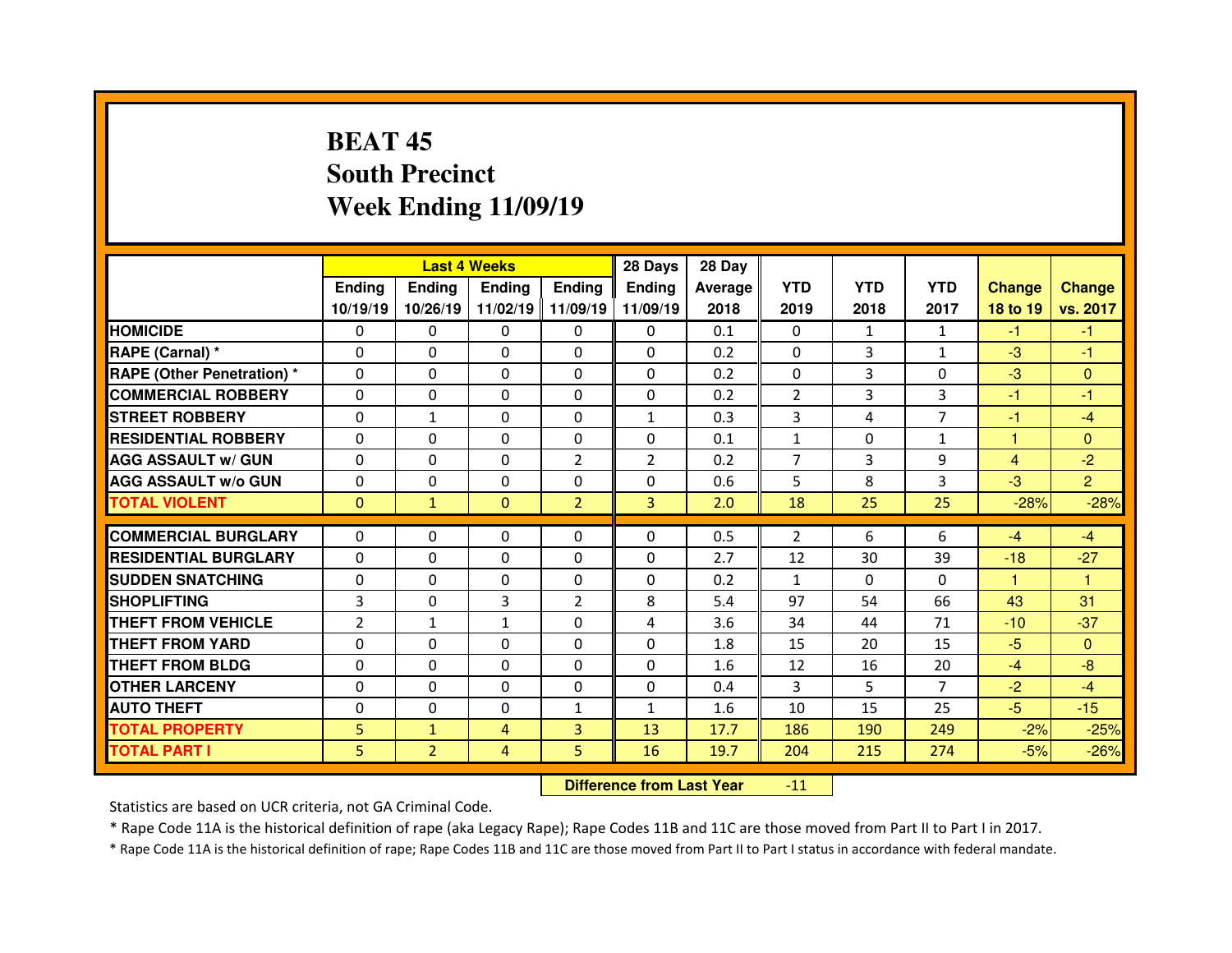# **BEAT 46 South PrecinctWeek Ending 11/09/19**

|                                  |                |               | <b>Last 4 Weeks</b> |               | 28 Days        | 28 Day  |                |                |                |                      |                |
|----------------------------------|----------------|---------------|---------------------|---------------|----------------|---------|----------------|----------------|----------------|----------------------|----------------|
|                                  | Ending         | <b>Ending</b> | <b>Endina</b>       | <b>Ending</b> | <b>Ending</b>  | Average | <b>YTD</b>     | <b>YTD</b>     | <b>YTD</b>     | <b>Change</b>        | <b>Change</b>  |
|                                  | 10/19/19       | 10/26/19      | 11/02/19            | 11/09/19      | 11/09/19       | 2018    | 2019           | 2018           | 2017           | 18 to 19             | vs. 2017       |
| <b>HOMICIDE</b>                  | $\Omega$       | 0             | $\Omega$            | $\Omega$      | $\Omega$       | 0.1     | 2              | $\mathbf{1}$   | $\mathcal{P}$  | 1                    | $\Omega$       |
| RAPE (Carnal) *                  | $\Omega$       | 0             | $\Omega$            | $\Omega$      | $\Omega$       | 0.1     | $\overline{2}$ | $\mathbf{1}$   | 3              | $\blacktriangleleft$ | $-1$           |
| <b>RAPE (Other Penetration)*</b> | $\Omega$       | 0             | $\Omega$            | $\mathbf{0}$  | $\Omega$       | 0.2     | $\Omega$       | 3              | $\mathbf{1}$   | $-3$                 | $-1$           |
| <b>COMMERCIAL ROBBERY</b>        | $\Omega$       | 0             | $\Omega$            | $\Omega$      | $\Omega$       | 0.2     | $\overline{2}$ | 3              | 5              | -1                   | $-3$           |
| <b>STREET ROBBERY</b>            | $\Omega$       | 0             | $\Omega$            | $\mathbf{0}$  | $\Omega$       | 0.5     | $\overline{2}$ | $\overline{7}$ | 6              | $-5$                 | $-4$           |
| <b>RESIDENTIAL ROBBERY</b>       | $\Omega$       | 0             | $\Omega$            | $\Omega$      | $\Omega$       | 0.0     | $\Omega$       | $\Omega$       | $\mathbf{1}$   | $\mathbf{0}$         | $-1$           |
| <b>AGG ASSAULT w/ GUN</b>        | $\Omega$       | 0             | $\Omega$            | $\Omega$      | $\Omega$       | 0.5     | $\overline{7}$ | $\overline{7}$ | 4              | $\overline{0}$       | 3              |
| <b>AGG ASSAULT w/o GUN</b>       | $\mathbf{1}$   | 0             | $\Omega$            | $\mathbf{0}$  | $\mathbf{1}$   | 0.7     | 13             | 10             | 14             | 3                    | $-1$           |
| <b>TOTAL VIOLENT</b>             | $\mathbf{1}$   | $\mathbf{0}$  | $\mathbf{0}$        | $\Omega$      | $\mathbf{1}$   | 2.4     | 28             | 32             | 36             | $-13%$               | $-22%$         |
|                                  |                |               |                     |               |                |         |                |                |                |                      | 1              |
| <b>COMMERCIAL BURGLARY</b>       | 0              | 0             | 0                   | $\mathbf{0}$  | $\Omega$       | 1.3     | 8              | 12             | $\overline{7}$ | $-4$                 |                |
| <b>RESIDENTIAL BURGLARY</b>      | $\Omega$       | 0             | $\Omega$            | $\mathbf{0}$  | $\Omega$       | 3.9     | 23             | 45             | 27             | $-22$                | $-4$           |
| <b>SUDDEN SNATCHING</b>          | $\Omega$       | 0             | 0                   | $\Omega$      | $\Omega$       | 0.1     | 4              | $\mathbf{1}$   | $\overline{2}$ | 3                    | $\overline{2}$ |
| <b>SHOPLIFTING</b>               | $\mathbf{1}$   | $\mathbf{1}$  | 0                   | $\mathbf{1}$  | 3              | 9.7     | 108            | 111            | 120            | $-3$                 | $-12$          |
| THEFT FROM VEHICLE               | $\mathbf{1}$   | $\mathbf{1}$  | 0                   | 4             | 6              | 5.8     | 49             | 64             | 65             | $-15$                | $-16$          |
| <b>THEFT FROM YARD</b>           | $\Omega$       | 0             | $\Omega$            | $\Omega$      | $\Omega$       | 0.9     | $\overline{7}$ | 11             | 9              | $-4$                 | $-2$           |
| <b>THEFT FROM BLDG</b>           |                |               |                     | $\mathbf{0}$  | $\Omega$       | 3.0     | 19             | 33             | 28             | $-14$                | $-9$           |
|                                  | 0              | 0             | 0                   |               |                |         |                |                |                |                      |                |
| <b>OTHER LARCENY</b>             | $\Omega$       | 0             | 0                   | 1             | $\mathbf{1}$   | 0.3     | 8              | 4              | $\overline{7}$ | 4                    | 1              |
| <b>AUTO THEFT</b>                | $\Omega$       | $\mathbf{1}$  | $\mathbf{1}$        | $\mathbf{0}$  | $\overline{2}$ | 2.7     | 22             | 33             | 34             | $-11$                | $-12$          |
| <b>TOTAL PROPERTY</b>            | $\overline{2}$ | 3             | $\mathbf{1}$        | 6             | 12             | 27.6    | 248            | 314            | 299            | $-21%$               | $-17%$         |
| <b>TOTAL PART I</b>              | 3              | 3             | $\mathbf{1}$        | 6             | 13             | 30.0    | 276            | 346            | 335            | $-20%$               | $-18%$         |

 **Difference from Last Year**-70

Statistics are based on UCR criteria, not GA Criminal Code.

\* Rape Code 11A is the historical definition of rape (aka Legacy Rape); Rape Codes 11B and 11C are those moved from Part II to Part I in 2017.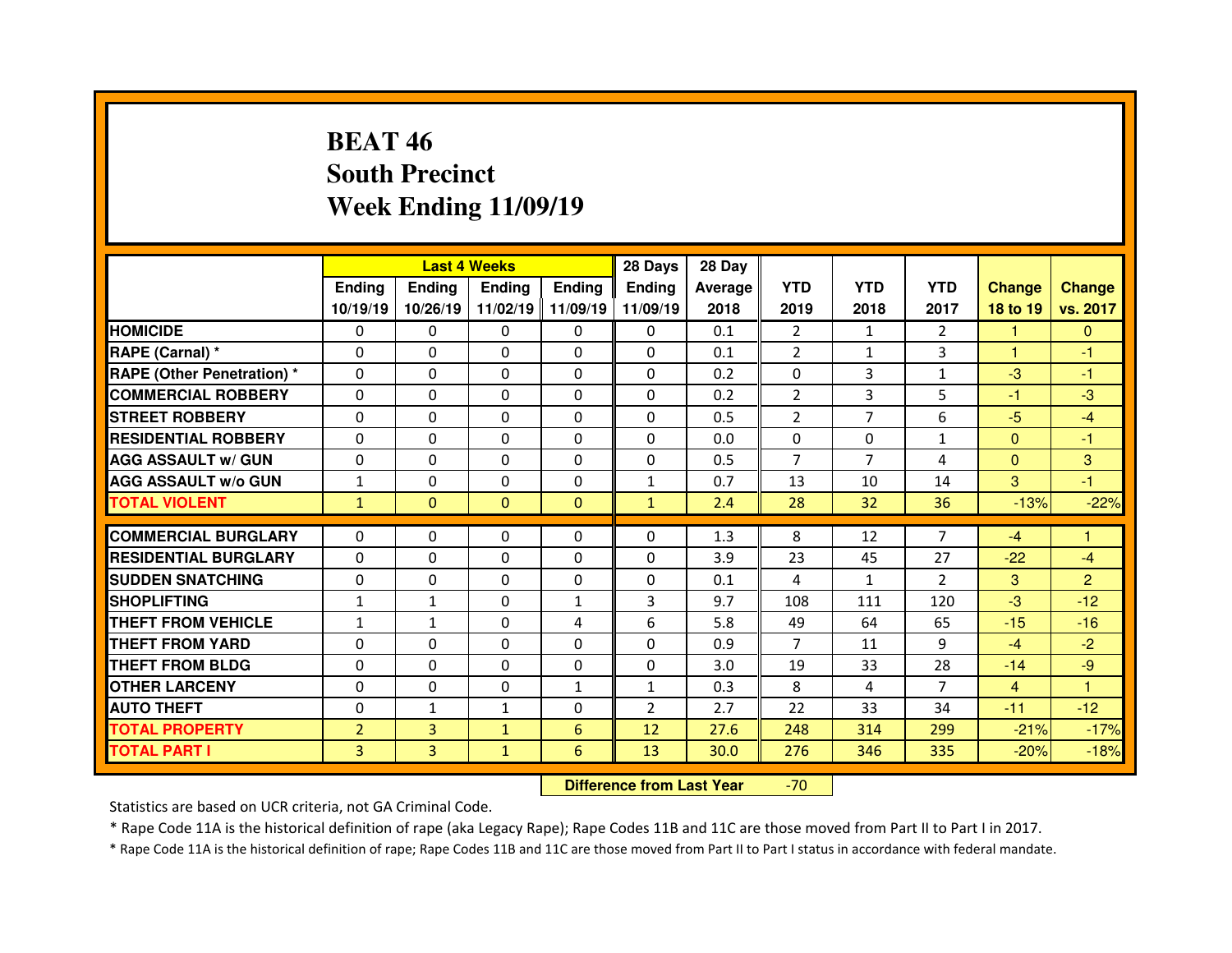# **BEAT 47 South PrecinctWeek Ending 11/09/19**

|                                  |               | <b>Last 4 Weeks</b> |               |                | 28 Days                          | 28 Day         |                |                |                |                |                |
|----------------------------------|---------------|---------------------|---------------|----------------|----------------------------------|----------------|----------------|----------------|----------------|----------------|----------------|
|                                  | <b>Ending</b> | <b>Ending</b>       | <b>Ending</b> | <b>Ending</b>  | <b>Ending</b>                    | <b>Average</b> | <b>YTD</b>     | <b>YTD</b>     | <b>YTD</b>     | <b>Change</b>  | <b>Change</b>  |
|                                  | 10/19/19      | 10/26/19            | 11/02/19      | 11/09/19       | 11/09/19                         | 2018           | 2019           | 2018           | 2017           | 18 to 19       | vs. 2017       |
| <b>HOMICIDE</b>                  | 0             | 0                   | 0             | $\Omega$       | 0                                | 0.0            | 0              | $\mathbf{0}$   | $\Omega$       | $\Omega$       | $\Omega$       |
| RAPE (Carnal) *                  | $\Omega$      | 0                   | $\Omega$      | $\mathbf{0}$   | $\Omega$                         | 0.1            | $\mathbf{0}$   | $\mathbf{1}$   | $\mathbf{1}$   | $-1$           | $-1$           |
| <b>RAPE (Other Penetration)*</b> | $\Omega$      | 0                   | 0             | 0              | $\Omega$                         | 0.1            | $\Omega$       | $\mathbf{1}$   | 0              | $-1$           | $\Omega$       |
| <b>COMMERCIAL ROBBERY</b>        | $\Omega$      | 0                   | $\Omega$      | $\mathbf{0}$   | $\Omega$                         | 0.0            | $\Omega$       | $\Omega$       | 0              | $\mathbf{0}$   | $\Omega$       |
| <b>STREET ROBBERY</b>            | $\Omega$      | 0                   | $\Omega$      | $\mathbf{0}$   | $\Omega$                         | 0.1            | $\mathbf{1}$   | $\mathbf{1}$   | $\Omega$       | $\Omega$       | $\overline{1}$ |
| <b>RESIDENTIAL ROBBERY</b>       | $\Omega$      | 0                   | 0             | $\mathbf{0}$   | $\Omega$                         | 0.0            | $\mathbf{0}$   | $\Omega$       | 0              | $\mathbf{0}$   | $\Omega$       |
| <b>AGG ASSAULT w/ GUN</b>        | $\Omega$      | 0                   | 0             | $\mathbf{0}$   | $\Omega$                         | 0.1            | 3              | $\Omega$       | $\overline{2}$ | 3              | $\mathbf{1}$   |
| <b>AGG ASSAULT W/o GUN</b>       | 0             | 0                   | 0             | $\mathbf{1}$   | 1                                | 0.1            | $\overline{7}$ | $\mathbf{1}$   | 3              | 6              | $\overline{4}$ |
| <b>TOTAL VIOLENT</b>             | $\mathbf{0}$  | 0                   | $\mathbf{0}$  | $\mathbf{1}$   | $\mathbf{1}$                     | 0.4            | 11             | $\overline{4}$ | 6              | 175%           | 83%            |
| <b>COMMERCIAL BURGLARY</b>       | 0             | 0                   | 0             | $\mathbf{0}$   | $\Omega$                         | 0.0            | $\mathbf{1}$   | $\Omega$       | 3              | н              | $-2$           |
| <b>RESIDENTIAL BURGLARY</b>      | $\Omega$      | 0                   | 0             | $\mathbf{0}$   | $\Omega$                         | 1.7            | 2              | 20             | 8              | $-18$          | $-6$           |
| <b>SUDDEN SNATCHING</b>          | 0             | 0                   | $\Omega$      | 0              | $\Omega$                         | 0.0            | $\Omega$       | $\Omega$       | 0              | $\mathbf{0}$   | $\Omega$       |
| <b>SHOPLIFTING</b>               | $\Omega$      | 0                   | 0             | $\Omega$       | $\Omega$                         | 0.1            | $\mathbf{1}$   | $\mathbf{1}$   | $\overline{7}$ | $\Omega$       | $-6$           |
| <b>THEFT FROM VEHICLE</b>        | $\mathbf{1}$  | 0                   | 0             | $\mathbf{1}$   | $\overline{2}$                   | 1.8            | 15             | 21             | 20             | $-6$           | $-5$           |
| <b>THEFT FROM YARD</b>           | 0             | 0                   | 0             | 0              | 0                                | 0.4            | 8              | 4              | $\overline{7}$ | $\overline{4}$ | 1              |
| <b>THEFT FROM BLDG</b>           | $\Omega$      | $\mathbf{1}$        | $\mathbf{1}$  | 0              | $\overline{2}$                   | 0.6            | $\overline{7}$ | $\overline{7}$ | 8              | $\overline{0}$ | $-1$           |
| <b>OTHER LARCENY</b>             | 0             | $\mathbf{1}$        | 0             | 0              | $\mathbf{1}$                     | 0.4            | 9              | $\overline{2}$ | 3              | $\overline{7}$ | $6\phantom{1}$ |
| <b>AUTO THEFT</b>                | $\Omega$      | 0                   | $\Omega$      | $\mathbf{0}$   | $\Omega$                         | 0.4            | 5              | 5              | 3              | $\overline{0}$ | $\overline{2}$ |
| <b>TOTAL PROPERTY</b>            | $\mathbf{1}$  | $\overline{2}$      | $\mathbf{1}$  | $\mathbf{1}$   | 5 <sup>5</sup>                   | 5.3            | 48             | 60             | 59             | $-20%$         | $-19%$         |
| <b>TOTAL PART I</b>              | $\mathbf{1}$  | $\overline{2}$      | $\mathbf{1}$  | $\overline{2}$ | 6                                | 5.7            | 59             | 64             | 65             | $-8%$          | $-9%$          |
|                                  |               |                     |               |                | <b>Difference from Last Year</b> |                | $-5$           |                |                |                |                |

Statistics are based on UCR criteria, not GA Criminal Code.

\* Rape Code 11A is the historical definition of rape (aka Legacy Rape); Rape Codes 11B and 11C are those moved from Part II to Part I in 2017.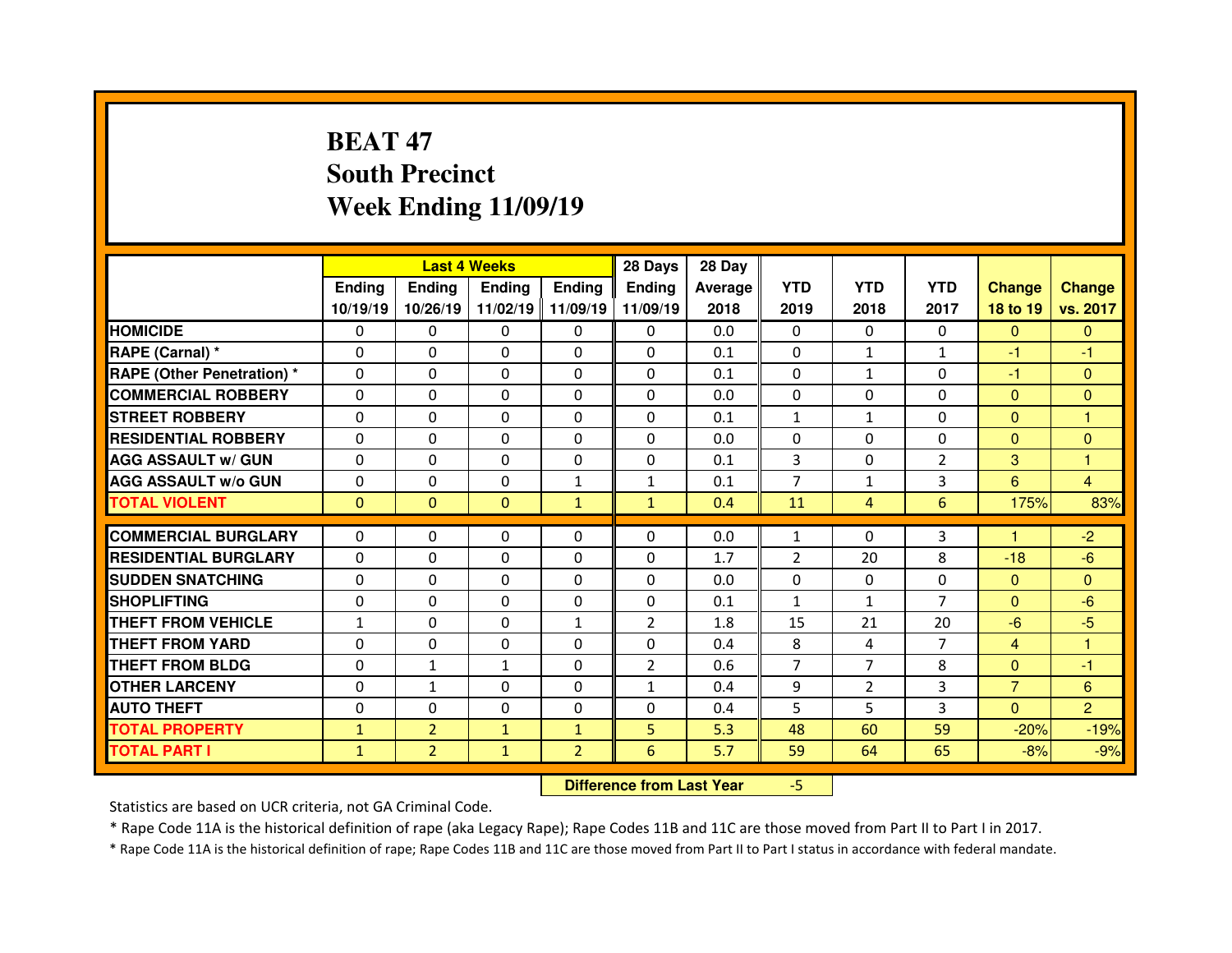# **BEAT 51 East PrecinctWeek Ending 11/09/19**

|                                   |                |                | <b>Last 4 Weeks</b> |                | 28 Days        | 28 Day  |                |                |                |                 |                |
|-----------------------------------|----------------|----------------|---------------------|----------------|----------------|---------|----------------|----------------|----------------|-----------------|----------------|
|                                   | <b>Ending</b>  | <b>Ending</b>  | Ending              | <b>Ending</b>  | Ending         | Average | <b>YTD</b>     | <b>YTD</b>     | <b>YTD</b>     | <b>Change</b>   | <b>Change</b>  |
|                                   | 10/19/19       | 10/26/19       | 11/02/19 11/09/19   |                | 11/09/19       | 2018    | 2019           | 2018           | 2017           | 18 to 19        | vs. 2017       |
| <b>HOMICIDE</b>                   | $\mathbf{1}$   | 0              | 0                   | 0              | $\mathbf{1}$   | 0.2     | $\overline{2}$ | 2              | $\overline{2}$ | $\mathbf{0}$    | $\Omega$       |
| RAPE (Carnal) *                   | $\Omega$       | $\Omega$       | $\Omega$            | $\Omega$       | $\Omega$       | 0.2     | $\mathbf{1}$   | 3              | $\overline{2}$ | $-2$            | $-1$           |
| <b>RAPE (Other Penetration) *</b> | 0              | 0              | 0                   | $\Omega$       | $\Omega$       | 0.2     | $\mathbf{1}$   | $\overline{2}$ | $\overline{2}$ | $-1$            | $-1$           |
| <b>COMMERCIAL ROBBERY</b>         | 0              | $\Omega$       | $\Omega$            | $\Omega$       | $\Omega$       | 0.1     | $\Omega$       | $\mathbf{1}$   | $\overline{2}$ | $-1$            | $-2$           |
| <b>STREET ROBBERY</b>             | $\mathbf{1}$   | 0              | 0                   | $\mathbf{1}$   | $\overline{2}$ | 0.5     | 14             | 6              | 11             | 8               | 3              |
| <b>RESIDENTIAL ROBBERY</b>        | 0              | 0              | $\mathbf{1}$        | 0              | $\mathbf{1}$   | 0.0     | $\overline{2}$ | $\Omega$       | $\mathbf{1}$   | $\overline{2}$  | $\overline{1}$ |
| <b>AGG ASSAULT w/ GUN</b>         | $\Omega$       | $\mathbf{1}$   | $\Omega$            | $\mathbf{1}$   | $\overline{2}$ | 1.4     | 23             | 16             | 11             | $\overline{7}$  | 12             |
| <b>AGG ASSAULT w/o GUN</b>        | 0              | $\mathbf{1}$   | $\mathbf{1}$        | $\Omega$       | $\overline{2}$ | 1.8     | 28             | 21             | 15             | $\overline{7}$  | 13             |
| <b>TOTAL VIOLENT</b>              | $\overline{2}$ | $\overline{2}$ | $\overline{2}$      | $\overline{2}$ | 8              | 4.3     | 71             | 51             | 46             | 39%             | 54%            |
| <b>COMMERCIAL BURGLARY</b>        | $\Omega$       | $\Omega$       |                     | $\Omega$       | $\Omega$       | 0.3     | 2              | 4              | $\overline{7}$ | $-2$            | $-5$           |
|                                   |                |                | 0                   |                |                |         |                |                |                |                 |                |
| <b>RESIDENTIAL BURGLARY</b>       | $\Omega$       | $\Omega$       | $\mathbf{1}$        | $\Omega$       | $\mathbf{1}$   | 2.0     | 32             | 22             | 34             | 10 <sup>1</sup> | $-2$           |
| <b>SUDDEN SNATCHING</b>           | $\Omega$       | $\Omega$       | $\Omega$            | $\Omega$       | $\Omega$       | 0.4     | $\Omega$       | 5.             | 4              | $-5$            | $-4$           |
| <b>SHOPLIFTING</b>                | $\mathbf{1}$   | 0              | $\Omega$            | $\overline{2}$ | 3              | 2.0     | 25             | 25             | 33             | $\mathbf{0}$    | $-8$           |
| <b>THEFT FROM VEHICLE</b>         | $\mathbf{1}$   | $\Omega$       | 3                   | $\mathbf{1}$   | 5              | 5.2     | 25             | 57             | 28             | $-32$           | $-3$           |
| <b>THEFT FROM YARD</b>            | $\Omega$       | $\overline{2}$ | $\Omega$            | $\Omega$       | $\overline{2}$ | 1.2     | 15             | 14             | 21             | 1               | $-6$           |
| <b>THEFT FROM BLDG</b>            | $\Omega$       | $\mathbf{1}$   | $\Omega$            | $\Omega$       | $\mathbf{1}$   | 2.1     | 16             | 25             | 32             | $-9$            | $-16$          |
| <b>OTHER LARCENY</b>              | 0              | $\overline{2}$ | $\Omega$            | $\Omega$       | $\overline{2}$ | 1.2     | 17             | 11             | 4              | $6\overline{6}$ | 13             |
| <b>AUTO THEFT</b>                 | $\Omega$       | $\overline{2}$ | $\Omega$            | $\Omega$       | $\overline{2}$ | 2.4     | 25             | 27             | 23             | $-2$            | $\overline{2}$ |
| <b>TOTAL PROPERTY</b>             | $\overline{2}$ | $\overline{7}$ | 4                   | $\overline{3}$ | 16             | 16.7    | 157            | 190            | 186            | $-17%$          | $-16%$         |
| <b>TOTAL PART I</b>               | $\overline{4}$ | 9              | 6                   | 5              | 24             | 21.0    | 228            | 241            | 232            | $-5%$           | $-2%$          |
|                                   |                |                |                     |                |                |         |                |                |                |                 |                |

 **Difference from Last Year**-13

Statistics are based on UCR criteria, not GA Criminal Code.

\* Rape Code 11A is the historical definition of rape (aka Legacy Rape); Rape Codes 11B and 11C are those moved from Part II to Part I in 2017.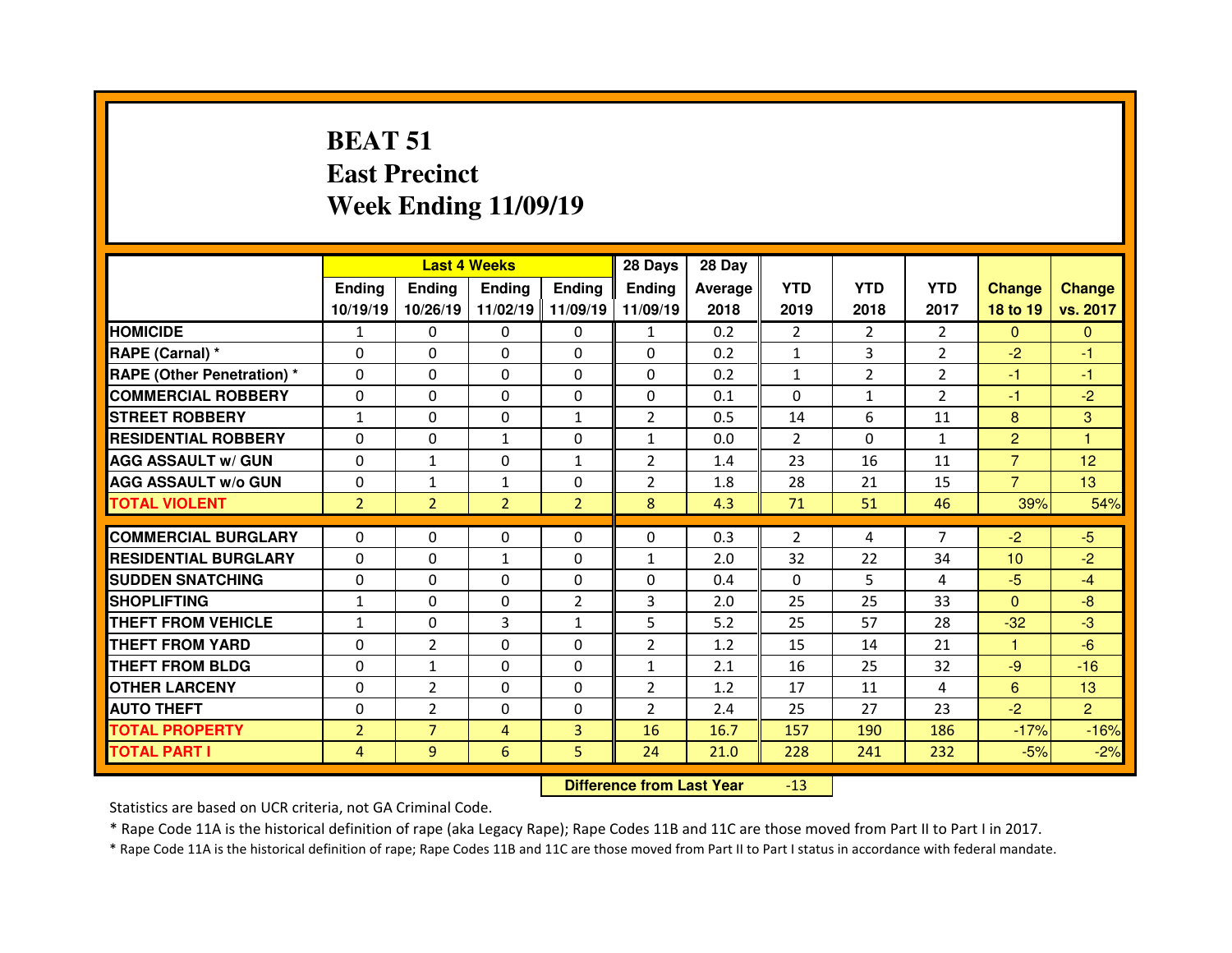# **BEAT 52 East PrecinctWeek Ending 11/09/19**

|                                  |              |                | <b>Last 4 Weeks</b> |                   | 28 Days        | 28 Day  |              |                |               |                |               |
|----------------------------------|--------------|----------------|---------------------|-------------------|----------------|---------|--------------|----------------|---------------|----------------|---------------|
|                                  | Ending       | <b>Ending</b>  | Ending              | <b>Ending</b>     | <b>Ending</b>  | Average | <b>YTD</b>   | <b>YTD</b>     | <b>YTD</b>    | <b>Change</b>  | <b>Change</b> |
|                                  | 10/19/19     | 10/26/19       |                     | 11/02/19 11/09/19 | 11/09/19       | 2018    | 2019         | 2018           | 2017          | 18 to 19       | vs. 2017      |
| <b>HOMICIDE</b>                  | $\Omega$     | 0              | 0                   | $\Omega$          | 0              | 0.1     | 1            | 1              | $\Omega$      | $\Omega$       | 1             |
| RAPE (Carnal) *                  | $\Omega$     | 0              | $\mathbf{0}$        | $\Omega$          | 0              | 0.2     | 4            | $\overline{2}$ | $\mathbf{1}$  | $\overline{2}$ | 3             |
| <b>RAPE (Other Penetration)*</b> | $\Omega$     | $\Omega$       | $\Omega$            | $\Omega$          | $\Omega$       | 0.0     | $\Omega$     | $\Omega$       | $\mathcal{P}$ | $\mathbf{0}$   | $-2$          |
| <b>COMMERCIAL ROBBERY</b>        | $\Omega$     | $\Omega$       | $\mathbf{0}$        | $\Omega$          | $\Omega$       | 0.1     | $\mathbf{1}$ | $\mathbf{1}$   | $\Omega$      | $\overline{0}$ | 1             |
| <b>STREET ROBBERY</b>            | $\Omega$     | $\Omega$       | $\Omega$            | $\Omega$          | $\Omega$       | 0.5     | 10           | 5.             | 11            | 5              | -1            |
| <b>RESIDENTIAL ROBBERY</b>       | $\Omega$     | $\Omega$       | $\mathbf{0}$        | $\Omega$          | $\Omega$       | 0.0     | 2            | $\Omega$       | 3             | $\overline{2}$ | $-1$          |
| <b>AGG ASSAULT w/ GUN</b>        | $\Omega$     | $\Omega$       | $\Omega$            | $\mathbf{1}$      | $\mathbf{1}$   | 1.1     | 15           | 13             | 6             | $\overline{2}$ | 9             |
| <b>AGG ASSAULT w/o GUN</b>       | 0            | 0              | $\Omega$            | $\Omega$          | $\Omega$       | 1.2     | 17           | 16             | 14            | 1              | 3             |
| <b>TOTAL VIOLENT</b>             | $\mathbf{0}$ | $\mathbf{0}$   | $\mathbf{0}$        | $\mathbf{1}$      | $\mathbf{1}$   | 3.1     | 50           | 38             | 37            | 32%            | 35%           |
|                                  |              |                |                     |                   |                |         |              |                |               |                |               |
|                                  |              |                |                     |                   |                |         |              |                |               |                |               |
| <b>COMMERCIAL BURGLARY</b>       | 0            | 0              | 0                   | $\Omega$          | 0              | 0.3     | $\mathbf{1}$ | 4              | $\mathbf{1}$  | $-3$           | $\mathbf{0}$  |
| <b>RESIDENTIAL BURGLARY</b>      | $\mathbf{1}$ | $\Omega$       | 0                   | 1                 | $\overline{2}$ | 4.2     | 52           | 47             | 30            | 5              | 22            |
| <b>SUDDEN SNATCHING</b>          | 0            | 0              | 0                   | $\Omega$          | 0              | 0.2     | 2            | $\mathbf{1}$   | 4             | 1              | $-2$          |
| <b>SHOPLIFTING</b>               | 0            | $\Omega$       | $\mathbf{1}$        | $\Omega$          | $\mathbf{1}$   | 0.2     | 6            | $\overline{2}$ | 3             | $\overline{4}$ | 3             |
| <b>THEFT FROM VEHICLE</b>        | $\mathbf{1}$ | $\overline{2}$ | $\mathbf{1}$        | $\mathbf{1}$      | 5              | 4.6     | 58           | 46             | 88            | 12             | $-30$         |
| <b>THEFT FROM YARD</b>           | 0            | $\mathbf{1}$   | $\Omega$            | $\Omega$          | $\mathbf{1}$   | 1.3     | 32           | 17             | 21            | 15             | 11            |
| <b>THEFT FROM BLDG</b>           | $\mathbf{0}$ | $\mathbf{1}$   | $\mathbf{0}$        | $\Omega$          | $\mathbf{1}$   | 1.5     | 32           | 17             | 15            | 15             | 17            |
| <b>OTHER LARCENY</b>             | $\mathbf{1}$ | $\Omega$       | $\Omega$            | $\mathbf{1}$      | $\overline{2}$ | 0.8     | 9            | 9              | 5             | $\overline{0}$ | 4             |
| <b>AUTO THEFT</b>                | $\mathbf{1}$ | 0              | 0                   | $\Omega$          | $\mathbf{1}$   | 2.1     | 24           | 25             | 26            | -1             | $-2$          |
| <b>TOTAL PROPERTY</b>            | 4            | $\overline{4}$ | $\overline{2}$      | $\overline{3}$    | 13             | 15.3    | 216          | 168            | 193           | 29%            | 12%           |
| <b>TOTAL PART I</b>              | 4            | $\overline{4}$ | $\overline{2}$      | $\overline{4}$    | 14             | 18.3    | 266          | 206            | 230           | 29%            | 16%           |

 **Difference from Last Year**<sup>60</sup>

Statistics are based on UCR criteria, not GA Criminal Code.

\* Rape Code 11A is the historical definition of rape (aka Legacy Rape); Rape Codes 11B and 11C are those moved from Part II to Part I in 2017.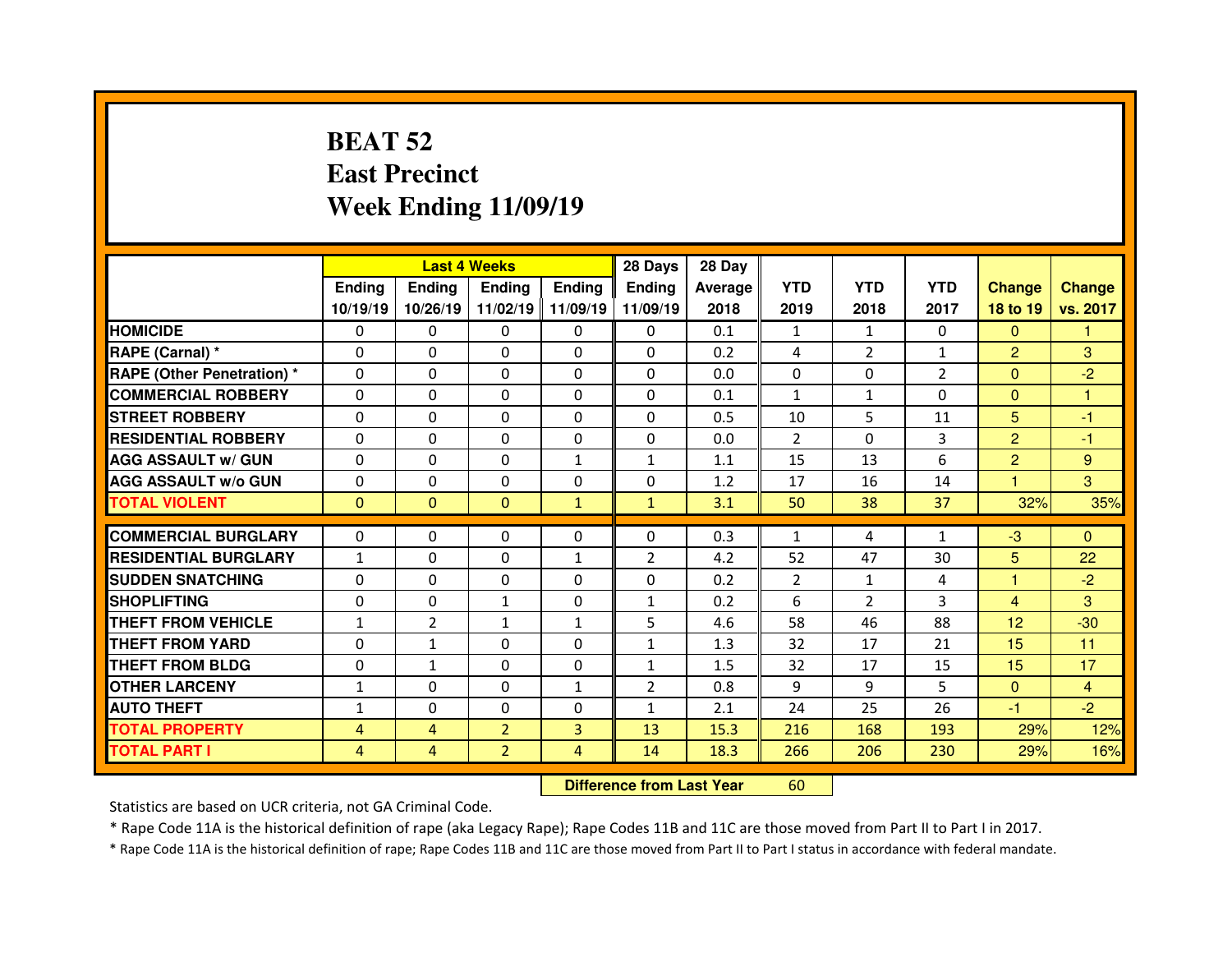# **BEAT 53 East PrecinctWeek Ending 11/09/19**

|                                  |                | <b>Last 4 Weeks</b> |                |                   | 28 Days        | 28 Day  |                |                |                |                |                 |
|----------------------------------|----------------|---------------------|----------------|-------------------|----------------|---------|----------------|----------------|----------------|----------------|-----------------|
|                                  | Ending         | <b>Endina</b>       | <b>Ending</b>  | <b>Ending</b>     | <b>Ending</b>  | Average | <b>YTD</b>     | <b>YTD</b>     | <b>YTD</b>     | <b>Change</b>  | <b>Change</b>   |
|                                  | 10/19/19       | 10/26/19            |                | 11/02/19 11/09/19 | 11/09/19       | 2018    | 2019           | 2018           | 2017           | 18 to 19       | vs. 2017        |
| <b>HOMICIDE</b>                  | $\Omega$       | $\Omega$            | $\Omega$       | $\Omega$          | 0              | 0.1     | $\Omega$       | $\mathbf{1}$   | $\overline{7}$ | $-1$           | $-7$            |
| RAPE (Carnal) *                  | $\Omega$       | 0                   | 0              | $\Omega$          | $\Omega$       | 0.2     | $\mathbf{0}$   | $\overline{2}$ | $\mathbf{1}$   | $-2$           | $-1$            |
| <b>RAPE (Other Penetration)*</b> | $\Omega$       | 0                   | 0              | $\Omega$          | $\Omega$       | 0.0     | $\mathbf{1}$   | $\Omega$       | 3              | 1              | $-2$            |
| <b>COMMERCIAL ROBBERY</b>        | $\Omega$       | 0                   | $\Omega$       | $\Omega$          | $\Omega$       | 0.0     | $\Omega$       | $\Omega$       | $\mathbf{1}$   | $\mathbf{0}$   | -1              |
| <b>STREET ROBBERY</b>            | $\mathbf{1}$   | 0                   | $\Omega$       | $\Omega$          | $\mathbf{1}$   | 0.5     | 8              | 6              | 4              | $\overline{2}$ | $\overline{4}$  |
| <b>RESIDENTIAL ROBBERY</b>       | $\Omega$       | 0                   | 0              | $\Omega$          | $\Omega$       | 0.1     | $\Omega$       | $\Omega$       | $\mathcal{P}$  | $\mathbf{0}$   | $-2$            |
| <b>AGG ASSAULT w/ GUN</b>        | $\Omega$       | 0                   | 0              | 2                 | $\overline{2}$ | 1.7     | 16             | 12             | 20             | $\overline{4}$ | $-4$            |
| <b>AGG ASSAULT W/o GUN</b>       | 0              | 0                   | $\mathbf{1}$   | $\mathbf{0}$      | $\mathbf{1}$   | 1.2     | 25             | 14             | 15             | 11             | 10 <sup>°</sup> |
| <b>TOTAL VIOLENT</b>             | $\mathbf{1}$   | $\mathbf{0}$        | $\mathbf{1}$   | $\overline{2}$    | $\overline{4}$ | 3.6     | 50             | 35             | 53             | 43%            | $-6%$           |
| <b>COMMERCIAL BURGLARY</b>       | $\Omega$       | 0                   | 0              | 0                 | 0              | 0.3     | $\overline{2}$ | 4              | 1              | $-2$           |                 |
|                                  |                |                     |                |                   |                |         |                |                |                |                |                 |
|                                  |                |                     |                |                   |                |         |                |                |                |                |                 |
| <b>RESIDENTIAL BURGLARY</b>      | 0              | $\mathbf{1}$        | 1              | 0                 | $\overline{2}$ | 4.1     | 45             | 39             | 30             | 6              | 15              |
| <b>SUDDEN SNATCHING</b>          | $\Omega$       | 0                   | $\Omega$       | $\mathbf{0}$      | $\Omega$       | 0.3     | 3              | 3              | $\overline{2}$ | $\Omega$       | 1               |
| <b>SHOPLIFTING</b>               | 0              | 0                   | $\Omega$       | $\mathbf{0}$      | $\Omega$       | 0.9     | 4              | 11             | $\mathbf{1}$   | $-7$           | 3               |
| THEFT FROM VEHICLE               | $\overline{2}$ | 0                   | 0              | $\mathbf{0}$      | $\overline{2}$ | 4.8     | 46             | 55             | 69             | $-9$           | $-23$           |
| <b>THEFT FROM YARD</b>           | $\mathbf{1}$   | 0                   | $\overline{2}$ | $\mathbf{0}$      | 3              | 2.5     | 15             | 30             | 25             | $-15$          | $-10$           |
| <b>THEFT FROM BLDG</b>           | 0              | $\mathbf{1}$        | $\mathbf{1}$   | $\Omega$          | $\overline{2}$ | 2.6     | 30             | 29             | 50             | 1              | $-20$           |
| <b>OTHER LARCENY</b>             | $\Omega$       | 0                   | $\Omega$       | $\Omega$          | $\Omega$       | 1.4     | 13             | 11             | 3              | $\overline{2}$ | 10 <sup>1</sup> |
| <b>AUTO THEFT</b>                | 0              | 0                   | 0              | 1                 | $\mathbf{1}$   | 2.4     | 17             | 27             | 27             | $-10$          | $-10$           |
| <b>TOTAL PROPERTY</b>            | $\overline{3}$ | $\overline{2}$      | 4              | $\mathbf{1}$      | 10             | 19.3    | 175            | 209            | 208            | $-16%$         | $-16%$          |
| <b>TOTAL PART I</b>              | 4              | $\overline{2}$      | 5              | 3                 | 14             | 22.9    | 225            | 244            | 261            | $-8%$          | $-14%$          |

 **Difference from Last Year**-19

Statistics are based on UCR criteria, not GA Criminal Code.

\* Rape Code 11A is the historical definition of rape (aka Legacy Rape); Rape Codes 11B and 11C are those moved from Part II to Part I in 2017.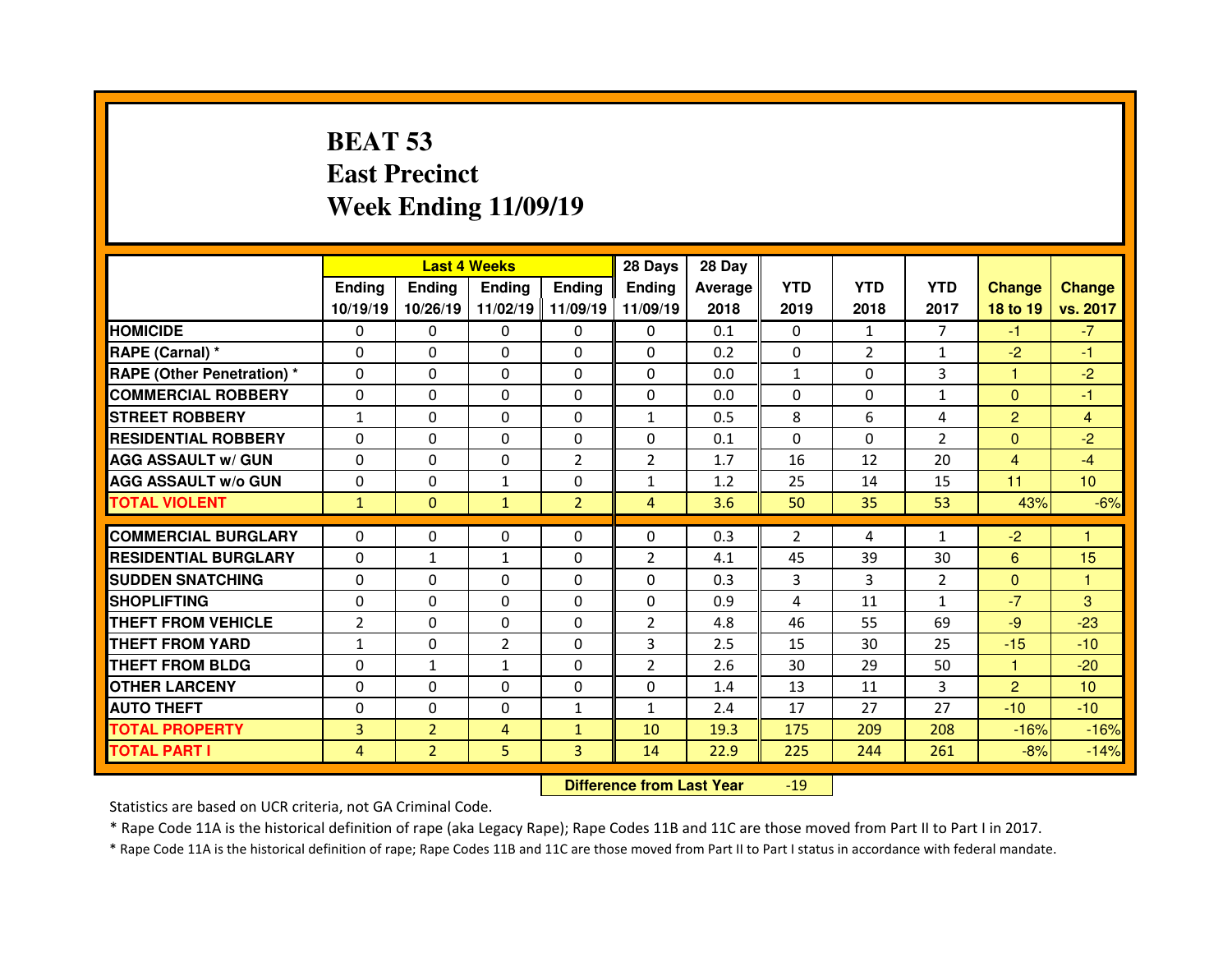# **BEAT 54 East PrecinctWeek Ending 11/09/19**

|                                  |                |               | <b>Last 4 Weeks</b> |                   | 28 Days        | 28 Day  |                |                |              |                |                 |
|----------------------------------|----------------|---------------|---------------------|-------------------|----------------|---------|----------------|----------------|--------------|----------------|-----------------|
|                                  | <b>Ending</b>  | <b>Ending</b> | <b>Ending</b>       | <b>Ending</b>     | <b>Ending</b>  | Average | <b>YTD</b>     | <b>YTD</b>     | <b>YTD</b>   | <b>Change</b>  | <b>Change</b>   |
|                                  | 10/19/19       | 10/26/19      |                     | 11/02/19 11/09/19 | 11/09/19       | 2018    | 2019           | 2018           | 2017         | 18 to 19       | vs. 2017        |
| <b>HOMICIDE</b>                  | $\Omega$       | $\Omega$      | $\Omega$            | $\Omega$          | $\Omega$       | 0.4     | $\Omega$       | 5.             | 3            | $-5$           | $-3$            |
| RAPE (Carnal) *                  | $\Omega$       | $\Omega$      | $\Omega$            | $\Omega$          | $\Omega$       | 0.1     | 3              | $\mathbf{1}$   | $\mathbf{1}$ | $\overline{2}$ | $\overline{2}$  |
| <b>RAPE (Other Penetration)*</b> | $\Omega$       | $\Omega$      | $\mathbf{0}$        | $\Omega$          | $\Omega$       | 0.1     | $\Omega$       | $\mathbf{1}$   | $\mathbf{1}$ | $-1$           | $-1$            |
| <b>COMMERCIAL ROBBERY</b>        | $\Omega$       | $\Omega$      | $\mathbf{0}$        | $\mathbf{1}$      | $\mathbf{1}$   | 0.3     | 3              | 4              | 13           | $-1$           | $-10$           |
| <b>STREET ROBBERY</b>            | $\Omega$       | $\Omega$      | $\Omega$            | $\Omega$          | $\Omega$       | 1.0     | 8              | 9              | 11           | $-1$           | $-3$            |
| <b>RESIDENTIAL ROBBERY</b>       | $\Omega$       | $\Omega$      | $\mathbf{0}$        | $\mathbf{1}$      | $\mathbf{1}$   | 0.2     | $\overline{2}$ | $\overline{2}$ | $\Omega$     | $\mathbf{0}$   | $\overline{2}$  |
| <b>AGG ASSAULT w/ GUN</b>        | $\Omega$       | $\mathbf{1}$  | $\Omega$            | $\mathbf{1}$      | $\overline{2}$ | 1.3     | 19             | 12             | 14           | $\overline{7}$ | 5               |
| <b>AGG ASSAULT w/o GUN</b>       | $\Omega$       | $\Omega$      | $\mathbf{1}$        | $\mathbf{1}$      | $\overline{2}$ | 1.3     | 22             | 16             | 14           | 6              | 8               |
| <b>TOTAL VIOLENT</b>             | $\mathbf{0}$   | $\mathbf{1}$  | $\mathbf{1}$        | $\overline{4}$    | 6              | 4.6     | 57             | 50             | 57           | 14%            | 0%              |
| <b>COMMERCIAL BURGLARY</b>       |                |               |                     |                   |                |         |                | $\overline{2}$ | 9            |                | $-5$            |
|                                  | $\mathbf{1}$   | 0             | 0                   | $\Omega$          | $\mathbf{1}$   | 0.2     | 4              |                |              | $\overline{2}$ |                 |
| <b>RESIDENTIAL BURGLARY</b>      | $\mathbf{1}$   | 2             | $\Omega$            | $\Omega$          | 3              | 4.8     | 35             | 52             | 65           | $-17$          | $-30$           |
|                                  |                |               |                     |                   |                |         |                |                |              |                |                 |
| <b>SUDDEN SNATCHING</b>          | 0              | 0             | $\Omega$            | $\mathbf{0}$      | $\Omega$       | 0.0     | 4              | $\Omega$       | $\mathbf{1}$ | $\overline{4}$ | 3               |
| <b>SHOPLIFTING</b>               | 0              | 3             | 0                   | $\mathbf{1}$      | 4              | 4.8     | 35             | 57             | 53           | $-22$          | $-18$           |
| <b>THEFT FROM VEHICLE</b>        | $\overline{2}$ | 3             | $\mathbf{0}$        | $\mathbf{0}$      | 5              | 5.5     | 78             | 54             | 68           | 24             | 10 <sup>°</sup> |
| <b>THEFT FROM YARD</b>           | $\overline{2}$ | 0             | $\Omega$            | $\Omega$          | $\overline{2}$ | 3.0     | 25             | 31             | 25           | $-6$           | $\Omega$        |
| <b>THEFT FROM BLDG</b>           | $\mathbf{1}$   | $\mathbf{1}$  | $\overline{2}$      | $\mathbf{0}$      | 4              | 2.5     | 25             | 28             | 31           | $-3$           | $-6$            |
| <b>OTHER LARCENY</b>             | 0              | 0             | $\Omega$            | $\Omega$          | 0              | 1.3     | 4              | 13             | 3            | $-9$           | 1               |
| <b>AUTO THEFT</b>                | $\mathbf{0}$   | $\mathbf{1}$  | $\mathbf{0}$        | $\mathbf{0}$      | $\mathbf{1}$   | 2.3     | 25             | 30             | 30           | $-5$           | $-5$            |
| <b>TOTAL PROPERTY</b>            | $\overline{7}$ | 10            | $\overline{2}$      | $\mathbf{1}$      | 20             | 24.3    | 235            | 267            | 285          | $-12%$         | $-18%$          |
| <b>TOTAL PART I</b>              | $\overline{7}$ | 11            | 3                   | 5                 | 26             | 28.9    | 292            | 317            | 342          | $-8%$          | $-15%$          |

 **Difference from Last Year**-25

Statistics are based on UCR criteria, not GA Criminal Code.

\* Rape Code 11A is the historical definition of rape (aka Legacy Rape); Rape Codes 11B and 11C are those moved from Part II to Part I in 2017.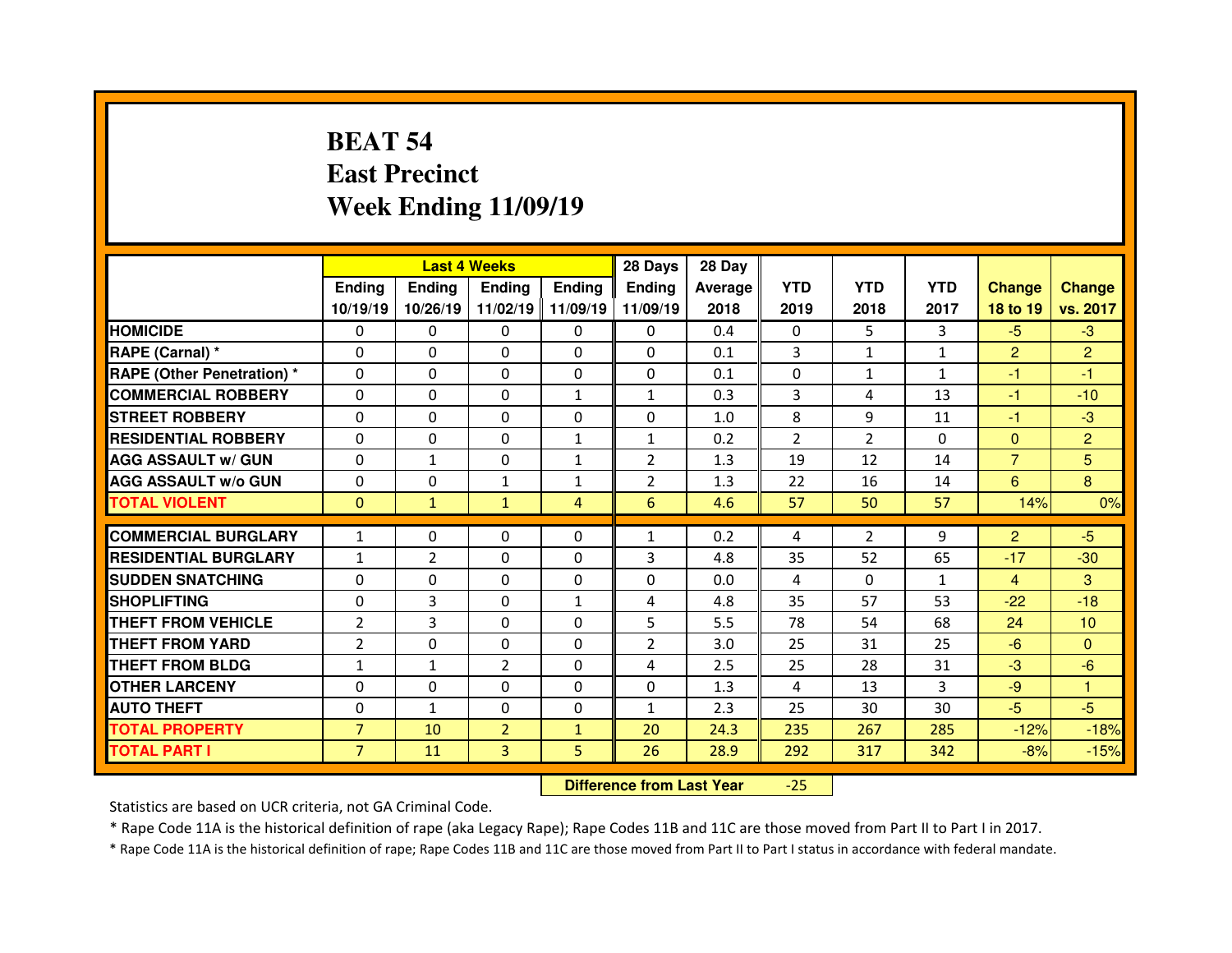# **BEAT 55 East PrecinctWeek Ending 11/09/19**

|                                   |                | <b>Last 4 Weeks</b> |                |              | 28 Days                          | 28 Day         |                |                |                |                |                |
|-----------------------------------|----------------|---------------------|----------------|--------------|----------------------------------|----------------|----------------|----------------|----------------|----------------|----------------|
|                                   | <b>Ending</b>  | <b>Ending</b>       | <b>Ending</b>  | Ending       | <b>Ending</b>                    | <b>Average</b> | <b>YTD</b>     | <b>YTD</b>     | <b>YTD</b>     | <b>Change</b>  | <b>Change</b>  |
|                                   | 10/19/19       | 10/26/19            | 11/02/19       | 11/09/19     | 11/09/19                         | 2018           | 2019           | 2018           | 2017           | 18 to 19       | vs. 2017       |
| <b>HOMICIDE</b>                   | 0              | $\Omega$            | 0              | $\mathbf{0}$ | $\Omega$                         | 0.1            | $\mathbf{0}$   | $\mathbf{1}$   | $\Omega$       | $-1$           | $\Omega$       |
| RAPE (Carnal) *                   | $\Omega$       | 0                   | 0              | $\Omega$     | $\Omega$                         | 0.0            | 3              | $\Omega$       | $\mathbf{1}$   | 3              | $\overline{2}$ |
| <b>RAPE (Other Penetration) *</b> | 0              | 0                   | 0              | $\mathbf{0}$ | $\Omega$                         | 0.0            | $\Omega$       | $\Omega$       | $\Omega$       | $\mathbf{0}$   | $\Omega$       |
| <b>COMMERCIAL ROBBERY</b>         | $\Omega$       | 0                   | 0              | $\mathbf{0}$ | $\Omega$                         | 0.1            | $\Omega$       | $\mathbf{1}$   | 11             | -1             | $-11$          |
| <b>STREET ROBBERY</b>             | $\Omega$       | 0                   | $\Omega$       | $\mathbf{0}$ | $\Omega$                         | 0.3            | $\overline{4}$ | 4              | $\mathbf{1}$   | $\mathbf{0}$   | 3              |
| <b>RESIDENTIAL ROBBERY</b>        | 0              | 0                   | 0              | $\mathbf{0}$ | $\Omega$                         | 0.1            | $\mathbf{1}$   | $\mathbf{1}$   | $\mathbf{1}$   | $\mathbf{0}$   | $\Omega$       |
| <b>AGG ASSAULT w/ GUN</b>         | $\Omega$       | 0                   | $\Omega$       | $\Omega$     | $\Omega$                         | 0.9            | $\overline{7}$ | 10             | 5              | $-3$           | $\overline{2}$ |
| <b>AGG ASSAULT w/o GUN</b>        | $\Omega$       | 0                   | $\Omega$       | $\mathbf{0}$ | $\Omega$                         | 0.4            | 9              | 4              | $\overline{2}$ | 5              | $\overline{7}$ |
| <b>TOTAL VIOLENT</b>              | $\overline{0}$ | $\mathbf{0}$        | $\mathbf{0}$   | $\mathbf{0}$ | $\mathbf{0}$                     | 1.8            | 24             | 21             | 21             | 14%            | 14%            |
| <b>COMMERCIAL BURGLARY</b>        | 0              | $\mathbf{1}$        | 0              | $\mathbf{0}$ | $\mathbf{1}$                     | 0.3            | $\overline{7}$ | 4              | 4              | 3              | 3              |
| <b>RESIDENTIAL BURGLARY</b>       | $\Omega$       | $\overline{2}$      | $\mathbf{1}$   | $\mathbf{0}$ | 3                                | 1.6            | 21             | 19             | 43             | $\overline{2}$ | $-22$          |
| <b>SUDDEN SNATCHING</b>           | $\Omega$       | 0                   | 0              | 0            | $\Omega$                         | 0.2            | 2              | 3              | 4              | -1             | $-2$           |
| <b>SHOPLIFTING</b>                | 9              | 8                   | 6              | 4            | 27                               | 15.0           | 188            | 166            | 169            | 22             | 19             |
| THEFT FROM VEHICLE                | $\mathbf{1}$   | 0                   | $\overline{2}$ | 0            | 3                                | 4.3            | 43             | 49             | 48             | $-6$           | $-5$           |
| <b>THEFT FROM YARD</b>            | 0              | 0                   | 0              | $\mathbf{1}$ | $\mathbf{1}$                     | 1.7            | 16             | 20             | 17             | $-4$           | $-1$           |
| <b>THEFT FROM BLDG</b>            | 0              | $\overline{2}$      | $\mathbf{1}$   | $\mathbf{1}$ | 4                                | 1.4            | 18             | 17             | 17             | н              |                |
| <b>OTHER LARCENY</b>              | $\Omega$       | 0                   | $\Omega$       | 0            | $\Omega$                         | 0.7            | 4              | $\overline{7}$ | $\overline{7}$ | $-3$           | $-3$           |
| <b>AUTO THEFT</b>                 | 0              | $\mathbf{1}$        | 0              | $\mathbf{0}$ | $\mathbf{1}$                     | 1.5            | 9              | 17             | 13             | $-8$           | $-4$           |
| <b>TOTAL PROPERTY</b>             | 10             | 14                  | 10             | 6            | 40                               | 26.7           | 308            | 302            | 322            | 2%             | $-4%$          |
| <b>TOTAL PART I</b>               | 10             | 14                  | 10             | 6            | 40                               | 28.5           | 332            | 323            | 343            | 3%             | $-3%$          |
|                                   |                |                     |                |              | <b>Difference from Last Year</b> |                | 9              |                |                |                |                |

 **Difference from Last Year**

Statistics are based on UCR criteria, not GA Criminal Code.

\* Rape Code 11A is the historical definition of rape (aka Legacy Rape); Rape Codes 11B and 11C are those moved from Part II to Part I in 2017.